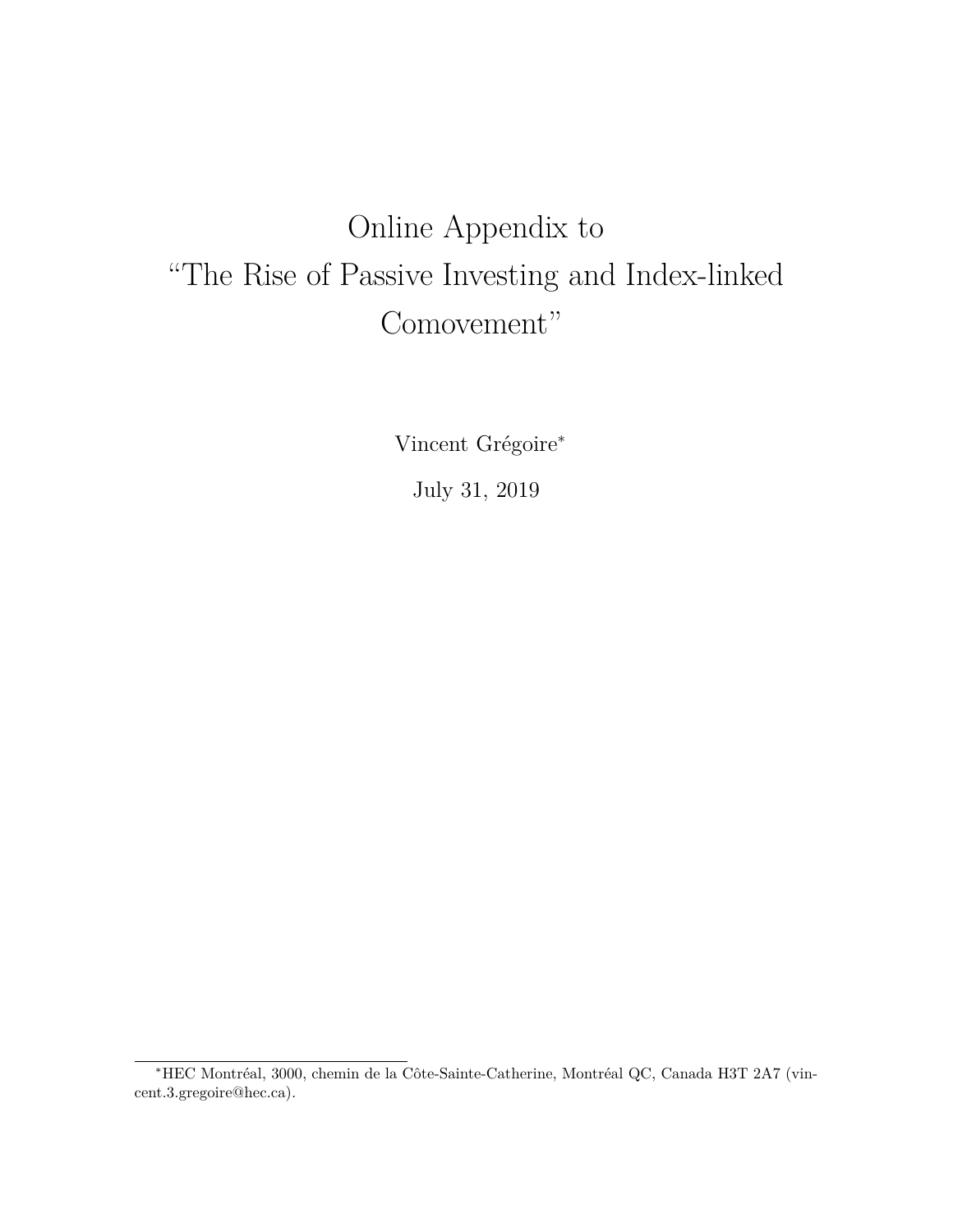## **A Alternative measure of comovement**

Chen, Singal, and Whitelaw (2016) (CSW) propose an alternative measure of comovement based on univariate regressions which is more appropriate in the case of event studies. The measurement issues raised by CSW are quite valid in the context of an event study in which a particular stock is switching index. In this section, I first discuss why I do not believe that this alternative measure is appropriate in my setup and then present results estimated using the CSW approach.

### **A.1 Discussion of the univariate regression approach**

My setup is different than the one disucssed by CSW in that I am measuring time series changes in the average comovement among all index stocks. In this context, the univariate regression approach of CSW is not appropriate as it cannot capture the effect under study.

To illustrate this, let's assume the driving processes for returns are

$$
y_t = b_1 f_t + c_1 u_{1t} + e_{yt},
$$
  
\n
$$
x_{1t} = b_1 f_t + c_1 u_{1t} + e_{1t},
$$
  
\n
$$
x_{2t} = b_2 f_t + c_2 u_{2t} + e_{2t},
$$
\n(A.1)

where  $x_{1t}$  represents an index comprised of a large number of stocks with the same return process  $y_t$  and  $x_{2t}$  is a second index. Because all stocks in index 1 have the same loadings  $b_1$  and  $c_1$  on  $f_t$  and  $u_{1t}$ , index 1 also has the same loadings.

In this context, an increase in average index-linked comovement would come from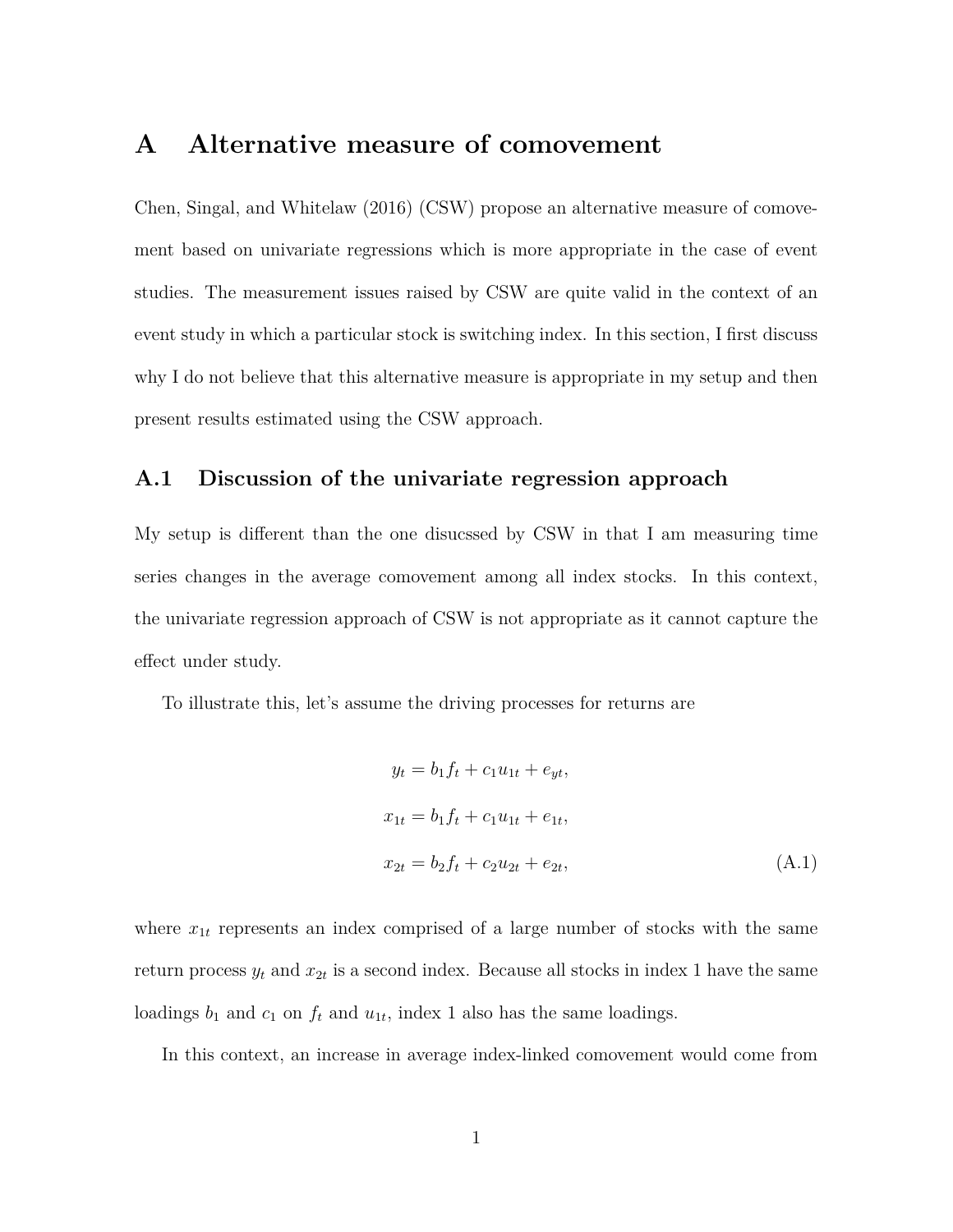an increase in  $c_1$  and a corresponding decrease in  $b_1$ , assuming that the total variance of the index in unaffected.

In the univariate regressions

$$
y_t = \alpha + \beta_1 x_{1t} + \varepsilon_t,
$$
  

$$
y_t = \alpha + \beta_2 x_{2t} + \varepsilon_t,
$$
 (A.2)

the probability limit of the slope coefficient estimates are

$$
\beta_1 = \frac{cov(y_t, x_{1t})}{var(x_{1t})},
$$
  
\n
$$
\beta_2 = \frac{cov(y_t, x_{2t})}{var(x_{2t})}.
$$
\n(A.3)

With the given dynamics, the slope estimates become

$$
\beta_1 = \frac{b_1^2 \sigma_f^2 + c_1^2 \sigma_{u1}^2}{b_1 b_2 \sigma_f^2 + c_1^2 \sigma_{u1}^2 + \sigma_{\varepsilon 1}^2},
$$
  
\n
$$
\beta_2 = \frac{b_1^2 \sigma_f^2}{b_2^2 \sigma_f^2 + c_2^2 \sigma_{u2}^2 + \sigma_{\varepsilon 2}^2}.
$$
\n(A.4)

Clearly, an increase in  $c_1$  would not cause any change in  $\beta_2$ , and  $\beta_1$  would remain very close to one, assuming that  $\sigma_{\varepsilon_1}^2$  is small relative to  $var(x_{1t})$ . If the increase in  $c_1$  is accompanied by a decrease in  $b_1$ , then  $\beta_2$  would decrease. This corresponds to empirical results obtained by replicating the main results of the paper using the univariate regression approach presented in the next section.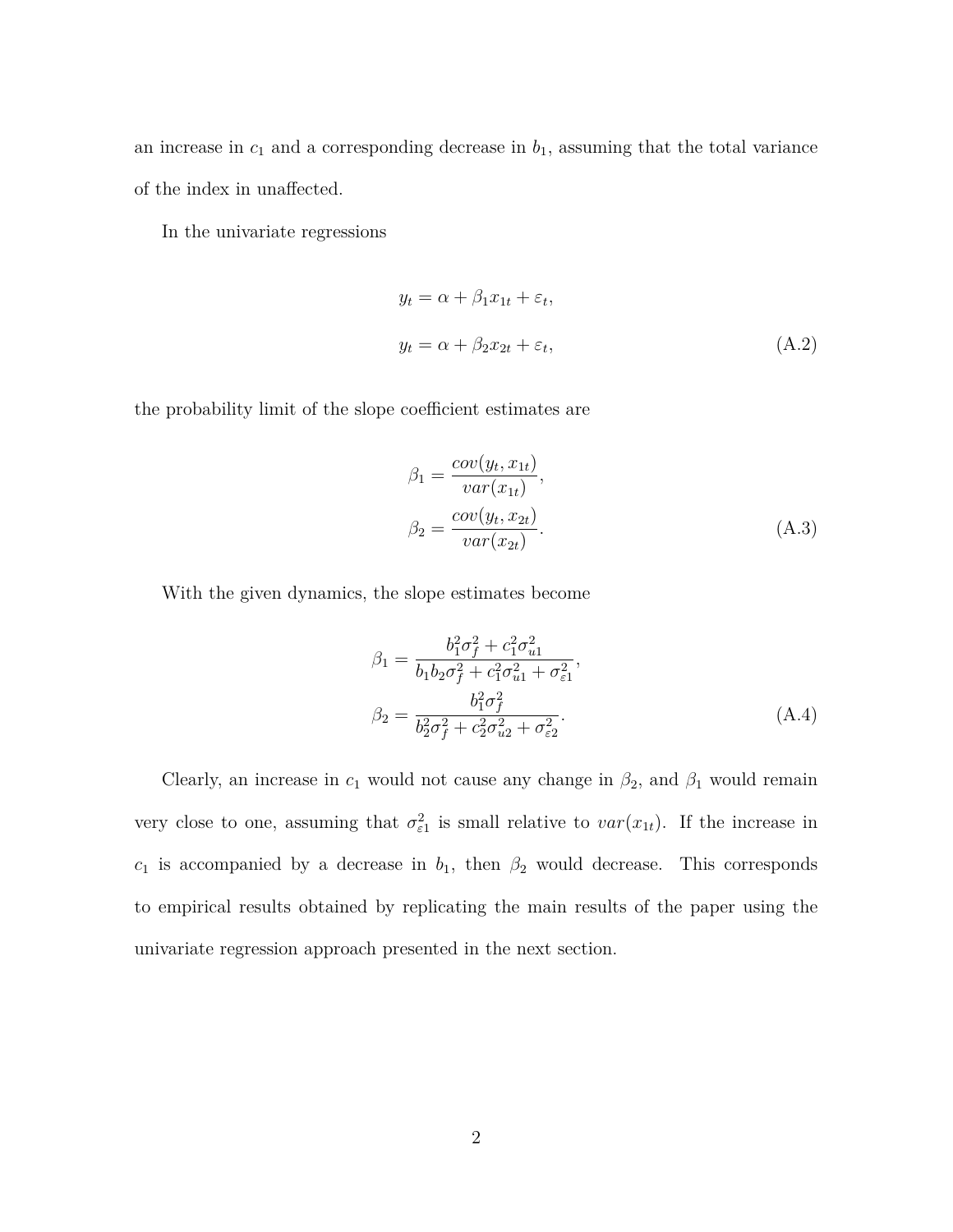### **A.2 Main results revisited with univariate regressions**

To match the univariate regression approach of CSW, I estimate comovement *β univ*s from the following regressions:

$$
R_{j,t} = \alpha_{SP500,j} + \beta_{j,SP500,t}^{univ} R_{SP500,t} + u_{SP500,j,t}
$$
  

$$
R_{j,t} = \alpha_{nonSP500,j} + \beta_{j,nonSP500,t}^{univ} R_{nonSP500,t} + u_{nonSP500,j,t},
$$
 (A.5)

where  $R_{\text{SP500},t}$  is the value-weighted return of the S&P 500 stocks portfolio (excluding stock  $j$ ) and  $R_{\text{non-SP500},t}$  is the value-weighted return of the rest of the market.

Figure A.1 of the appendix replicates Figure 6 from the main text, replacing the bivariate *β*s by the CSW univariate *β*s. Consistent witth the discussion in the previous section, I find that the average  $\beta_{\text{SP500},t}^{univ}$  is stable through time, remaining close to one. The average  $\beta_{\text{nonSP500},t}^{univ}$  is also quite stable close two one, with the exception of two outlier years.

I next reestimate the regressions presented in Table 1 of the main text using the CSW univariate *β*s. Results presented in Table A.1 of this appendix show that the estimate for  $\Delta\beta_1$  is small and negative, while the estimate for  $\Delta\beta_2$  is larger and negative. However, none of these estimates is statistically significant.

## **B Proofs and model derivation**

### **B.1 Setup**

This section provides additional details on the model presented in Section 3.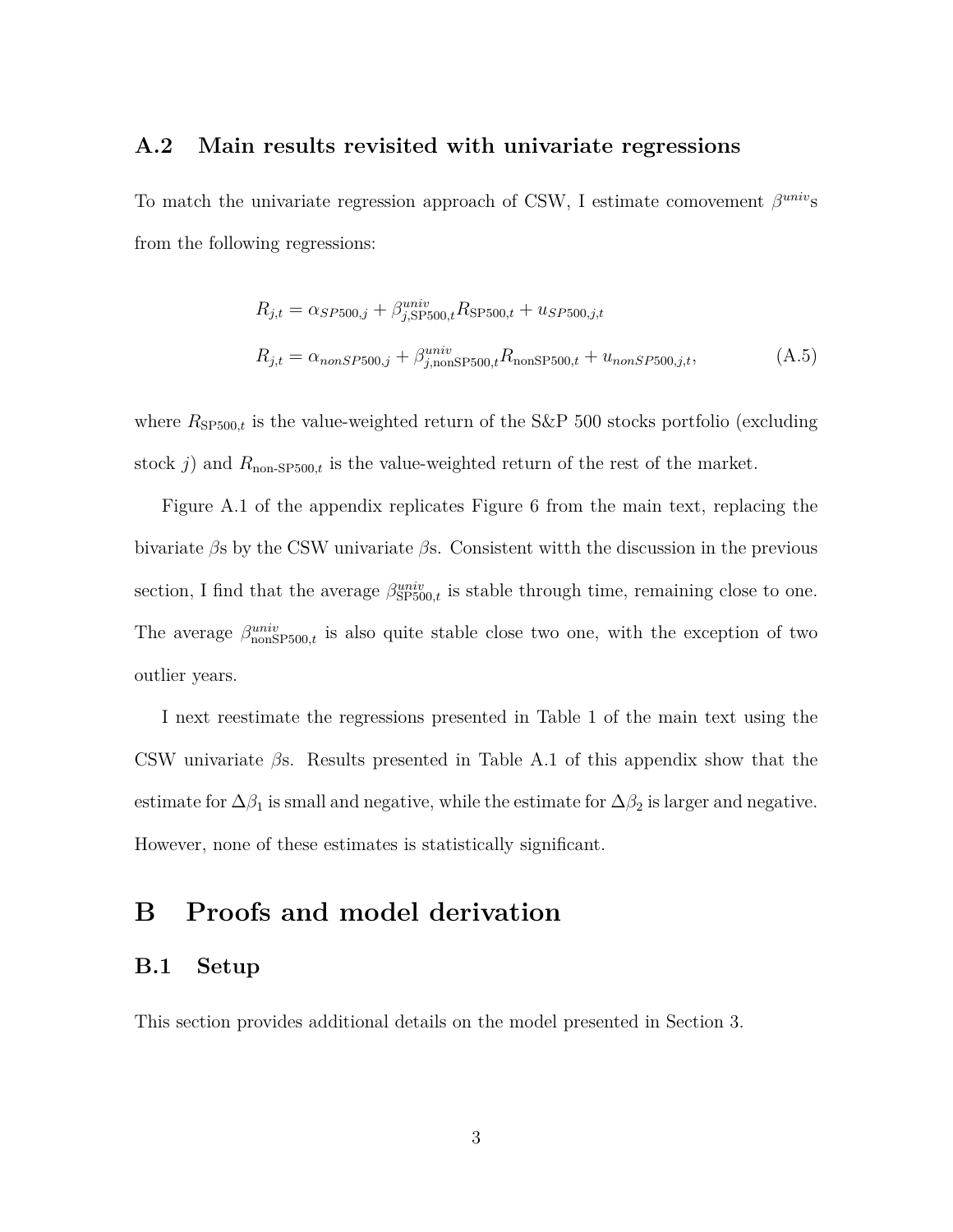#### **B.1.1 Information structure**

Uncertainty is represented by a filtered probability space  $(\Omega, \mathcal{F}, \mathbf{F}, \mathcal{P})$  on which is defined a 3-dimensional vector of independent Brownian motions  $Z = [Z_1 \ Z_2 \ Z_3]'$ . The filtration **F** = { $\mathcal{F}_t$ } is the augmentation under  $\mathcal{P}$  of the filtration generated by *Z*. The *σ*-field  $\mathcal{F}_t$  represents the information available at time *t* and the probability measure  $\mathcal{P}$ represents the agent's common beliefs. Stochastic processes to follow are progressively measurable with respect to  $\bf{F}$  and equalities involving random variables hold  $\mathcal{P}$ -a.s.

#### **B.1.2 Consumption space**

There is a single perishable good, the numeraire. The agents' consumption set  $\mathcal C$  is given by the set of non-negative progressively measurable consumption rate process  $c_t$ with  $\int_0^T |c_t| dt < \infty$ ,  $\forall T \in [0, \infty)$ .

#### **B.1.3 Securities market**

The investment opportunities are represented by a locally riskless bond earning the instantaneous interest rate *r* and three risky stocks, representing claims to exogenously given strictly positive dividend processes  $D_i$ ,  $i = 1, 2, 3$ , with

$$
\frac{dD_{i,t}}{D_{i,t}} = \mu_D dt + \sigma_D dZ_{D_{i,t}}, \ i \in \{1, 2, 3\},\tag{A.1}
$$

where  $Z_{D,i}$  are standard Brownian motions<sup>1</sup> with equal pairwise correlation coefficients *ρ*<sub>*D*</sub>. The aggregate dividend is defined as  $D_{M,t} = \sum_{i=1}^{3} D_{i,t}$  and the index dividend is

 ${}^{1}Z_{D,i}$  are linear combinations of the fundamental independent Brownian motions  $Z_i$  defined in B.1.1. For more details about the transformation, see Appendix C.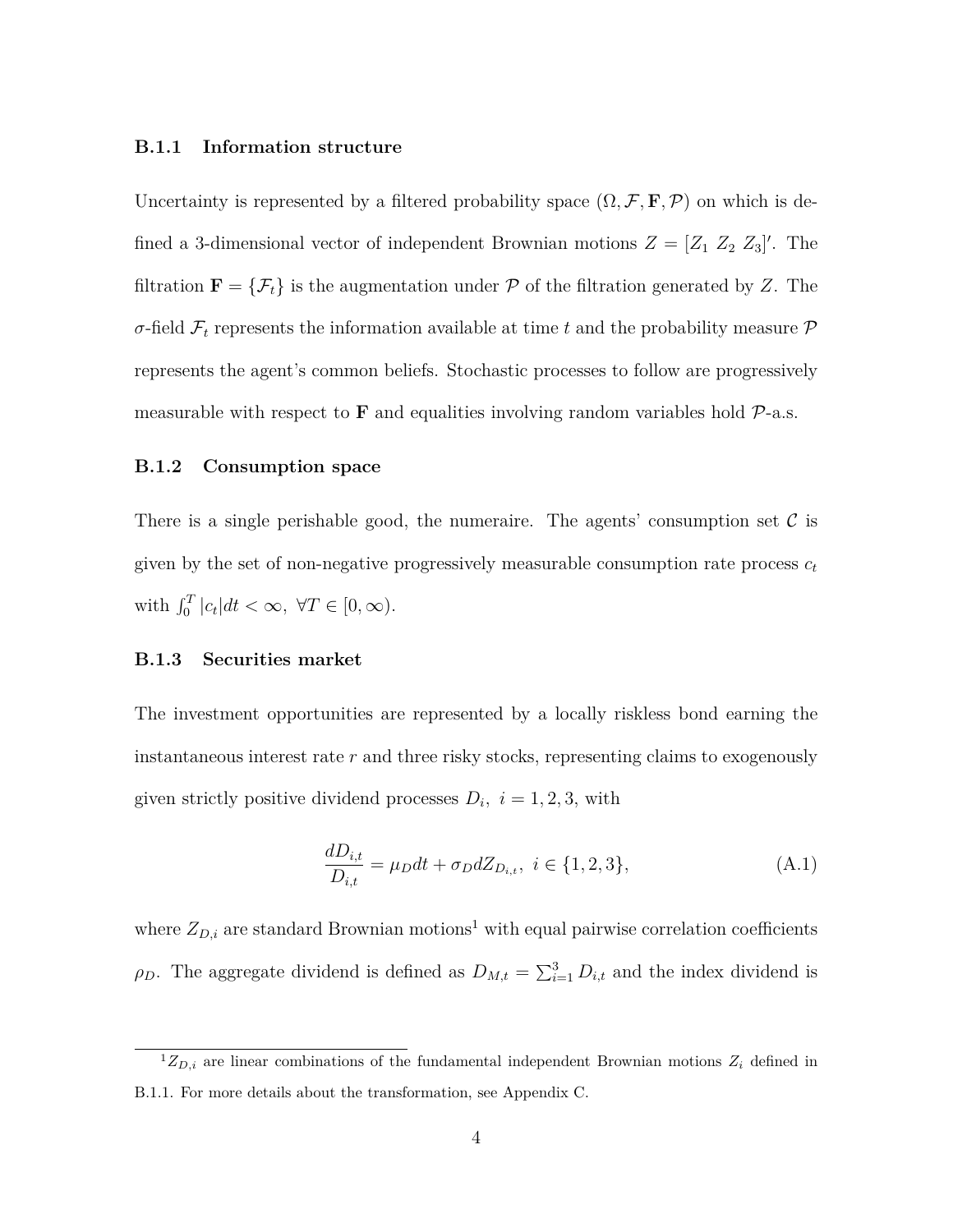defined as  $D_{I,t} = \sum_{i=1}^{2} D_{i,t}$ .<sup>2</sup> The initial bond value is normalized to unity so that the bond price process is given by

$$
B_t = \exp\left(\int_0^t r_s ds\right). \tag{A.2}
$$

The stock price processes can be defined as

$$
dS_{i,t} = (S_{i,t}\mu_{i,t} - D_{i,t})dt + S_{i,t}\sigma_{i,t}dZ_t,
$$
\n(A.3)

where  $\mu_t$  is the 3-dimensional column vector with  $\mu_{i,t}$  as the *i*th element and  $\sigma_t$  is the  $3 \times 3$  matrix with  $\sigma_{i,t}$  as the *i*<sup>th</sup> column. The instantaneous covariance matrix is  $\Sigma_t = \sigma_t \sigma'_t$ . Both  $\mu_t$  and  $\sigma_t$  are determined endogenously in equilibrium.

Stock return processes can be defined from stock prices and dividends as

$$
dR_{i,t} = \frac{dS_{i,t} + D_{i,t}dt}{S_{i,t}} = \mu_{i,t}dt + \sigma_{i,t}dZ_t.
$$
 (A.4)

The supply of each stock is normalized to one share, while the bond is in zero net supply. There exist a value-weighted index with stocks 1 and 2 as its constituents. The third stock is a non-index stock.

#### **B.1.4 The index and the market**

The basket of stocks 1 and 2 is called the index *I*, which by construction represents a value-weighted index, and the basket of stocks 1, 2 and 3 is called the market *M*. The index and market baskets therefore also pay dividend streams with dynamics as

<sup>2</sup>See Appendix B.1 for details on the market and the index portfolios.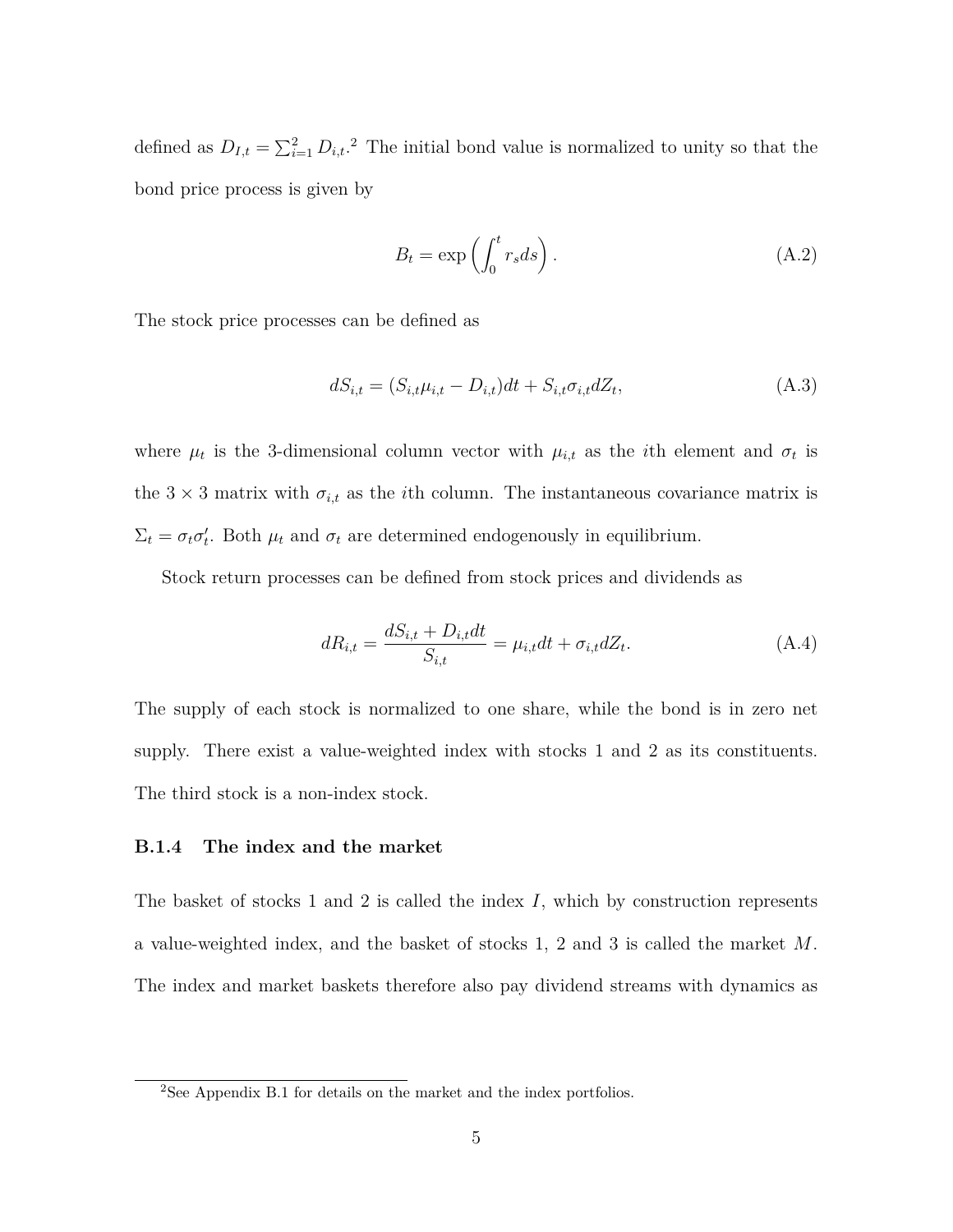described in (A.1), with the exception that their variance parameters have the form:

$$
\sigma_{D_I} = \left[1 - \frac{2s_1s_2}{(s_1 + s_2)^2}(1 - \rho_D)\right]\sigma_D^2,\tag{A.5}
$$

$$
\sigma_{D_M} = [1 - 2(s_1 s_2 + s_1 s_3 + s_2 s_3)(1 - \rho_D)] \sigma_D^2, \tag{A.6}
$$

where  $s_i$  is the weight of share of dividends of asset *i*:

$$
s_i = \frac{D_i}{D_1 + D_2 + D_3}, \ i \in \{1, 2, 3\}.
$$
 (A.7)

Let  $\omega_{i,t}$  denote the market weight of stock *i* at time *t* such that  $\sum_{i=1}^{3} \omega_{i,t} = 1$  and let  $\omega_{i,t}^I = \omega_{i,t}/(\omega_{1,t} + \omega_{2,t})$  denote the weight of asset  $i \in \{1,2\}$  in the index. Then the index return moments are

$$
\mu_{I,t} = \omega_{1,t}^I \mu_{1,t} + \omega_{2,t}^I \mu_{2,t},\tag{A.8}
$$

$$
\sigma_{I,t}^2 = (\omega_{1,t}^I)^2 \sigma_{1,t}^2 + (\omega_{2,t}^I)^2 \sigma_{2,t}^2 + 2\omega_{1,t}^I \omega_{2,t}^I \text{corr}(dZ_{1,t}, dZ_{2,t}) \sigma_{1,t} \sigma_{2,t}.
$$
 (A.9)

#### **B.1.5 Trading strategies**

Trading takes place continuously. An admissible trading strategy is a 4-dimensional vector process  $(\alpha, \gamma)$ , where  $\gamma$  is an 3-dimensional column vector with  $\gamma_i$  as its *i*th element and  $\alpha_t$  and  $\gamma_{i,t}$  denote the amounts invested at time *t* in the bond and in stock  $i,$  satisfying the required regularity conditions.<sup>3</sup>

A trading strategy  $(\alpha, \gamma)$  is said to finance the consumption plan  $c \in \mathcal{C}$  if the corresponding wealth process  $W = \alpha + \mathbf{1}'\gamma$  satisfies the dynamic budget constraint

$$
dW_t = [\alpha_t r_t + \gamma'_t \mu_t - c_t]dt + [\gamma'_t \sigma_t]dZ_t,
$$
\n(A.10)

<sup>&</sup>lt;sup>3</sup>See pp.234-235 of Back (2010) for a formal presentation of the required regularity conditions.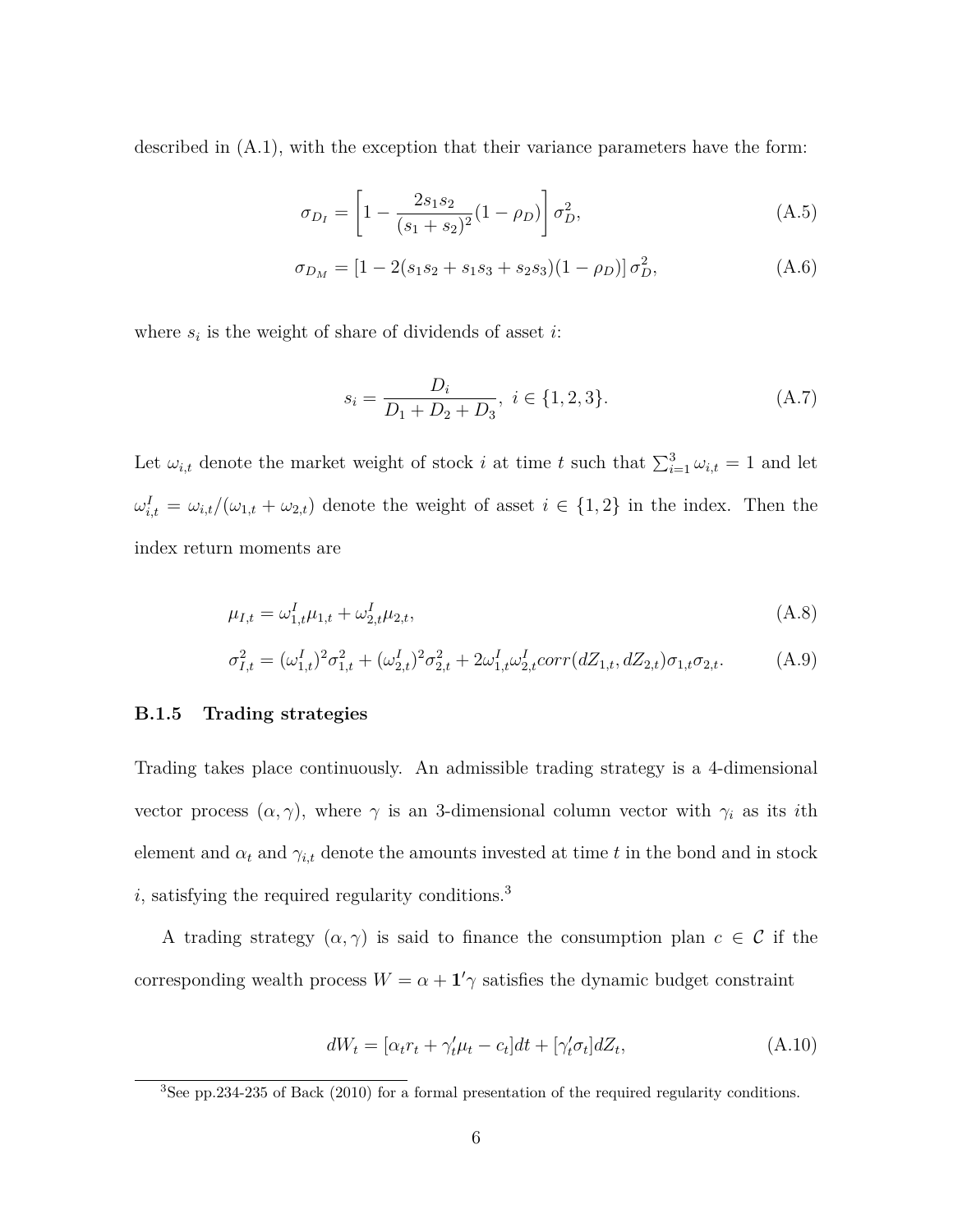where 1 is a 3-dimensional column vector of ones.

### **B.1.6 Agent's preferences and endowments**

There are two representative agents, an active investor  $A$  and an indexer  $I$ , both with time-additive log-normal utility functions:

$$
U_{j,t}(c) = E_t \left[ \int_0^\infty e^{-\delta \tau} \log(c_{j,(t+\tau)}) d\tau \right], \ j \in \{\mathcal{A}, \mathcal{I}\} \tag{A.11}
$$

for some common rate of time preference  $\delta > 0$  and individual consumption  $c_j$ .

Agents differ by their endowment and by their investment opportunity set. The indexer is endowed with a fraction  $\beta$  of each index stocks while the active investor owns  $(1 - \beta)$  share of each index stock and one share of the non-index stock. The indexer faces an exogenous constraint that limits her investment opportunity set to the bond and the index portfolio, according to index weights, which are endogenous. The active investor is unconstrained and faces a complete market.

### **B.1.7 Equilibrium**

Let  $\mathcal{E} = ((\Omega, \mathcal{F}, \mathbf{F}, \mathcal{P}), D_1, D_2, D_3, U_1, U_2, \beta)$  denote the primitives for the economy. An equilibrium for the economy  $\mathcal E$  is an interest rate stock price process  $(r, S)$  and a set  ${c_j^*, (\alpha_j^*, \gamma_j^*)}, j \in {\mathcal{A}, \mathcal{I}}$  of consumption and admissible trading strategies for the two agents such that:

- 1.  $(\alpha_j^*, \gamma_j^*)$  finances  $c_j^*$  for  $j \in \{A, \mathcal{I}\};$
- 2.  $c^*_{\mathcal{A}}$  maximizes  $U_{\mathcal{A}}$  over the set of consumption plans  $c \in \mathcal{C}$  financed by an admissible trading strategy  $(\alpha, \gamma) \in \gamma$  with  $\alpha_0 + \gamma'_0 \mathbf{1} = (1 - \beta)[S_{1,0} + S_{2,0}] + S_{3,0}$ ;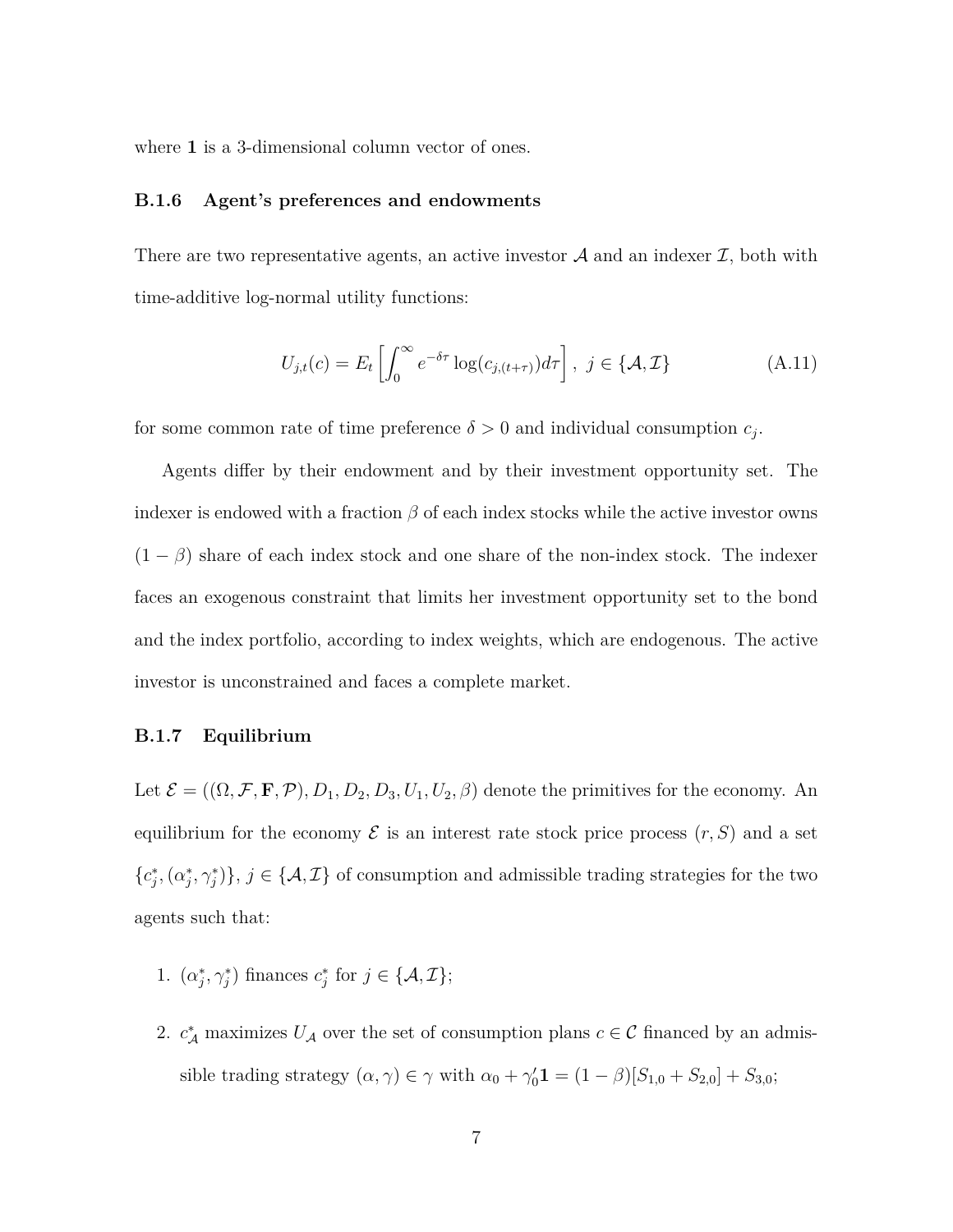- 3.  $c^*$  maximizes  $U_{\mathcal{I}}$  over the set on consumption plans  $c \in \mathcal{C}$  financed by an admissible trading strategy  $(\alpha, \gamma) \in \gamma$  with  $\alpha_0 + \gamma'_0 \mathbf{1} = \beta[S_{1,0} + S_{2,0}], \gamma_{j,t} = \gamma_{I,t} \frac{S_{i,t}}{S_{1,t} + S_{2,t}}$ *S*1*,t*+*S*2*,t* for  $i = 1, 2$  where  $\gamma_I$  is the amount invested in the index and  $\gamma_3 \equiv 0$ ;
- 4. all markets clear:  $c^*_{\mathcal{A}} + c^*_{\mathcal{I}} = D$ ,  $\alpha^*_{\mathcal{A}} + \alpha^*_{\mathcal{I}} = 0$  and  $\gamma^*_{\mathcal{A}} + \gamma^*_{\mathcal{I}} = S$ .

## **B.2 Agents' problem**

Agent *j*'s optimization problem at time *t* is to maximize her time additive utility:

$$
U_{j,t} = E_t \left[ \int_t^{\infty} e^{-\delta(s-t)} \log c_{j,s} ds \right]
$$
 (A.12)

subject to her budget constraint. Formally, this gives:

$$
\max U_{j,t} \text{ subject to } E_t \left[ \int_0^\infty \frac{\xi_{j,s}}{\xi_{j,t}} c_{j,s} ds \right] \le W_{j,t},\tag{A.13}
$$

where  $\xi_{j,t}$  is the marginal utility of agent *j* at time *t*. The first order condition is:

$$
\kappa_j \frac{\xi_{j,s}}{\xi_{j,t}} = e^{-\delta(s-t)} c_{j,s}^{-1},\tag{A.14}
$$

where  $\kappa_j$  is the Lagrange multiplier on the budget constraint and  $\xi_{j,t}$  is a process given by:

$$
\frac{d\xi_{j,t}}{\xi_{j,t}} = -r_{j,t}dt - \theta'_{j,t}dZ_t.
$$
\n(A.15)

where  $\theta_{j,t}$  is the price of risk process for agent *j*. Note that the process can also be written with respect to the dividend basis and the market basis<sup>4</sup> as:

$$
\frac{d\xi_{j,t}}{\xi_{j,t}} = -r_{j,t}dt - \overline{\theta}'_{j,t}d\overline{Z}_{D,t} = -r_{j,t}dt - \underline{\theta}'_{j,t}d\underline{Z}_t.
$$
\n(A.16)

<sup>4</sup>For a definition of the different bases, see Appendix C.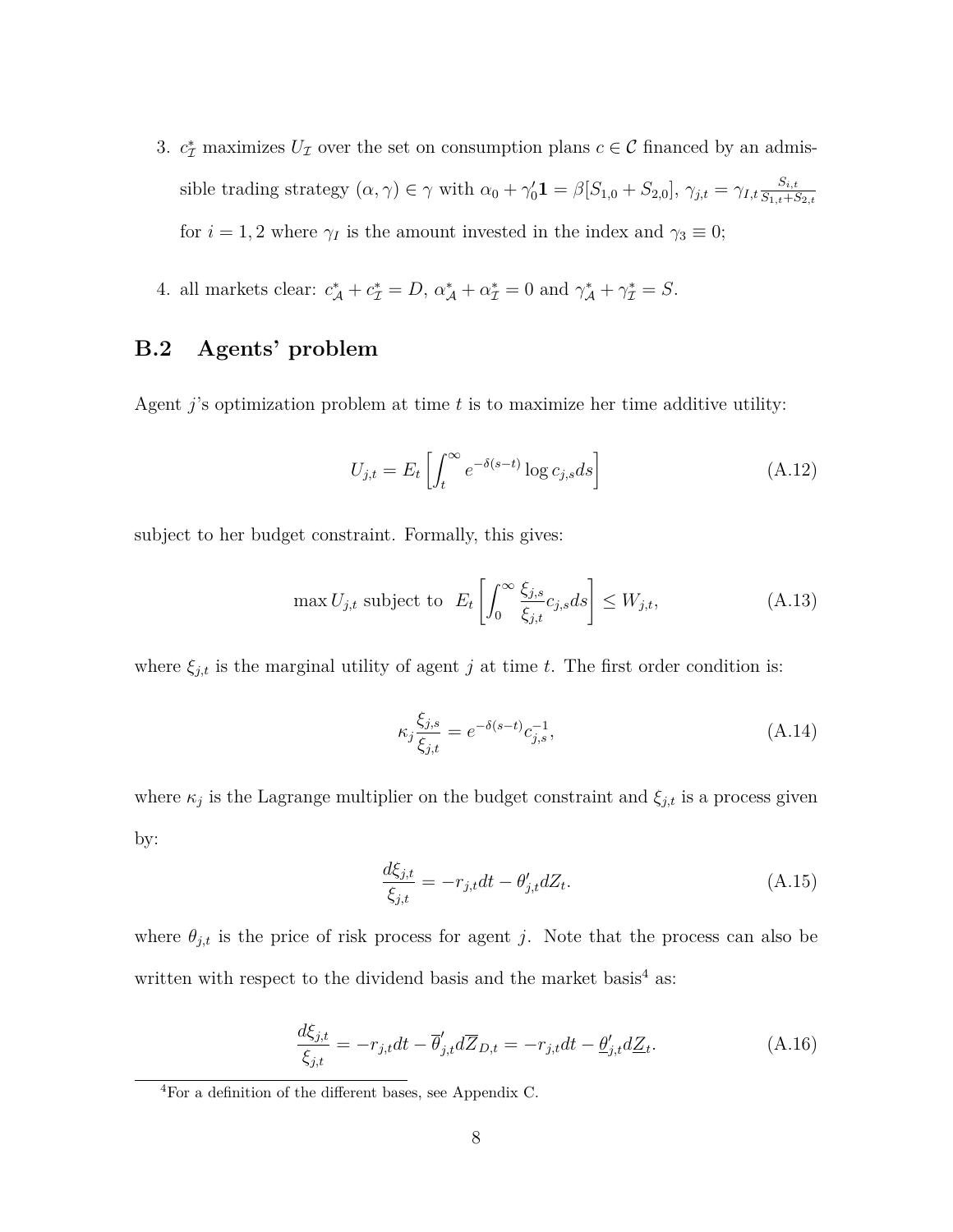The rationale for using two different bases, in addition to the initial Brownian motions *Z*, is that each of the two new bases simplifies the derivation of the solution for a part of the problem and involves independent Brownian motions, which are easier to deal with. It is simpler to solve for optimal portfolios and market clearing under the market basis. However, the market basis transformation depends on stock return covariances, so it is not appropriate to solve for equilibrium price dynamics. The dividend basis is more useful for that purpose.

Since both agents trade in the bond, in equilibrium they should have the same riskless rate (i.e.  $r_{\mathcal{I},t} = r_{\mathcal{A},t} = r_t$ .) However their different investment opportunity sets means they will face different market price of risk. Following the convex duality methodology approach of Cvitanić and Karatzas (1992), I define a fictitious market which the indexer views as complete. In the current setup with log ulity, the market price of risk in the fictitious market is the same as in the incomplete market (see Example 7.2 on p.304 Karatzas and Shreve (1998) for more details.) The idea is to create a fictitious market for agent  $\mathcal I$  by replacing the expected return on asset *i* by  $\mu_i(\psi) = \mu_i + \psi_i$  such that in equilibrium she chooses not to hold the unavailable asset, and to hold the index assets according to index weights. In the present setup,

$$
\psi = \operatorname{argmin}_{\psi} \left[ (\mu_1(\psi) - r, \mu_2(\psi) - r, \mu_3(\psi) - r) \Sigma^{-1} (\mu_1(\psi) - r, \mu_2(\psi) - r, \mu_3(\psi) - r)' \right]^{1/2}
$$
\n(A.17)

*.*

Substituting the  $\psi$  obtained in (A.17) in the shadow market price of risk of the indexer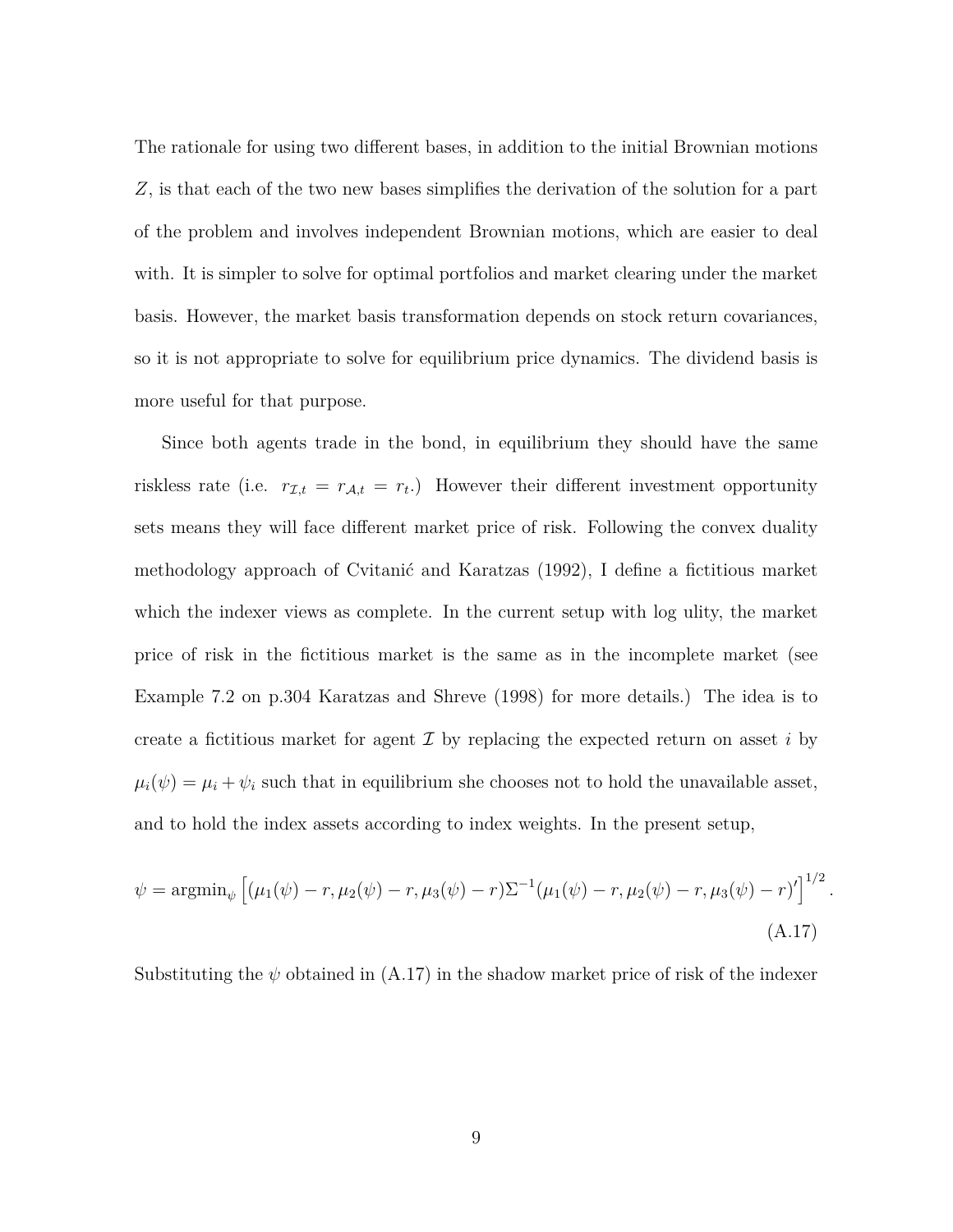I obtain, under the market basis:

$$
\underline{\theta}_{\mathcal{I}} = \phi_I \sigma_I^{-1} \begin{bmatrix} \sigma_1 \omega_1^I + \rho_{12} \sigma_2 \omega_2^I \\ \sqrt{1 - \rho_{12}^2} \sigma_2 \omega_2^I \\ 0 \end{bmatrix},
$$
\n(A.18)

where  $\phi_I = \frac{\mu_I - r}{\sigma_I}$ *<u>σ</u><sub><i>I*</sub></sub> is the Sharpe ratio of the index. Since  $(\sigma_1 \omega_1^I + \rho_{12} \sigma_2 \omega_2^I)^2 + (\sqrt{1 - \rho_{12}^2} \sigma_2 \omega_2^I)^2$  =  $\sigma_I^2$ , in scalar form  $\theta_{\mathcal{I}} = \phi_I$ . The result in (A.18) has the same form if working under the dividend basis following (A.16):

$$
\overline{\theta}_{\mathcal{I}} = \phi_I \sigma_I^{-1} \begin{bmatrix} \omega_1^I \overline{\sigma}_{11} + \omega_2^I \overline{\sigma}_{21} \\ \omega_1^I \overline{\sigma}_{12} + \omega_2^I \overline{\sigma}_{22} \\ \omega_1^I \overline{\sigma}_{13} + \omega_2^I \overline{\sigma}_{23} \end{bmatrix} .
$$
\n(A.19)

Agent  $A$  is unconstrained and faces complete markets, so her market price of risk under the market and dividend bases are given by:

$$
\frac{\theta_{\mathcal{A}} = \underline{\sigma}^{-1}(\mu_1 - r, \ \mu_2 - r, \ \mu_3 - r)'}{\varphi_1}
$$
\n
$$
= \begin{bmatrix}\n\phi_1 \\
\frac{\phi_1 - \rho_{12}\phi_2}{\sqrt{1 - \phi_{12}^2}} \\
\frac{\phi_3(1 - \rho_{12}^2) - \phi_1(\rho_{13} - \rho_{12}\rho_{23}) - \phi_2(\rho_{23} - \rho_{12}\rho_{13})}{\sqrt{1 - \rho_{12}^2}\sqrt{1 - \rho_{12}^2 - \rho_{13}^2 - \rho_{23}^2 + 2\rho_{12}\rho_{13}\rho_{23}}}\n\end{bmatrix},
$$
\n(A.20)

$$
\overline{\theta}_{\mathcal{A}} = \overline{\sigma}^{-1} (\mu_1 - r, \ \mu_2 - r, \ \mu_3 - r)'
$$
\n
$$
= \frac{1}{c} \begin{bmatrix} x_1(\overline{\sigma}_{23}\overline{\sigma}_{32} - \overline{\sigma}_{22}\overline{\sigma}_{33}) + x_2(\overline{\sigma}_{12}\overline{\sigma}_{33} - \overline{\sigma}_{13}\overline{\sigma}_{32}) + x_3(\overline{\sigma}_{13}\overline{\sigma}_{22} - \overline{\sigma}_{12}\overline{\sigma}_{23}) \\ x_1(\overline{\sigma}_{21}\overline{\sigma}_{33} - \overline{\sigma}_{23}\overline{\sigma}_{31}) + x_2(\overline{\sigma}_{13}\overline{\sigma}_{31} - \overline{\sigma}_{11}\overline{\sigma}_{33}) + (x_3\overline{\sigma}_{11}\overline{\sigma}_{23} - \overline{\sigma}_{13}\overline{\sigma}_{21}) \\ x_1(\overline{\sigma}_{22}\overline{\sigma}_{31} - \overline{\sigma}_{21}\overline{\sigma}_{32}) + x_2(\overline{\sigma}_{11}\overline{\sigma}_{32} - \overline{\sigma}_{12}\overline{\sigma}_{31}) + x_3(\overline{\sigma}_{12}\overline{\sigma}_{21} - \overline{\sigma}_{11}\overline{\sigma}_{22}) \end{bmatrix}, \ (A.21)
$$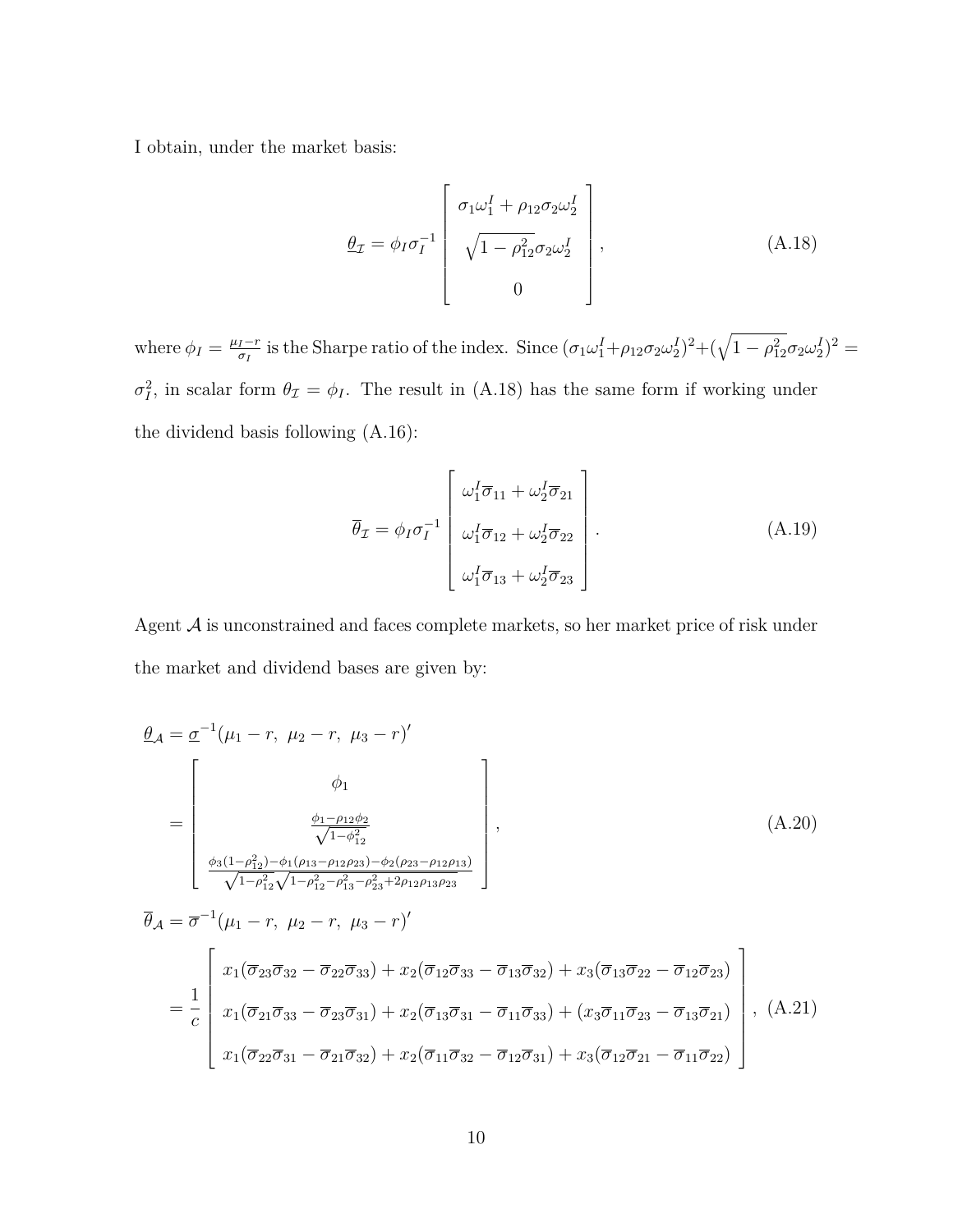where

$$
c = \overline{\sigma}_{13}(\overline{\sigma}_{22}\overline{\sigma}_{31}-\overline{\sigma}_{21}\overline{\sigma}_{32})+\overline{\sigma}_{12}(\overline{\sigma}_{21}\overline{\sigma}_{33}-\overline{\sigma}_{23}\overline{\sigma}_{31})+\overline{\sigma}_{11}(\overline{\sigma}_{23}\overline{\sigma}_{32}-\overline{\sigma}_{22}\overline{\sigma}_{33}),
$$

and  $x_i = \mu_i - r$  is the excess return on asset *i*.

## **B.3 Optimal portfolios**

Agent  ${\mathcal A}$  is unconstrained, so her optimal portfolio proportions are given by

$$
\pi_{A,t} = \Sigma_t^{-1}(\mu_t - r\mathbf{1}).\tag{A.22}
$$

Under the market basis the covariance matrix is  $\Sigma_t = \underline{\sigma}_t \underline{\sigma}'_t$ , so

$$
\pi_{\mathcal{A}} = \begin{bmatrix} \frac{\phi_1(1-\rho_{23}^2) - \phi_2(\rho_{12}-\rho_{13}\rho_{23}) - \phi_3(\rho_{13}-\rho_{12}\rho_{23})}{\sigma_1(1-\rho_{12}^2 - \rho_{13}^2 - \rho_{23}^2 + 2\rho_{12}\rho_{13}\rho_{23})} \\ \frac{\phi_2(1-\rho_{13}^2) - \phi_1(\rho_{12}-\rho_{13}\rho_{23}) - \phi_3(\rho_{23}-\rho_{12}\rho_{13})}{\sigma_2(1-\rho_{12}^2 - \rho_{13}^2 - \rho_{23}^2 + 2\rho_{12}\rho_{13}\rho_{23})} \\ \frac{\phi_3(1-\rho_{12}^2) - \phi_1(\rho_{13}-\rho_{12}\rho_{23}) - \phi_2(\rho_{23}-\rho_{12}\rho_{13})}{\sigma_3(1-\rho_{12}^2 - \rho_{13}^2 - \rho_{23}^2 + 2\rho_{12}\rho_{13}\rho_{23})} \end{bmatrix} .
$$
\n(A.23)

As for agent  $\mathcal{I}$ , I know from Cvitanić and Karatzas (1992) that  $\pi_{\mathcal{I},t}$  coincides with the optimal portfolio in the incomplete market:

$$
\pi_{\mathcal{I}} = \begin{bmatrix} \pi_{\mathcal{I}}^I \omega_1^I \\ \pi_{\mathcal{I}}^I \omega_2^I \\ 0 \end{bmatrix},
$$
\n(A.24)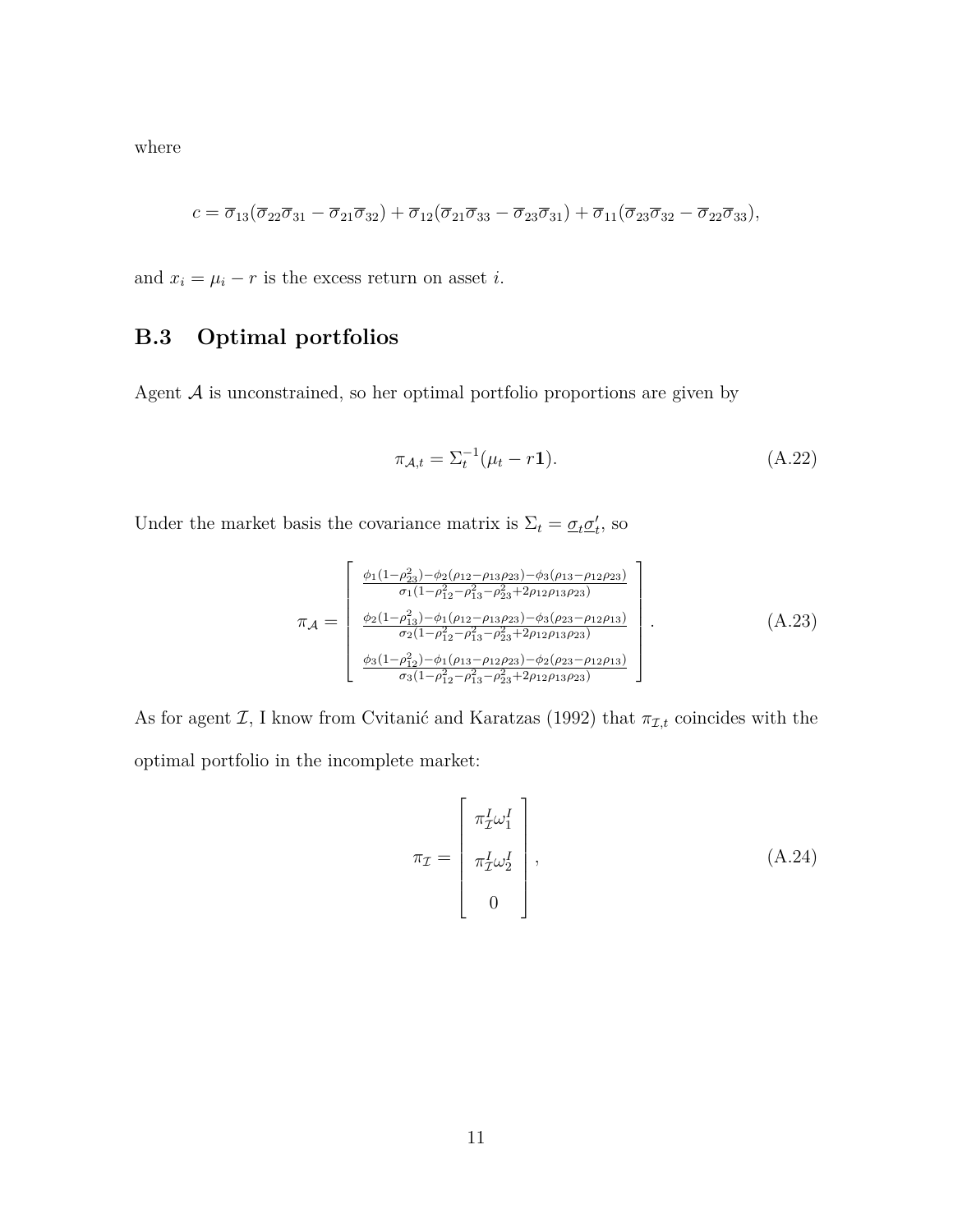where  $\pi_{\mathcal{I},t}^I = (\mu_{I,t} - r)/\sigma_{I,t}^2$ , so

$$
\pi_{\mathcal{I}} = \begin{bmatrix} \omega_1^I \frac{\phi_I}{\sigma_I} \\ \omega_2^I \frac{\phi_I}{\sigma_I} \\ 0 \end{bmatrix}
$$
\n
$$
= \begin{bmatrix} \frac{\omega_1^I (x_1 \omega_1^I + x_2 \omega_2^I)}{\sigma_1^2 (\omega_1^I)^2 + 2 \rho_{12} \sigma_1 \sigma_2 \omega_1^I \omega_2^I + \sigma_2^2 (\omega_2^I)^2} \\ \frac{\omega_2^I (x_1 \omega_1^I + x_2 \omega_2^I)}{\sigma_1^2 (\omega_1^I)^2 + 2 \rho_{12} \sigma_1 \sigma_2 \omega_1^I \omega_2^I + \sigma_2^2 (\omega_2^I)^2} \\ 0 \end{bmatrix} .
$$
\n(A.25)

The market clearing condition imposes that

$$
\omega_t = \pi_{\mathcal{A},t} \nu_{\mathcal{A},t} + \pi_{\mathcal{I},t} \nu_{\mathcal{I},t},\tag{A.26}
$$

where  $\omega_t$  is a 3-dimensional vector with the *i*-th element equal to the value-weight of stock *i* in the economy  $(\omega_i = S_i / \sum_{k=1}^3 S_k)$ . Substituting the optimal portfolio weights in the market clearing condition yields the following proposition:

**Proposition A.1** *In equilibrium, expected excess stock returns are as follows:*

$$
\mu_1 - r_f = \frac{1}{\sigma_I^2 \omega_I} \left[ (\mu_I - r_f)(\sigma_1 \omega_1 + \rho_{1,2} \sigma_2 \omega_2) + \frac{\omega_2 \omega_3}{\nu_A \omega_I} \left( \omega_1 [cov(dR_1, dR_2) cov(dR_1, dR_3) - \sigma_I^2 cov(dR_2, dR_3) \right) - \omega_2 [cov(dR_1, dR_2) cov(dR_2, dR_3) - \sigma_I^2 cov(dR_1, dR_3)] \right], \tag{A.27}
$$

$$
\mu_3 - r_f = \omega_3 \sigma_3^2 + (1 - \omega_3)cov(dR_I, dR_3) + \omega_3 \sigma_3^2 \left[ \frac{\nu_I}{\nu_A} (1 - \rho_{I,3}^2) \right],
$$
 (A.28)

$$
\mu_I - r_f = \omega_I \sigma_I^2 + (1 - \omega_I) \text{cov}(dR_I, dR_3), \tag{A.29}
$$

*where*  $\mu_I$  *and*  $\sigma_I$  *denote the drift and variance of the index and*  $\omega_I = \omega_1 + \omega_2$ *. Result*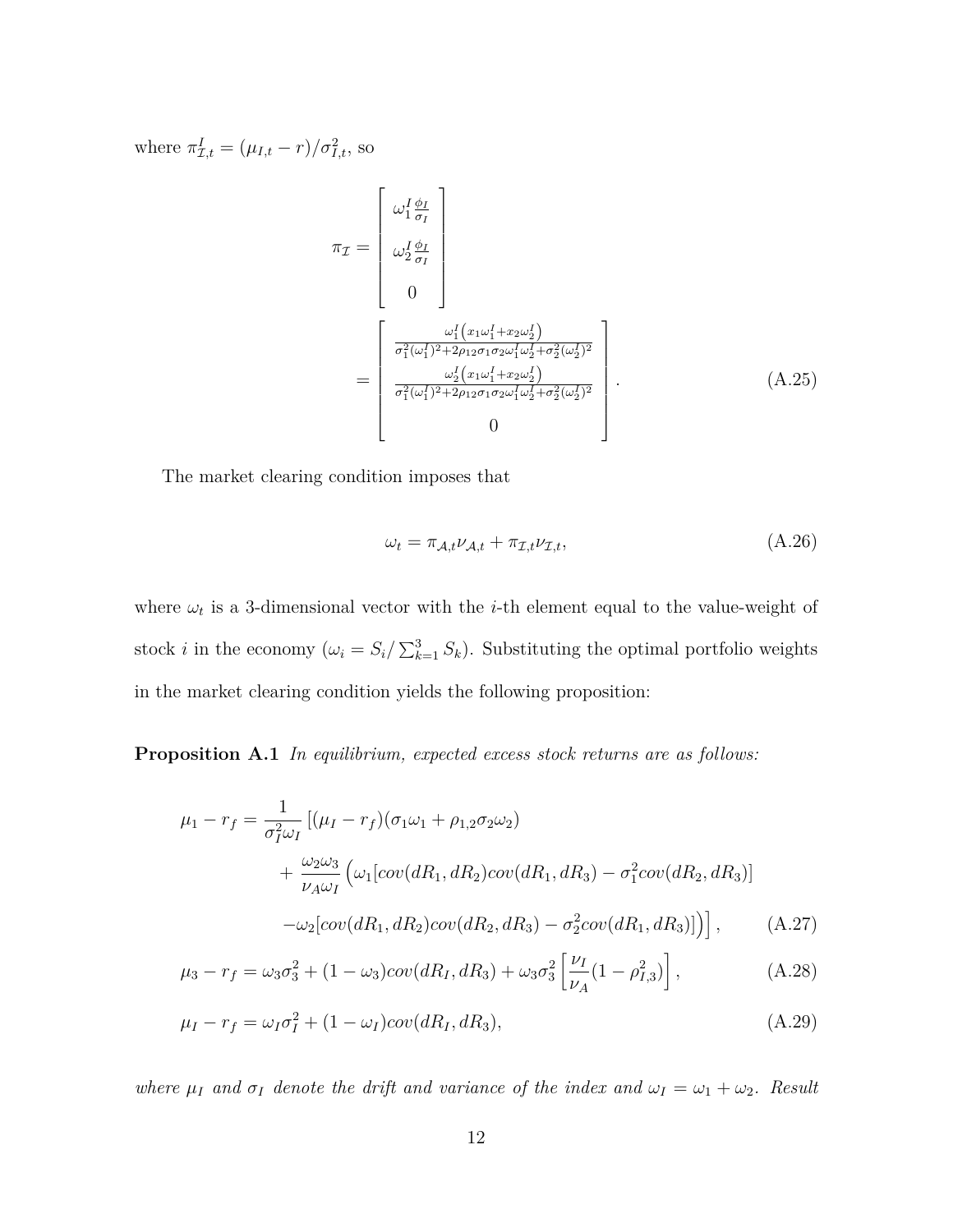*for stock 2 is omitted as it is symmetric to stock 1.*

**Proof** The market clearing condition imposes that:

$$
\omega_{t} = \pi_{\mathcal{A},t} \nu_{\mathcal{A},t} + \pi_{\mathcal{I},t} \nu_{\mathcal{I},t}
$$
\n
$$
= \begin{bmatrix}\n\frac{\nu_{\mathcal{A}}(x_{3}(\rho_{13}-\rho_{12}\rho_{23})\sigma_{1}\sigma_{2} + (x_{2}(\rho_{12}-\rho_{13}\rho_{23})\sigma_{1} + x_{1}(-1+\rho_{23}^{2})\sigma_{2})\sigma_{3})}{(-1+\rho_{12}^{2}+\rho_{13}^{2}-2\rho_{12}\rho_{13}\rho_{23}+\rho_{23}^{2})\sigma_{1}^{2}\sigma_{2}\sigma_{3}} - \frac{(-1+\nu_{\mathcal{A}})\omega_{1}(x_{1}\omega_{1}+x_{2}\omega_{2})}{\sigma_{1}^{2}\omega_{1}^{2}+2\rho_{12}\sigma_{1}\sigma_{2}\omega_{1}\omega_{2}+\sigma_{2}^{2}\omega_{2}^{2}} \\
\frac{\nu_{\mathcal{A}}(x_{3}(-\rho_{12}\rho_{13}+\rho_{23})\sigma_{1}\sigma_{2} + (x_{2}(-1+\rho_{13}^{2})\sigma_{1} + x_{1}(\rho_{12}-\rho_{13}\rho_{23})\sigma_{2})\sigma_{3})}{(-1+\rho_{12}^{2}+\rho_{13}^{2}-2\rho_{12}\rho_{13}\rho_{23}+\rho_{23}^{2})\sigma_{1}\sigma_{2}^{2}\sigma_{3}} - \frac{(-1+\nu_{\mathcal{A}})\omega_{2}(x_{1}\omega_{1}+x_{2}\omega_{2})}{\sigma_{1}^{2}\omega_{1}^{2}+2\rho_{12}\sigma_{1}\sigma_{2}\omega_{1}\omega_{2}+\sigma_{2}^{2}\omega_{2}^{2}} \\
\frac{\nu_{\mathcal{A}}(x_{3}(-1+\rho_{12}^{2})\sigma_{1}\sigma_{2}+(x_{2}(-\rho_{12}\rho_{13}+\rho_{23})\sigma_{1}+x_{1}(\rho_{13}-\rho_{12}\rho_{23})\sigma_{2})\sigma_{3})}{(-1+\rho_{12}^{2}+\rho_{13}^{2}-2\rho_{12}\rho_{13}\rho_{23}+\rho_{23}^{2})\sigma_{1}\sigma_{2}\sigma_{3}^{2}}\n\end{bmatrix},
$$
\n(A.30)

where  $x_i = \mu_i - r$  are excess returns. Solving for  $x_1$ ,  $x_2$  and  $x_3$ , I get:

$$
x_1^* = (\sigma_1 (\sigma_2 \sigma_3 \omega_2 \omega_3 (\rho_{12} \rho_{13} \sigma_1 \omega_1 - \rho_{23} \sigma_1 \omega_1 + \rho_{13} \sigma_2 \omega_2 - \rho_{12} \rho_{23} \sigma_2 \omega_2)) + \nu_A (\sigma_1 \omega_1 + \rho_{12} \sigma_2 \omega_2) (\sigma_1^2 \omega_1^2 + 2 \rho_{12} \sigma_1 \sigma_2 \omega_1 \omega_2 + \rho_{13} \sigma_1 \sigma_3 \omega_1 \omega_3 + \sigma_2^2 \omega_2^2 + \rho_{23} \sigma_2 \sigma_3 \omega_2 \omega_3))) / \left( \nu_A (\sigma_1^2 \omega_1^2 + 2 \rho_{12} \sigma_1 \sigma_2 \omega_1 \omega_2 + \sigma_2^2 \omega_2^2) \right) = (\omega_1 \sigma_1 + \omega_2 \rho_{12} \sigma_2) \left( 1 - \frac{\omega_3 \sigma_3}{\sigma_1^2} (\omega_1 \rho_{13} \sigma_1 + \omega_2 \rho_{23} \sigma_2) + \frac{\omega_2 \omega_3 \sigma_2 \sigma_3}{\nu_A \sigma_1^2} [\omega_1 \sigma_1 (\rho_{12} \rho_{13} - \rho_{23}) - \omega_2 \sigma_2 (\rho_{12} \rho_{23} - \rho_{13})]. \tag{A.31}
$$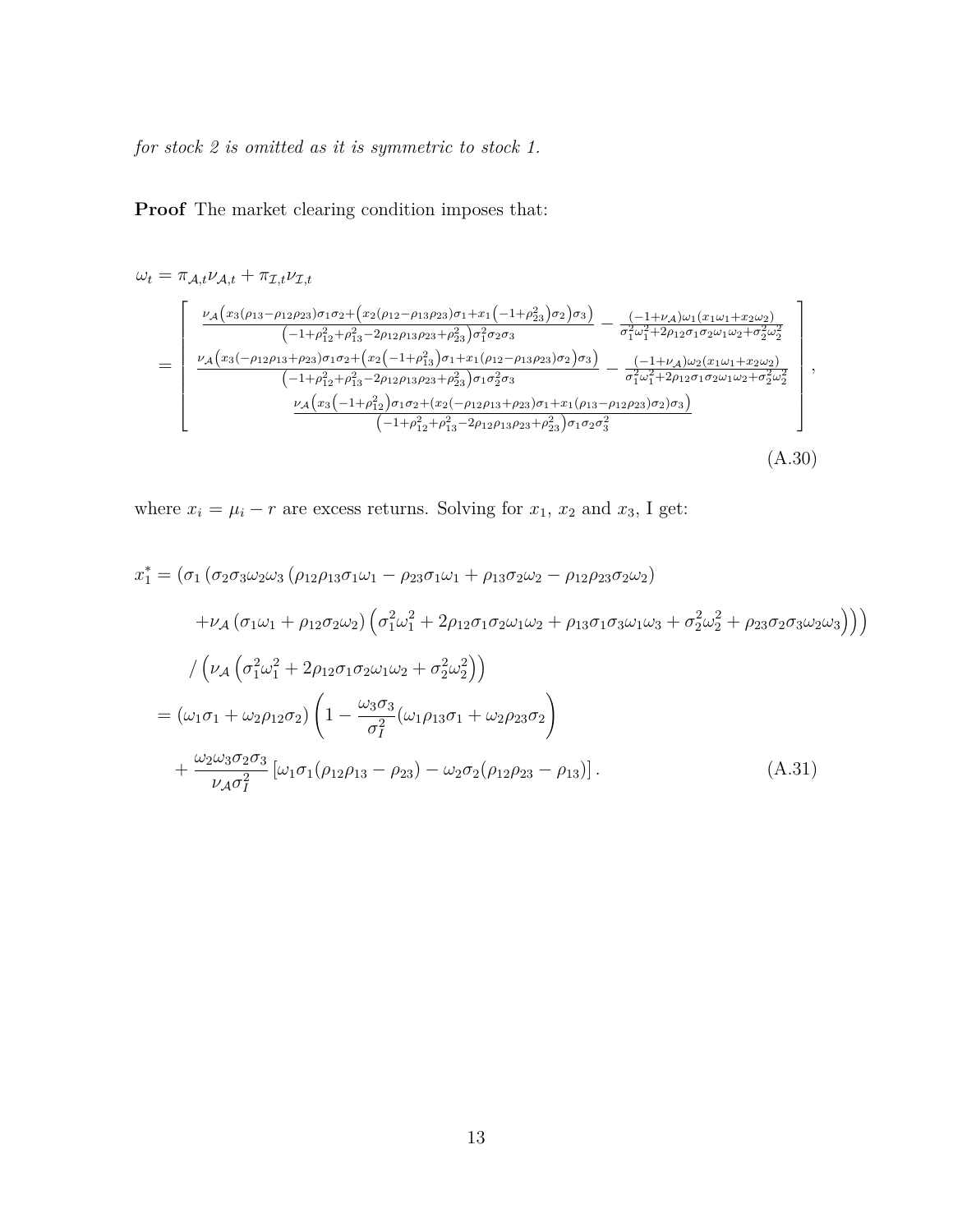I can also write  $x_1^*$  in terms of  $x_i^*$ :

$$
x_1^* = \frac{1}{\nu_A \sigma_I^2 \omega_I^2} \left\{ \sigma_1 \left( \sigma_2 \sigma_3 \omega_2 \omega_3 \left( \rho_{12} \rho_{13} \sigma_1 \omega_1 - \rho_{23} \sigma_1 \omega_1 + \rho_{13} \sigma_2 \omega_2 - \rho_{12} \rho_{23} \sigma_2 \omega_2 \right) \right. \\ \left. + \nu_A \left( \sigma_1 \omega_1 + \rho_{12} \sigma_2 \omega_2 \right) \left( x_I^* \omega_I \right) \right\} \\ = \frac{1}{\sigma_I^2 \omega_I} \left[ x_I^* \left( \sigma_1 \omega_1 + \rho_{1,2} \sigma_2 \omega_2 \right) \\ + \frac{\omega_2 \omega_3}{\nu_A} \left( \frac{\omega_1}{\omega_I} \left[ cov(dR_1, dR_2) cov(dR_1, dR_3) - \sigma_I^2 cov(dR_2, dR_3) \right] \right. \\ \left. - \frac{\omega_2}{\omega_I} \left[ cov(dR_1, dR_2) cov(dR_2, dR_3) - \sigma_I^2 cov(dR_1, dR_3) \right] \right) \right]. \tag{A.32}
$$

For  $x_3^*$ , I get

$$
x_3^* = \left(\sigma_3 \left(\nu_{A}\rho_{13}\sigma_1^3\omega_1^3 + \sigma_1^2\omega_1^2 \left(\nu_{A} \left(2\rho_{12}\rho_{13} + \rho_{23}\right)\sigma_2\omega_2 + \left(1 + \left(-1 + \nu_{A}\right)\rho_{13}^2\right)\sigma_3\omega_3\right)\right.\right. \\
\left. + \sigma_2^2\omega_2^2 \left(\nu_{A}\rho_{23}\sigma_2\omega_2 + \left(1 + \left(-1 + \nu_{A}\right)\rho_{23}^2\right)\sigma_3\omega_3\right) \\
+ \sigma_1\sigma_2\omega_1\omega_2 \left(2\rho_{12} \left(\nu_{A}\rho_{23}\sigma_2\omega_2 + \sigma_3\omega_3\right) + \rho_{13} \left(\nu_{A}\sigma_2\omega_2 + 2\left(-1 + \nu_{A}\right)\rho_{23}\sigma_3\omega_3\right)\right)\right)\right) \\
\quad / \left(\nu_{A} \left(\sigma_1^2\omega_1^2 + 2\rho_{12}\sigma_1\sigma_2\omega_1\omega_2 + \sigma_2^2\omega_2^2\right)\right) \\
= \omega_I cov(dR_I, dR_3) + \omega_3\sigma_3^2 \left[1 + \frac{\nu_I}{\nu_A}(1 - \rho_{I,3}^2)\right],\n\tag{A.33}
$$

where

$$
x_I^* = \frac{\sigma_1^2 \omega_1^2 + 2\rho_{12}\sigma_1\sigma_2\omega_1\omega_2 + \sigma_2^2 \omega_2^2 + \rho_{13}\sigma_1\sigma_3\omega_1\omega_3 + \rho_{23}\sigma_2\sigma_3\omega_2\omega_3}{\omega_1 + \omega_2}
$$
  
=  $\sigma_I^2 \omega_I + \omega_3 cov(dR_I, dR_3)$ , (A.34)

with  $\omega_I = \omega_1 + \omega_2$ . Results for  $x_2$  are omitted as they are symmetric to  $x_1$ .

Proposition A.1 tells us that holding variances and covariances constant, the non-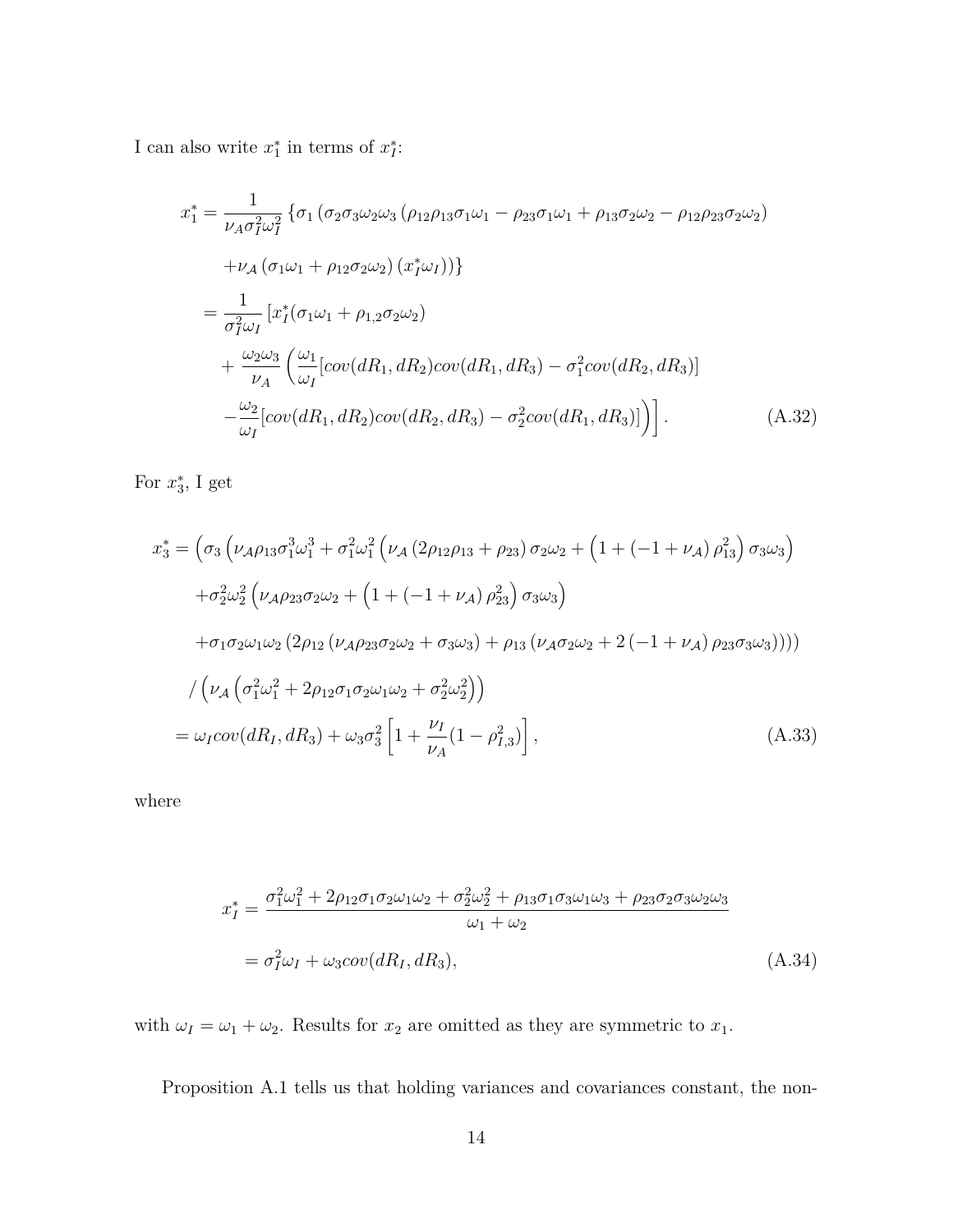index stock excess returns are increasing in the relative wealth of passive investors. This is due to the additional risk active investors are taking as they become more underdiversified (compared with the case where they hold the market). It is highlighted by the term of correlation between the index and stock 3. This is consistent with the standard result from one period models of mild segmentation (see, e.g., Errunza and Losq (1985).) I cannot however conclude from Proposition A.1 on the actual equilibrium effect of an increase in  $\nu$ <sub>I</sub> as the variance and covariance terms are determined endogenously in equilibrium and thus also depend on  $\nu_{\mathcal{I}}$ .

### **B.4 Proof of Proposition 1**

Following Cuoco and He (1994), I can still use a social planner to derive equilibrium prices, but the weight  $\lambda_t$  will be stochastic:

$$
U_t = E_t \int_t^{\infty} e^{-\delta(s-t)} \left( \log c_{\mathcal{A},s} + \lambda_s \log c_{\mathcal{I},s} \right) ds.
$$
 (A.35)

The consumption sharing rule is given by:

$$
1 = \frac{c_{\mathcal{A},t}^{-1}}{\lambda_t c_{\mathcal{I},t}^{-1}}.
$$
\n(A.36)

I define Agent *j*'s equilibrium share of world consumption as  $\nu_{j,t} = \frac{c_{j,t}}{D_M}$  $\frac{c_{j,t}}{D_{M,t}}$ . In equilibrium the two agents must consume the aggregate dividend:  $c_{A,t} + c_{\mathcal{I},t} = D_{M,t}$ . Thus,

$$
\nu_{\mathcal{A},t} = \frac{1}{1 + \lambda_t}, \qquad \nu_{\mathcal{I},t} = \frac{\lambda_t}{1 + \lambda_t}.
$$
\n(A.37)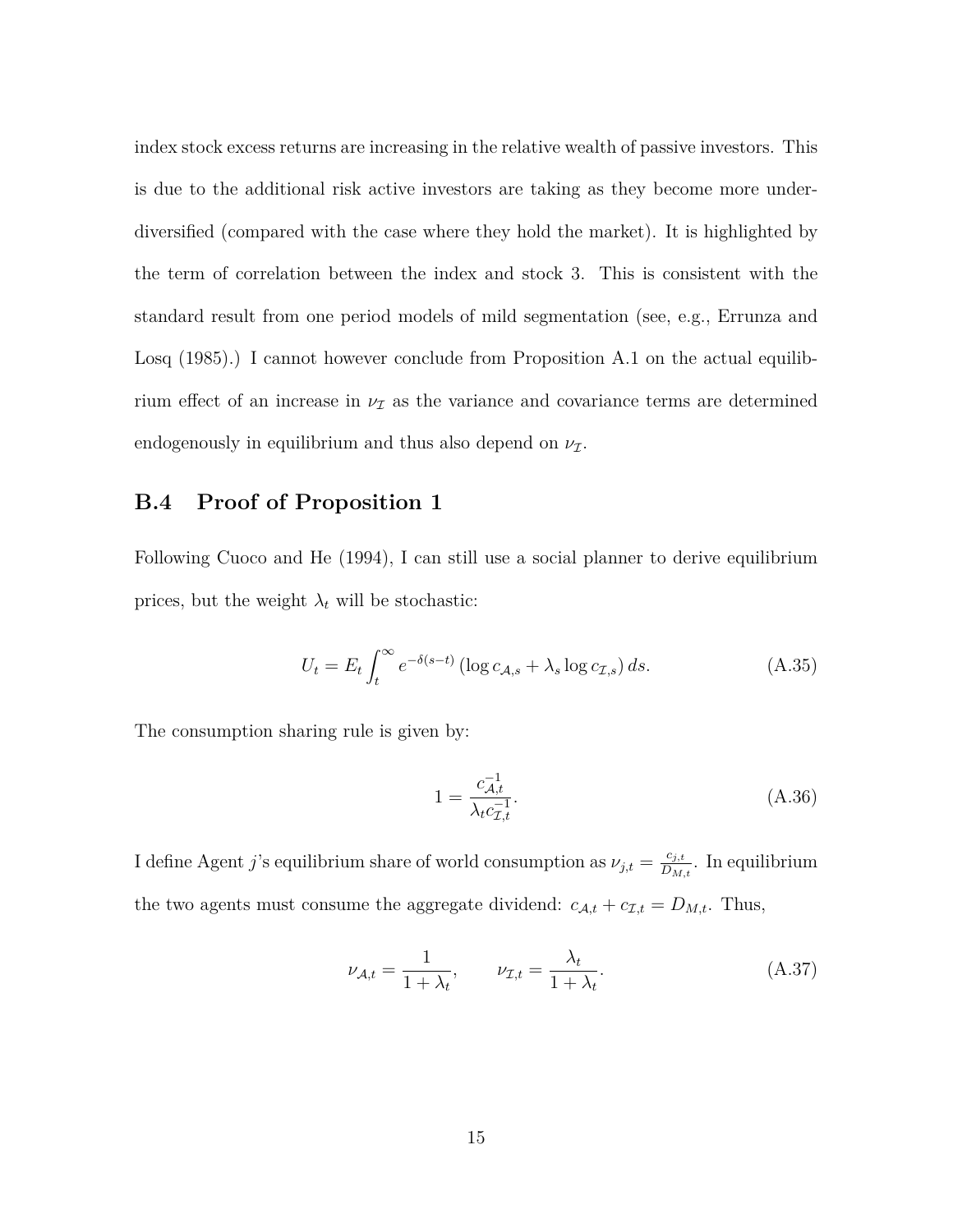As in Basak and Cuoco (1998), the equilibrium state-price density  $\xi_t$  is given by the state-price density of the unconstrained agent  $\mathcal{A}$ :

$$
\xi_t = \xi_{\mathcal{A},t} = \kappa_{\mathcal{A}} e^{-\delta t} (\nu_{\mathcal{A},t} D_{M,t})^{-1}.
$$
\n(A.38)

To solve for equilibrium prices, I need to derive an expression  $\lambda_t$  and the related process  $\nu_{A,t}$ . Sustituting  $c_A$  and  $c_I$  from (A.14) in (A.36), I get:

$$
\lambda_t = \frac{\kappa_A \xi_{A,t} / \xi_{A,0}}{\kappa_{\mathcal{I}} \xi_{\mathcal{I},t} / \xi_{\mathcal{I},0}}.\tag{A.39}
$$

Solving (A.16), agent *j*'s state-price density under the dividend basis, gives:

$$
\xi_{j,t} = \xi_{j,0} e^{-\int_0^t (r_s + \frac{1}{2} \theta_{j,s}^2) ds - \int_0^t \bar{\theta}'_{j,s} d\overline{Z}_{D,s}} \tag{A.40}
$$

where  $\theta_{j,s} = \overline{\theta}'_{j,s}$ **1** and **1** is a vector of ones. Substituting (A.40) in (A.39) gives:

$$
\lambda_t = \frac{\kappa_{\mathcal{A}}}{\kappa_{\mathcal{I}}} e^{-\int_0^t \frac{1}{2} (\theta_{\mathcal{A},s}^2 - \theta_{\mathcal{I},s}^2) ds - \int_0^t (\overline{\theta}_{\mathcal{A},s} - \overline{\theta}_{\mathcal{I},s})' d\overline{Z}_{D,s}}.
$$
(A.41)

Applying Itô's Lemma gives:

$$
\frac{d\lambda_t}{\lambda_t} = \mu_{\lambda,t} dt + \overline{\sigma}_{\lambda,t}' d\overline{Z}_{D,t},
$$
\n(A.42)

where

$$
\mu_{\lambda,t} = \overline{\theta}'_{\mathcal{I},t}(\overline{\theta}_{\mathcal{I},t} - \overline{\theta}_{\mathcal{A},t}),\tag{A.43}
$$

$$
\overline{\sigma}_{\lambda,t} = (\overline{\theta}_{\mathcal{I},t} - \overline{\theta}_{\mathcal{A},t}). \tag{A.44}
$$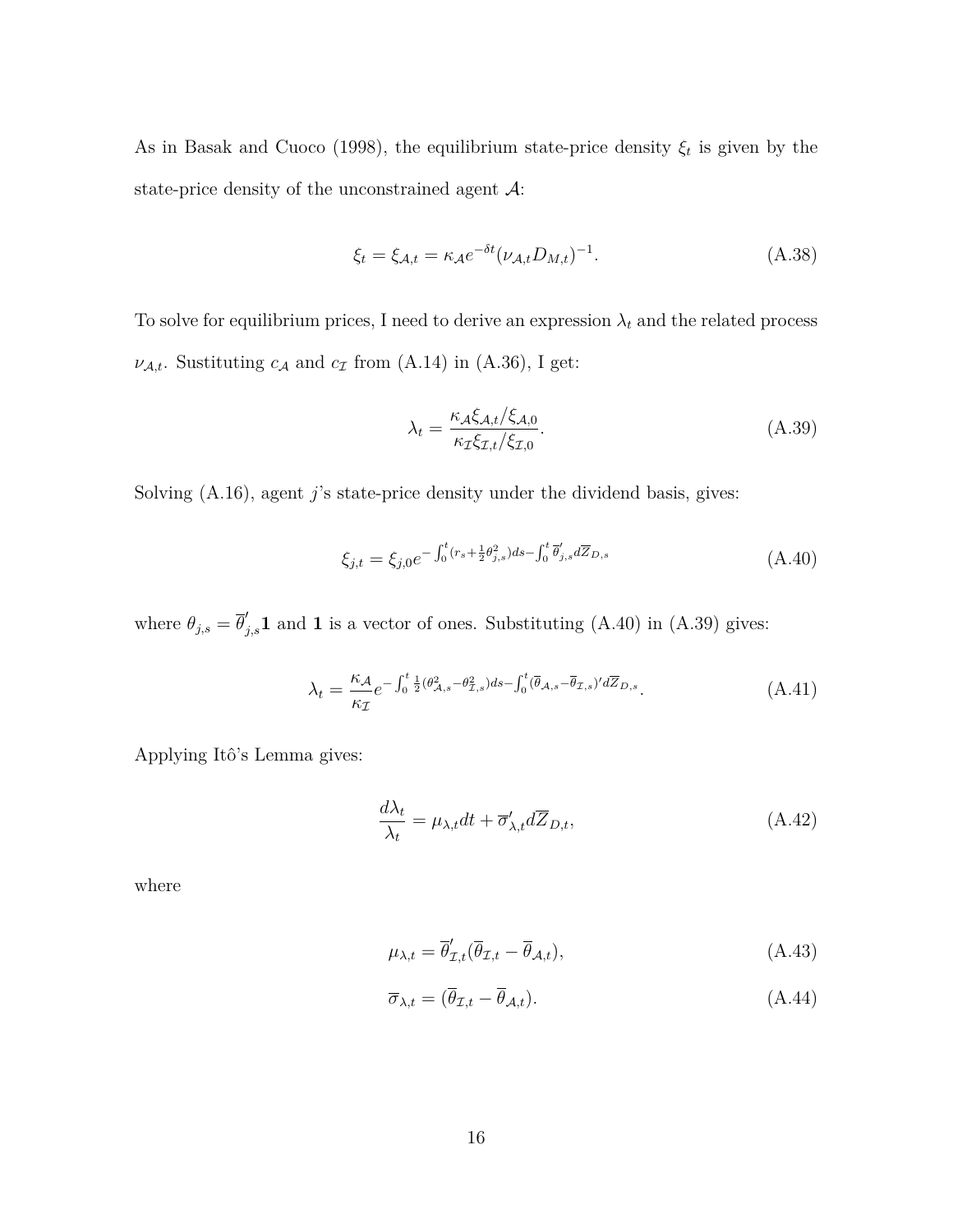Rewriting as a scalar process, I get:

$$
\frac{d\lambda_t}{\lambda_t} = \mu_{\lambda,t} dt + \sigma_{\lambda,t} dZ_{\lambda,t},
$$
\n(A.45)

where

$$
\sigma_{\lambda,t} = \sqrt{(\overline{\theta}_{\mathcal{I},t} - \overline{\theta}_{\mathcal{A},t})'(\overline{\theta}_{\mathcal{I},t} - \overline{\theta}_{\mathcal{A},t})},\tag{A.46}
$$

$$
dZ_{\lambda,t} = \sigma_{\lambda,t}^{-1} \overline{\sigma}_{\lambda,t}' d\overline{Z}_{D,t}.
$$
\n(A.47)

Remember that:

$$
\overline{\theta}_{\mathcal{I}} = \frac{x_I}{\sigma_I^2} \overline{\sigma}' \begin{bmatrix} \omega_1^I \\ \omega_2^I \\ 0 \end{bmatrix}, \qquad \overline{\theta}_{\mathcal{A}} = \overline{\sigma}^{-1} \begin{bmatrix} x_1 \\ x_2 \\ x_3 \end{bmatrix}.
$$

Therefore,

$$
\overline{\theta}_{\mathcal{I}} - \overline{\theta}_{\mathcal{A}} = \frac{x_{I}}{\sigma_{I}^{2}} \overline{\sigma}^{\prime} \begin{bmatrix} \omega_{1}^{I} \\ \omega_{2}^{I} \\ 0 \end{bmatrix} - \overline{\sigma}^{-1} \begin{bmatrix} x_{1} \\ x_{2} \\ x_{3} \end{bmatrix},
$$
\n(A.48)  
\n
$$
\overline{\sigma}(\overline{\theta}_{\mathcal{I}} - \overline{\theta}_{\mathcal{A}}) = \frac{x_{I}}{\sigma_{I}^{2}} \sum_{\mathcal{I}} \begin{bmatrix} \omega_{1}^{I} \\ \omega_{2}^{I} \\ 0 \end{bmatrix} - \begin{bmatrix} x_{1} \\ x_{2} \\ x_{3} \end{bmatrix}
$$
\n
$$
= \begin{bmatrix} \frac{\omega_{I}^{I}}{\sigma_{I}^{2}} [x_{2} \omega_{2}^{I} (\omega_{1}^{I} \sigma_{1}^{2} + \omega_{2}^{I} \rho_{12} \sigma_{1} \sigma_{2}) - x_{1} \omega_{2}^{I} (\omega_{2}^{I} \sigma_{2}^{2} + \omega_{1}^{I} \rho_{12} \sigma_{1} \sigma_{2})] \\ \frac{\omega_{I}^{I}}{\sigma_{I}^{2}} [x_{1} \omega_{1}^{I} (\omega_{2}^{I} \sigma_{2}^{2} + \omega_{1}^{I} \rho_{12} \sigma_{1} \sigma_{2}) - x_{2} \omega_{1}^{I} (\omega_{1}^{I} \sigma_{1}^{2} + \omega_{2}^{I} \rho_{12} \sigma_{1} \sigma_{2})] \\ x_{I} \beta_{I,3} - x_{3} \end{bmatrix},
$$
\n(A.49)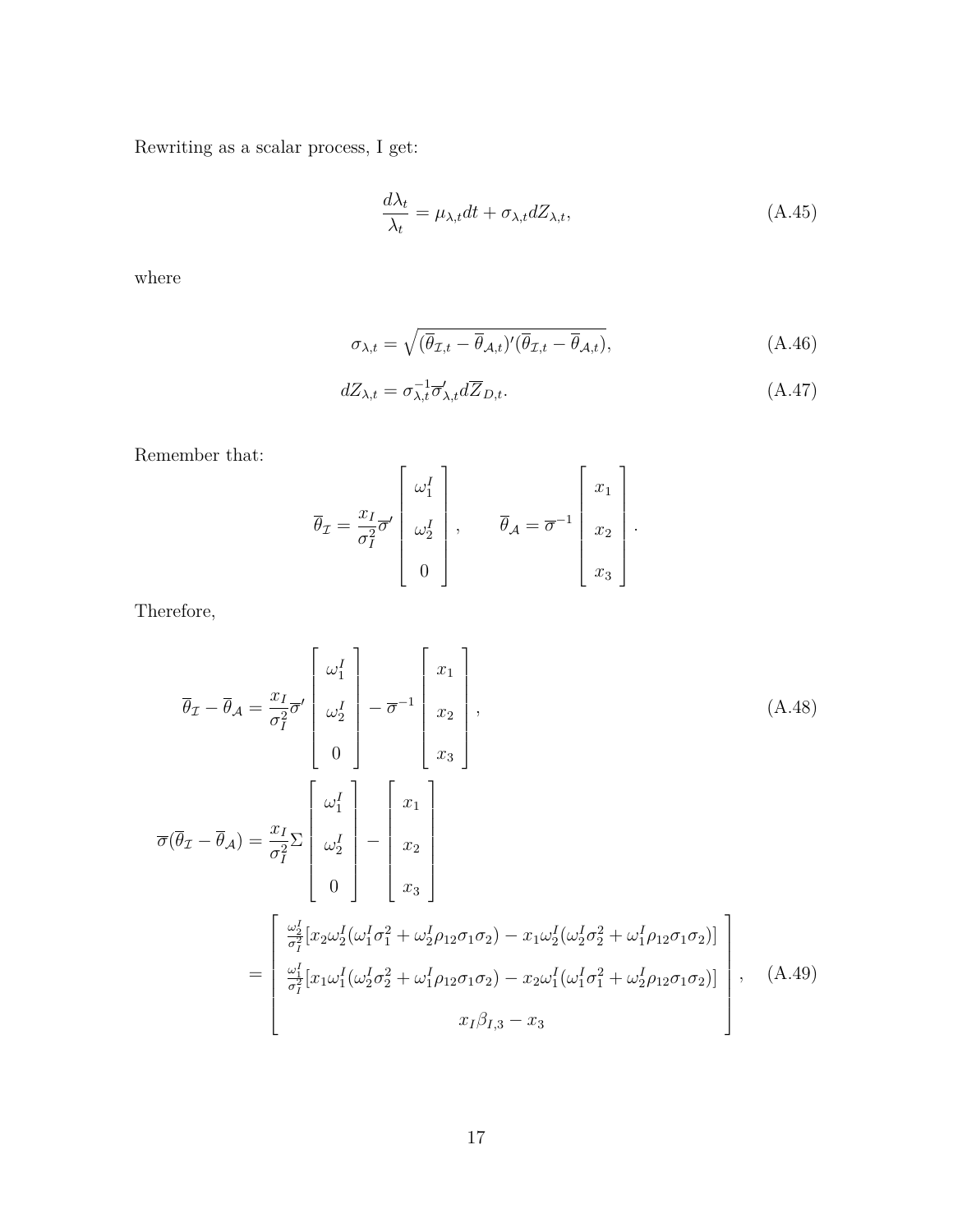where  $\beta_{I,3} = \rho_{I,3}\sigma_3/\sigma_I = (\omega_1^I \rho_{13}\sigma_1\sigma_3 + \omega_2^I \rho_{23}\sigma_2\sigma_3)/\sigma_I^2$ . One can easily see that  $\overline{\theta}_2^I$  $\frac{d}{dt}$  $\overline{\theta}_{\mathcal{I}} = \frac{x_I^2}{\sigma_I^2}$ and that  $\overline{\theta}'_2$  $\int_{\mathcal{I}}' \overline{\theta}_{\mathcal{A}} = \frac{x_i^2}{\sigma_i^2}$ . Note that those results are basis invariant. I obtain:

$$
\mu_{\lambda} = \overline{\theta}_{\mathcal{I}}'(\overline{\theta}_{\mathcal{I}} - \overline{\theta}_{\mathcal{A}}) = 0. \tag{A.50}
$$

Similarly,

$$
\sigma_{\lambda}^{2} = (\overline{\theta}_{\mathcal{I}} - \overline{\theta}_{\mathcal{A}})'(\overline{\theta}_{\mathcal{I}} - \overline{\theta}_{\mathcal{A}})
$$
  
= 
$$
-\frac{x_{I}^{2}}{\sigma_{I}^{2}} + \overline{\theta}_{\mathcal{A}}' \overline{\theta}_{\mathcal{A}},
$$
 (A.51)

$$
\Rightarrow \sigma_{\lambda} = \sqrt{[x_1 \ x_2 \ x_3] \Sigma^{-1} [x_1 \ x_2 \ x_3]' - \frac{x_1^2}{\sigma_1^2}}.
$$
 (A.52)

Using the definition of  $\nu_{\mathcal{A}}$  in (A.37) and applying Itô Lemma gives:

$$
d\nu_{\mathcal{A}} = \mu_{\nu_{\mathcal{A}}} dt + \overline{\sigma}_{\nu_{\mathcal{A}}}^{\prime} d\overline{Z}_D, \tag{A.53}
$$

where

$$
\mu_{\nu_{\mathcal{A}}} = \nu_{\mathcal{A}} \nu_{\mathcal{I}}^2 \sigma_{\lambda}^2,\tag{A.54}
$$

$$
\overline{\sigma}_{\nu_{\mathcal{A}}} = \nu_{\mathcal{A}} \nu_{\mathcal{I}} \overline{\sigma}_{\lambda}.
$$
\n(A.55)

In scalar notation this becomes:

$$
d\nu_{\mathcal{A}} = \mu_{\nu_{\mathcal{A}}} dt + \sigma_{\nu_{\mathcal{A}}} dZ_{\lambda},\tag{A.56}
$$

$$
\sigma_{\nu_{\mathcal{A}}} = -\nu_{\mathcal{A}}\nu_{\mathcal{I}}\sigma_{\lambda}.\tag{A.57}
$$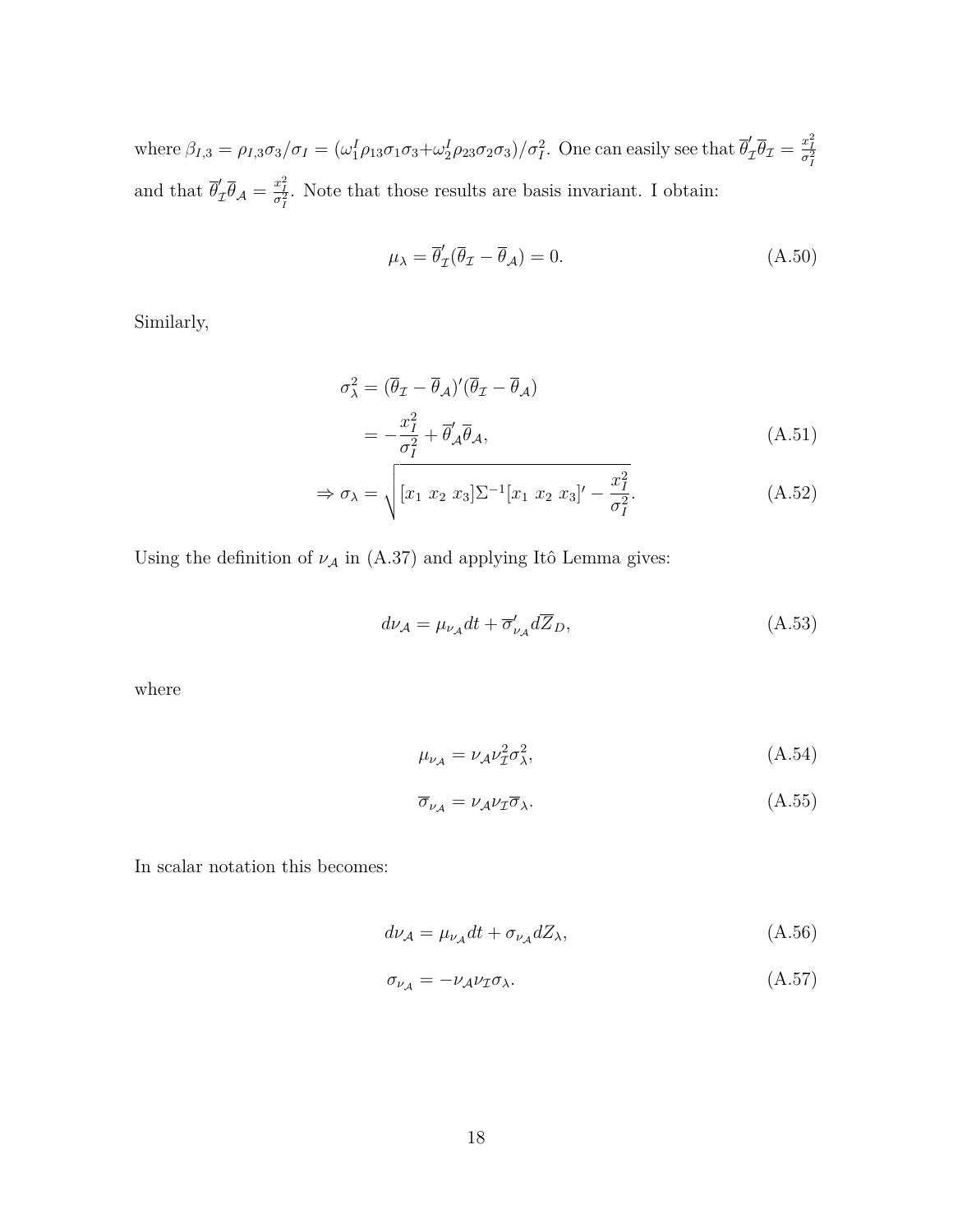Applying Itô's Lemma to (A.38), I obtain:

$$
\frac{d\xi}{\xi} = -\left[\delta + \mu_{D_M} - \sigma_{D_M}^2 + \frac{\rho_{\nu_A D_M} \sigma_{\nu_A} \sigma_{D_M}}{\nu_A}\right] dt
$$

$$
- \left[\overline{\sigma}_{D_M}^{\prime} + \frac{\overline{\sigma}_{\nu_A}^{\prime}}{\nu_A}\right] d\overline{Z}_D.
$$
(A.58)

Equaling the terms to those in (A.16), I get:

$$
r_f = \delta + \mu_{DM} - \sigma_{DM}^2 + \frac{\rho_{\nu_A D_M} \sigma_{\nu_A} \sigma_{DM}}{\nu_A},
$$
\n(A.59)

$$
\overline{\theta} = \overline{\sigma}_{D_M} + \frac{\overline{\sigma}_{\nu_A}}{\nu_A}.
$$
\n(A.60)

## **B.5 Proof of Corollary 1**

From (A.38) I can assert that  $\bar{\theta} = \bar{\theta}_{A}$ . Thus, from (A.44), (A.55) and (A.60),

$$
\overline{\theta}_{\mathcal{A}} = \overline{\sigma}_{D_M} + \frac{\overline{\sigma}_{\nu_{\mathcal{A}}}}{\nu_{\mathcal{A}}}
$$
  
=  $\overline{\sigma}_{D_M} - \nu_{\mathcal{I}} \overline{\sigma}_{\lambda}$   
=  $\overline{\sigma}_{D_M} - \nu_{\mathcal{I}} (\overline{\theta}_{\mathcal{I}} - \overline{\theta}_{\mathcal{A}}),$  (A.61)

$$
\Rightarrow \overline{\theta} = \frac{\overline{\sigma}_{D_M}}{\nu_{\mathcal{A}}} - \frac{\nu_{\mathcal{I}}}{\nu_{\mathcal{A}}} \overline{\theta}_{\mathcal{I}},\tag{A.62}
$$

$$
\overline{\theta} = \overline{\sigma}_{D_M} + \frac{\nu_{\mathcal{I}}}{\nu_{\mathcal{A}}} \left( \overline{\sigma}_{D_M} - \overline{\theta}_{\mathcal{I}} \right). \tag{A.63}
$$

Note here that  $\overline{\sigma}_{D_M}$  is exogenous to the model (when defined relative to the dividend basis),  $\nu_{\mathcal{I}}$  and  $\nu_{\mathcal{A}} = 1 - \nu_{\mathcal{I}}$  are state variables and the other quantities are determined endogenously in equilibrium. Denoting  $\overline{\theta}^* = \overline{\sigma}_{D_M}$  the price of risk when there are no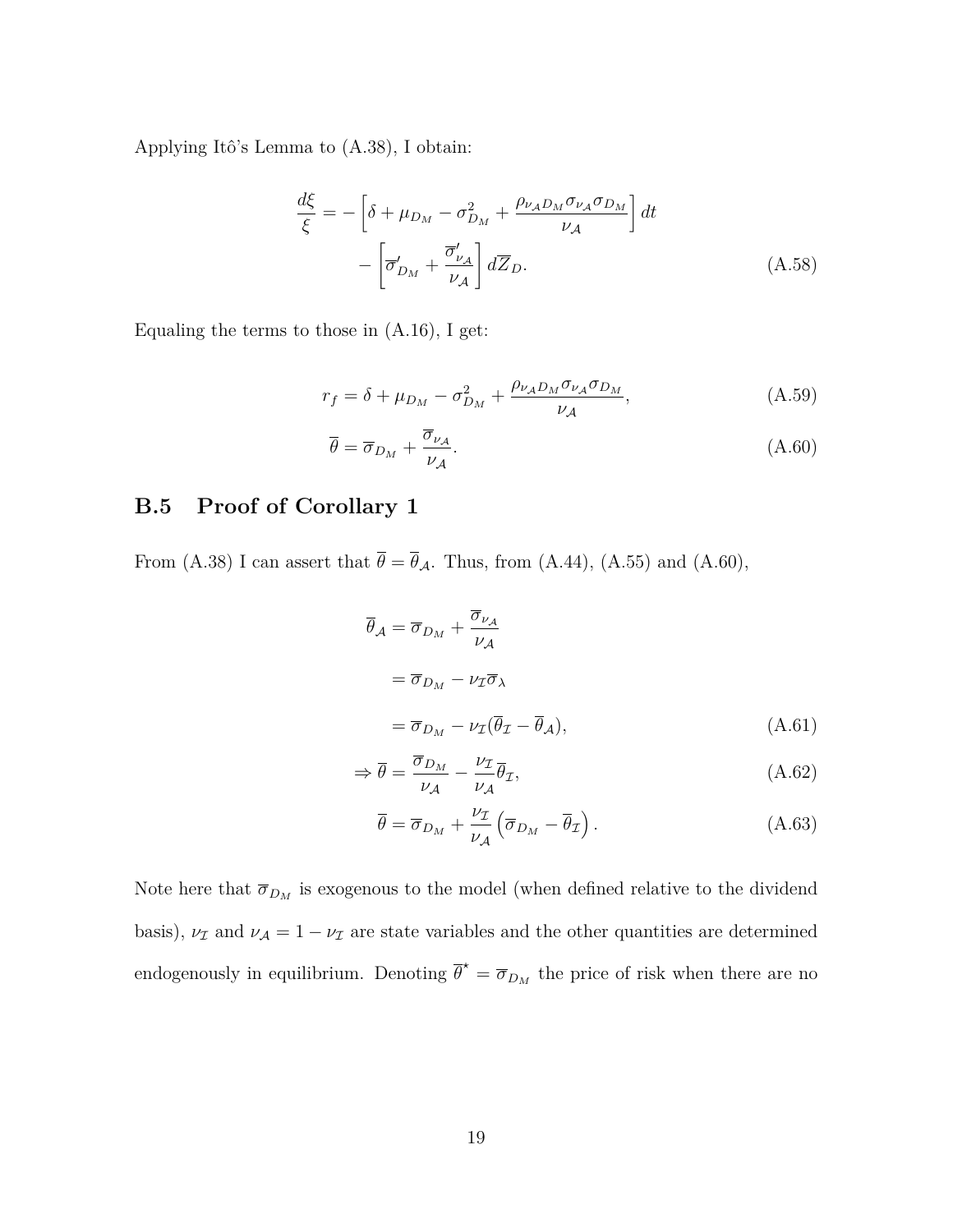indexers  $(\nu_A = 1, \nu_I = 0),$ 

$$
\overline{\theta} = \overline{\theta}^{\star} + \frac{\nu_{\mathcal{I}}}{\nu_{\mathcal{A}}} \left( \overline{\theta}^{\star} - \overline{\theta}_{\mathcal{I}} \right)
$$

$$
\Rightarrow \left( \overline{\theta}^{\star} - \overline{\theta}_{\mathcal{A}} \right) = -\frac{\nu_{\mathcal{I}}}{\nu_{\mathcal{A}}} \left( \overline{\theta}^{\star} - \overline{\theta}_{\mathcal{I}} \right). \tag{A.64}
$$

### **B.6 Corollary A.1 to Proposition 1**

**Corollary A.1** *In equilibrium, the share of aggregate wealth owned by the active investor follows the process:*

$$
d\nu_{\mathcal{A}} = \mu_{\nu_{\mathcal{A}}} dt + \sigma_{\nu_{\mathcal{A}}} dZ_{\lambda},\tag{A.65}
$$

*where*

$$
\mu_{\nu_{\mathcal{A}}} = \nu_{\mathcal{A}} \nu_{\mathcal{I}}^2 \sigma_{\lambda}^2,\tag{A.66}
$$

$$
\sigma_{\nu_{\mathcal{A}}} = \nu_{\mathcal{A}} \nu_{\mathcal{I}} \sigma_{\lambda},\tag{A.67}
$$

*and*  $\sigma_{\lambda}$  *is the volatility of the stochastic weight in the representative agent's problem.* 

**Proof** Follows from the proof of Proposition 1.

Corollary A.1 illustrates that the equilibrium is not stationary. Since  $\mu_{\nu_A}$  is positive, over time the active investor will dominate, and  $\nu_A = 1$  ( $\nu_A = 0$ ) is an absorbing state (in that case both  $\mu_{\nu_A}$  and  $\sigma_{\nu_A}$  are equal to 0). This is a standard feature of models with constrained investors; the unconstrained one will dominate over time since both agents have the same preferences but differ in their investment opportunity sets. Thus, in its current form, the model cannot explain the rise of indexing of the past decades. A richer model could generate the observed level of indexing as an endogenous outcome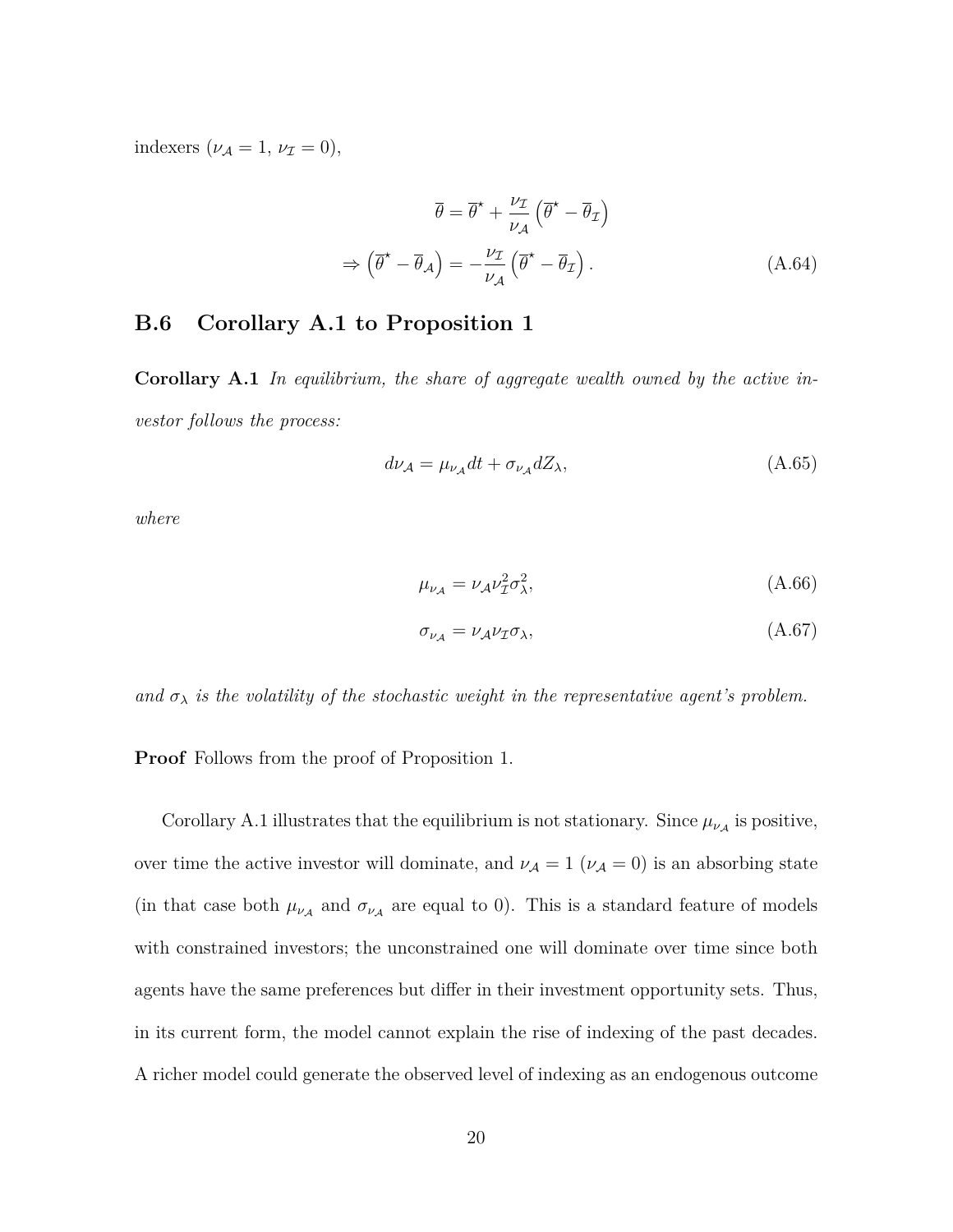in a general equilibrium setup. For example, this could be done by adding frictions such as the incremental cost of active investing and allowing one rational agent to invest both passively and actively at the same time, as in Petajisto (2009). However, the additional complexity is not necessary for the current discussion. The current form of the model provides valuable insight on stock prices dynamics for given levels of indexing, which is the purpose of this paper.

### **B.7 Proof of Proposition 2**

In this section, I derive the dynamics of each stock's price process.

Since both agents have time-additive log utility, it follows from the first order condition of the HJB equation that the aggregate stock market value  $S_{M,t} = S_{1,t} +$  $S_{2,t} + S_{3,t} = D_{M,t}/\delta$ , and thus aggregate stock market value is independent of the relative wealth of agents.<sup>5</sup>

The price  $S_{i,t}$  of stock  $i$  at time  $t$  is the expected value of future dividends discounted using the stochastic discount factor of the representative agent  $\xi$  defined in  $(A.58)$ :

$$
S_{i,t} = E_t \left[ \int_t^\infty \frac{\xi_\tau}{\xi_t} D_{i,\tau} d\tau \right]. \tag{A.68}
$$

Using the results from equations (A.14) and (A.38), I have

$$
S_{i,t} = E_t \left[ \int_t^{\infty} e^{-\delta(\tau - t)} \left( \frac{c_{\mathcal{A},\tau}}{c_{\mathcal{A},t}} \right)^{-1} D_{i,\tau} d\tau \right]. \tag{A.69}
$$

<sup>&</sup>lt;sup>5</sup>For infinite horizon log utility,  $J(t, w, x) = \frac{\log w}{\delta} + f(t, x)$ . The FOC of the HJB equation is  $u'(c_i) = J_{w_i}$ , which yields  $c_i = w_i \delta$ . In the current setup, the representative agent must consume the aggregate dividend and own the aggregate stock market, thus  $c_A + c_I = D_M$  and  $w_A + w_I = S_M$ . We thus have that  $S_M = D_M/\delta$ .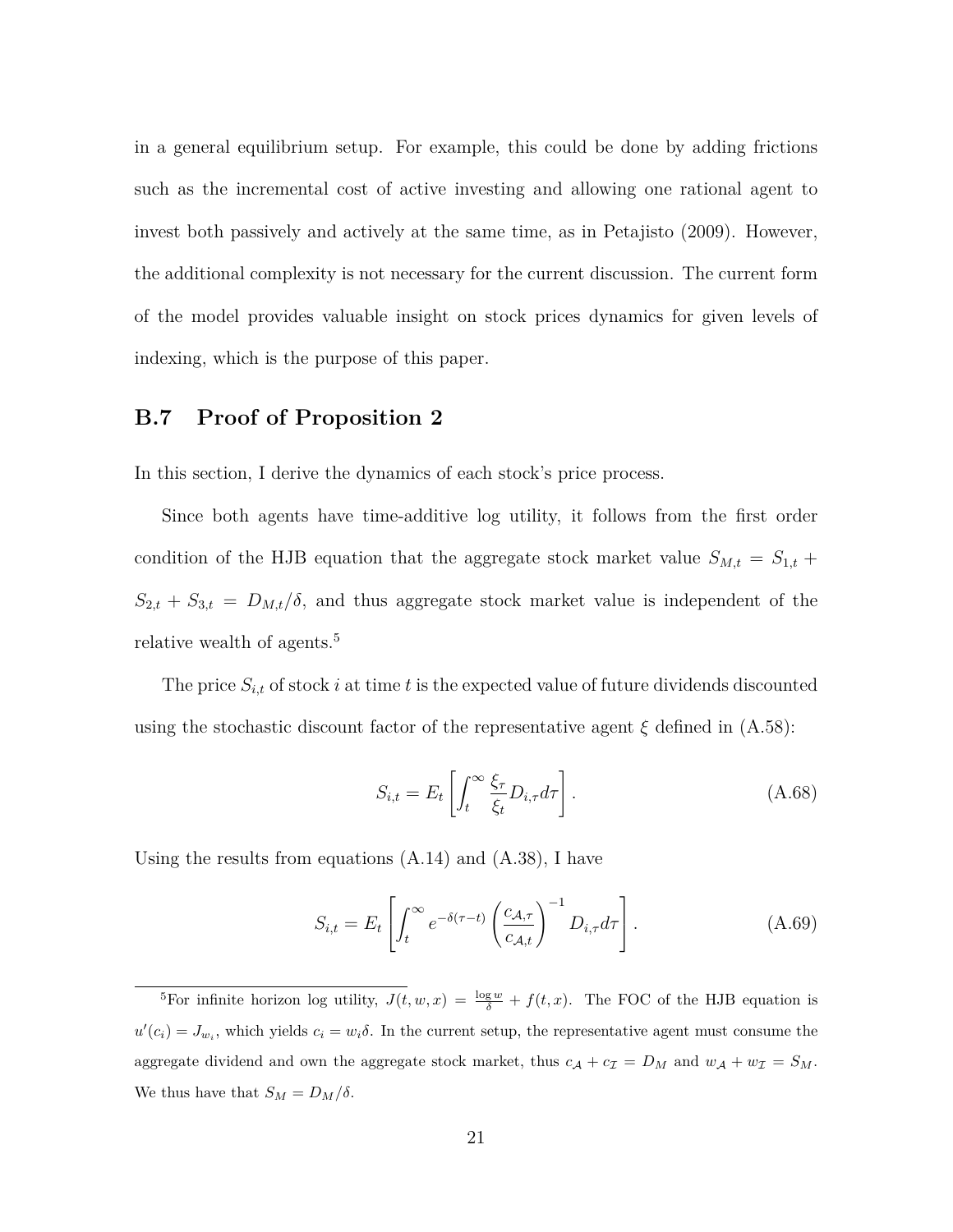From (A.37), I have:

$$
c_{\mathcal{A},t} = \frac{D_{M,t}}{1 + \lambda_t},\tag{A.70}
$$

thus

$$
\frac{c_{\mathcal{A},t}}{c_{\mathcal{A},\tau}} = \frac{D_{M,t}}{D_{M,\tau}} \frac{1+\lambda_{\tau}}{1+\lambda_{t}}.\tag{A.71}
$$

Substituting this last result in (A.69), I obtain:

$$
S_{i,t} = D_{M,t} E_t \left[ \int_t^{\infty} e^{-\delta(\tau - t)} \frac{1 + \lambda_\tau}{1 + \lambda_t} s_{i,\tau} d\tau \right]
$$
  
= 
$$
D_{M,t} f_{i,t}, \qquad (A.72)
$$

where

$$
f_{i,t} = E_t \left[ \int_t^{\infty} e^{-\delta(\tau - t)} \frac{1 + \lambda_{\tau}}{1 + \lambda_t} s_{i,\tau} d\tau \right]
$$
  
\n
$$
= \underbrace{\frac{1}{1 + \lambda_t}}_{\nu_{\mathcal{A},t}} E_t \left[ \int_t^{\infty} e^{-\delta(\tau - t)} s_{i,\tau} d\tau \right]}_{f_{i,t}^{\mathcal{A}}} + \underbrace{\frac{\lambda_t}{1 + \lambda_t}}_{\nu_{\mathcal{I},t}} E_t \left[ \int_t^{\infty} e^{-\delta(\tau - t)} \frac{\lambda_{\tau}}{\lambda_t} s_{i,\tau} d\tau \right]}_{f_{i,t}^{\mathcal{I}}} \qquad (A.73)
$$
  
\n
$$
= \nu_{\mathcal{A},t} f_{i,t}^{\mathcal{A}} + \nu_{\mathcal{I},t} f_{i,t}^{\mathcal{I}}.
$$

Note that in a world without constraints,  $\lambda_t$  is constant and we thus have  $f_{i,t} = f_{i,t}^{\mathcal{A}}$ . Alternatively, I can get this result by setting  $\nu_{A,t} = 1$  and  $\nu_{\mathcal{I},t} = 0$ .

#### **B.8** Solving for  $f_{i,t}^{\mathcal{A}}$ *i,t*

 $f_{i,t}^{\mathcal{A}}$  depends on the relative share of the aggregate dividend of each stock,  $s_{i,t}$  as defined in (A.7). Therefore,

$$
s_{i,t} = \frac{D_{i,t}}{D_{M,t}}.\tag{A.75}
$$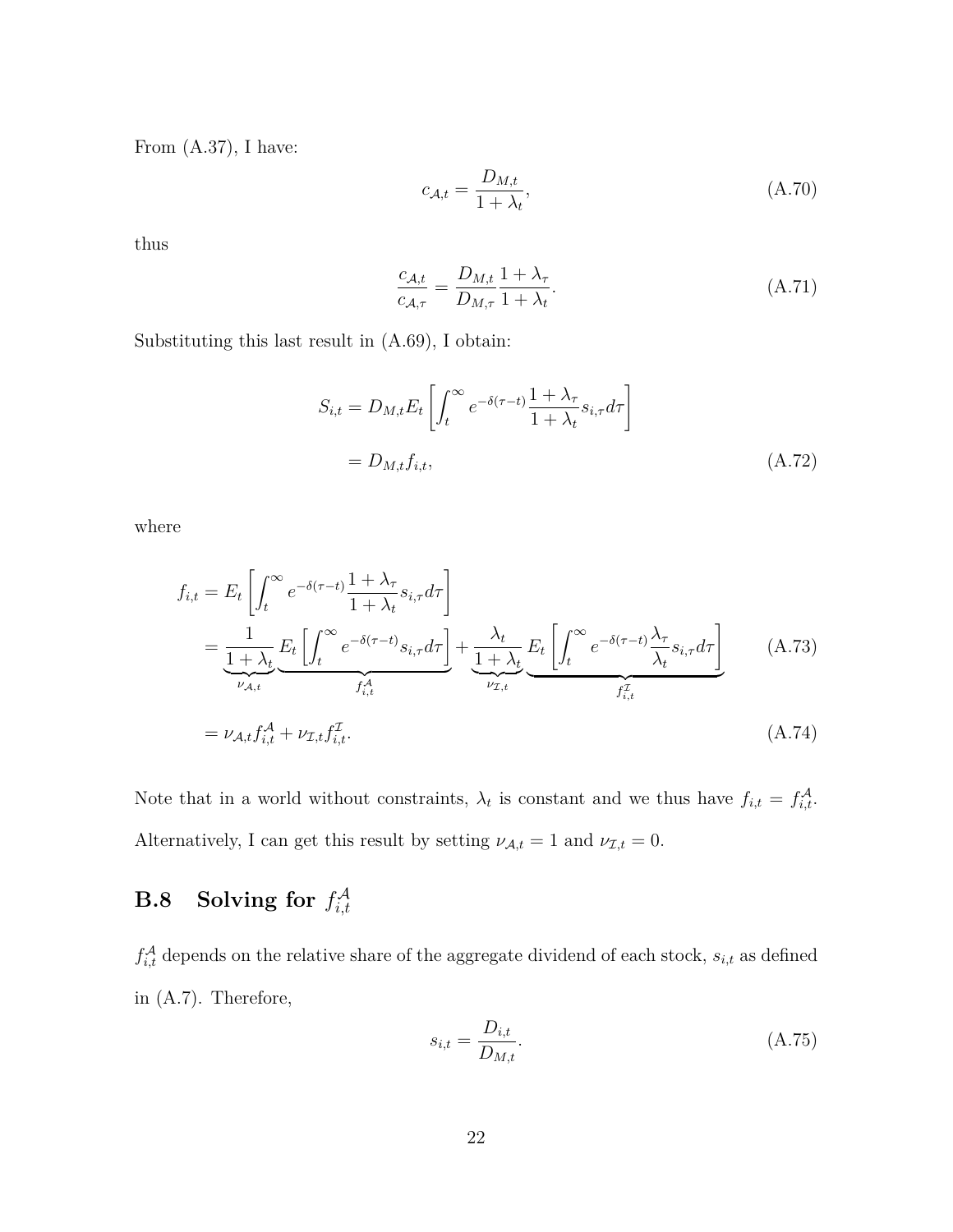To fully characterize the relative weights of each dividend stream two of those  $s_i$  are sufficient, so I need two state variables. Using Itô's Lemma, I obtain:

$$
\frac{ds_i^M}{s_i^M} = \left[\overline{\sigma}_{D_M}'(\overline{\sigma}_{D_M} - \overline{\sigma}_{D_i})\right] dt
$$

$$
+ (\overline{\sigma}_{D_i} - \overline{\sigma}_{D_M})' d\overline{Z}_D, \tag{A.76}
$$

which after simplification yields

$$
ds_i = \mu_{s_i} dt + \overline{\sigma}_{s_i}^{\prime} d\overline{Z}_D, \tag{A.77}
$$

where

$$
\mu_{s_i} = s_i s_{-i} \left[ -s_i \sigma_D^2 + s_{-i} \sigma_{D_{-i}}^2 + (s_i - s_{-i}) \rho_{D_i D_{-i}} \sigma_D \sigma_{D_{-i}} \right], \tag{A.78}
$$

$$
\overline{\sigma}_{s_i} = s_i s_{-i} (\overline{\sigma}_{D_i} - \overline{\sigma}_{D_{-i}}), \tag{A.79}
$$

and  $D_{-i}$  represents the dividend stream of the other two stocks combined.

Defining  $y_{i,t} = \log \frac{s_{i,t}}{s_{-i,t}}$ , it follows from Itô's Lemma that:

$$
dy_i = \mu_{y_i} dt + \overline{\sigma}_{y_i}' d\overline{Z}_D \tag{A.80}
$$

where

$$
\mu_{y_i} = \left[\mu_{D_i} - \frac{1}{2}\sigma_{D_i}^2\right] - \left[\mu_{D_{-i}} - \frac{1}{2}\sigma_{D_{-i}}^2\right],\tag{A.81}
$$

$$
\overline{\sigma}_{y_i} = \overline{\sigma}_{D_i} - \overline{\sigma}_{D_{-i}}.\tag{A.82}
$$

In scalar form,

$$
dy_i = \mu_{y_i} dt + \sigma_{y_i} dZ_{y_i}, \qquad (A.83)
$$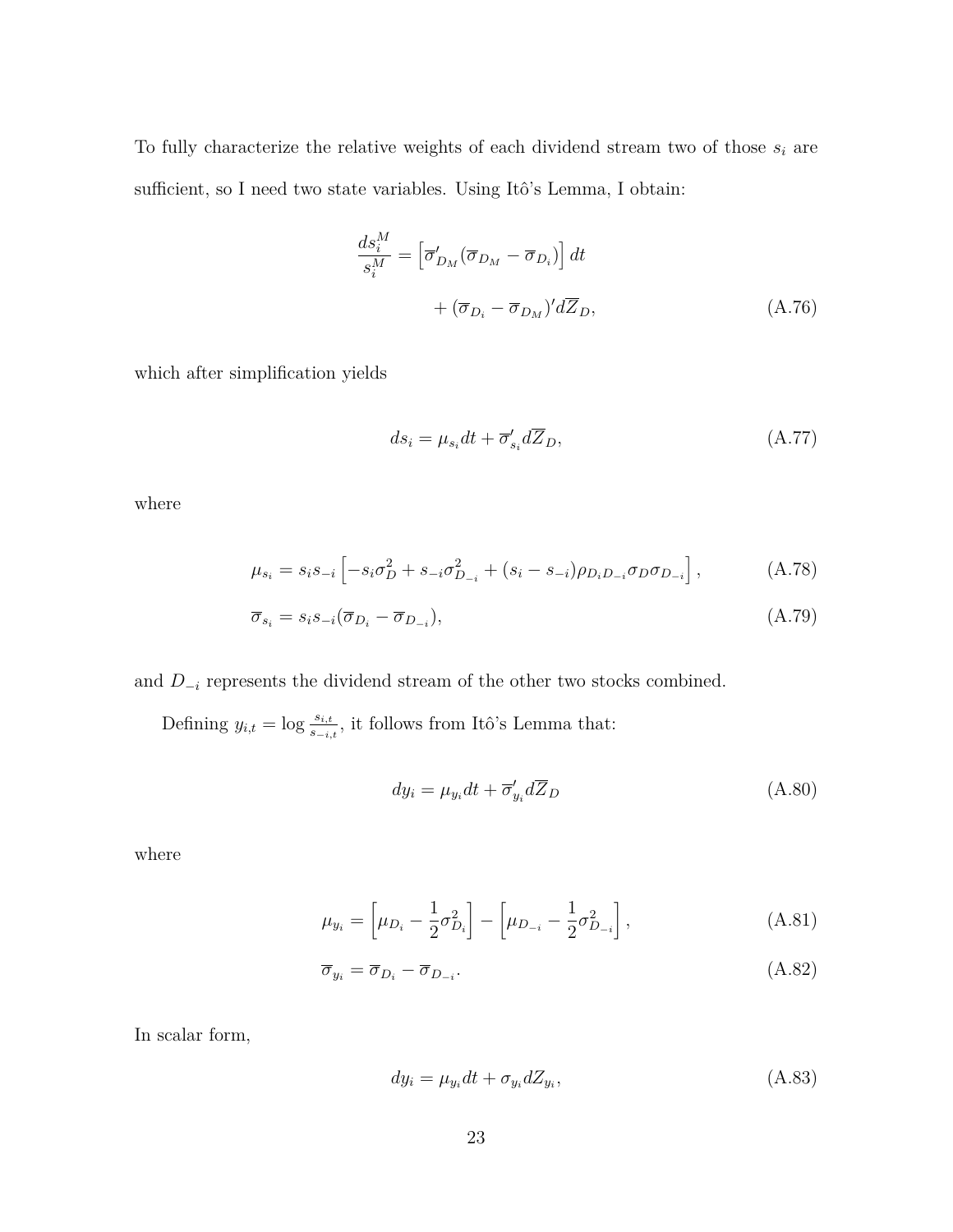where

$$
\sigma_{y_i} = \sqrt{(\overline{\sigma}_{D_i} - \overline{\sigma}_{D_{-i}})' \overline{\sigma}_{D_i} - \overline{\sigma}_{D_{-i}}}
$$
  
=  $\sqrt{\sigma_{D_i}^2 + \sigma_{D_{-i}}^2 - 2\rho_{D_i D_{-i}} \sigma_{D_i} \sigma_{D_{-i}}},$  (A.84)

$$
Z_{y_i} = \sigma_{y_i}^{-1} \overline{\sigma}_{y_i}' d\overline{Z}_D.
$$
\n(A.85)

From Cochrane, Longstaff, and Santa-Clara (2008), I know there is a closed-form expression for  $f_{i,t}^{\mathcal{A}}$  if  $y_i$  is the only relevant state variable ( $\nu_{\mathcal{A}}$  is irrelevant for  $f_{i,t}^{\mathcal{A}}$ ). In the present case the moments of the dividend process of portfolio −*i* also depend on the relative dividend of the two stocks in that portfolio, i.e.  $y_1$  depends on  $D_2/D_3$ . So  $f_{i,t}^{\mathcal{A}}$  depends on two state variables representing the relative dividend processes. Let's use  $y_1$  and  $y_2$  as the state variables. Note also that since  $\sum_{i=1}^3 f_{i,t}^{\mathcal{A}} = \frac{1}{\delta}$  $\frac{1}{\delta}$ , we only need to solve for two *i* to get the third one. We'll solve for  $i = 1, 2$  so the functions will be symmetric. Here I show the derivation of  $f_{1,t}^{\mathcal{A}}$ . Note from (A.77) that  $s_i = 0$  and  $s_i = 1$ are absorbing states, so we obtain the following boundary conditions:

$$
\lim_{y_1 \to -\infty} f_{1,t}^{\mathcal{A}} = 0,\tag{A.86}
$$

$$
\lim_{y_1 \to \infty} f_{1,t}^{\mathcal{A}} = \frac{1}{\delta},\tag{A.87}
$$

$$
\lim_{y_2 \to \infty} f_{1,t}^{\mathcal{A}} = 0. \tag{A.88}
$$

The boundary condition  $\lim_{y_2 \to -\infty} f_{1,t}^{\mathcal{A}}$  is less obvious because in that case asset 2 becomes irrelevant, so  $f_{1,t}^{\mathcal{A}}$  converges to the Cochrane, Longstaff, and Santa-Clara (2008) case. From the Feynman-Kac theorem, we can transform the problem to a PDE rep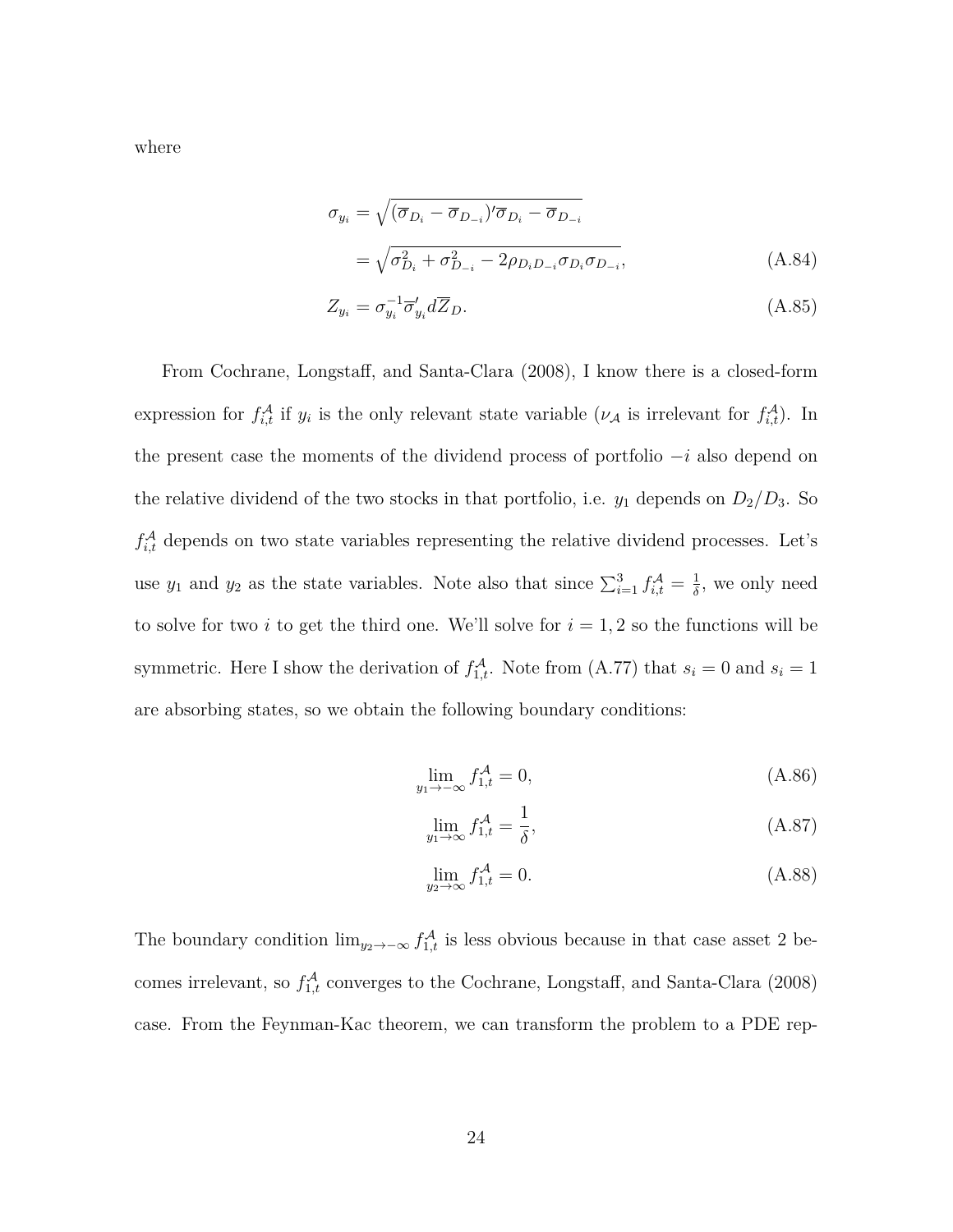resentation:

$$
\frac{1}{2}\sigma_{y_1}^2 \frac{\partial^2 f_1^{\mathcal{A}}}{\partial y_1^2} + \frac{1}{2}\sigma_{y_2}^2 \frac{\partial^2 f_1^{\mathcal{A}}}{\partial y_2^2} + \overline{\sigma}_{y_1}^{\prime} \overline{\sigma}_{y_2} \frac{\partial^2 f_1^{\mathcal{A}}}{\partial y_1 \partial y_2} + \mu_{y_1} \frac{\partial f_1^{\mathcal{A}}}{\partial y_1} + \mu_{y_2} \frac{\partial f_1^{\mathcal{A}}}{\partial y_2} - \rho f_1^{\mathcal{A}} + \frac{1}{1 + e^{-y_1}} = 0,
$$
\n(A.89)

where

$$
\mu_{y_1} = -\left[\frac{s_2 - s_1 s_2 - s_2^2}{(1 - s_1)^2}\right] (1 - \rho_D) \sigma_D^2,
$$
  
\n
$$
\mu_{y_2} = -\left[\frac{s_1 - s_1 s_2 - s_1^2}{(1 - s_2)^2}\right] (1 - \rho_D) \sigma_D^2,
$$
  
\n
$$
\sigma_{y_1}^2 = \left[2 - \frac{2(s_2 - s_1 s_2 - s_2^2)}{(1 - s_1)^2}\right] (1 - \rho_D) \sigma_D^2,
$$
  
\n
$$
\sigma_{y_2}^2 = \left[2 - \frac{2(s_1 - s_1 s_2 - s_1^2)}{(1 - s_2)^2}\right] (1 - \rho_D) \sigma_D^2,
$$
  
\n
$$
\overline{\sigma}_{y_1}' \overline{\sigma}_{y_2} = \left[\frac{(1 + s_1)(-3 + 2s_1) - 3s_2 + 2s_1 s_2 + 2s_2^2)}{(1 - s_1)(1 - s_2)}\right] (1 - \rho_D) \sigma_D^2.
$$

Following Bhamra (2007), I use a perturbation expansion of the form:

$$
f_1^{\mathcal{A}} = f_{1,0}^{\mathcal{A}} + \epsilon f_{1,1}^{\mathcal{A}} + \epsilon^2 f_{1,2}^{\mathcal{A}} + \dots \tag{A.90}
$$

Defining  $\rho_D = 1 - 2\epsilon^2$ , I get:

$$
f_{1,0}^{\mathcal{A}} = \frac{1}{\delta + e^{-y_1} \delta},
$$
  
\n
$$
f_{1,1}^{\mathcal{A}} = 0,
$$
  
\n
$$
f_{1,2}^{\mathcal{A}} = \frac{e^{y_1} (1 - e^{y_1} (-1 + s_1)^2 + s_1^2 + 2s_1 (-1 + s_2) + 2(-1 + s_2) s_2) \sigma_D^2}{(1 + e^{y_1})^3 (-1 + s_1)^2 \delta^2},
$$
  
\n
$$
f_{1,3}^{\mathcal{A}} = 0.
$$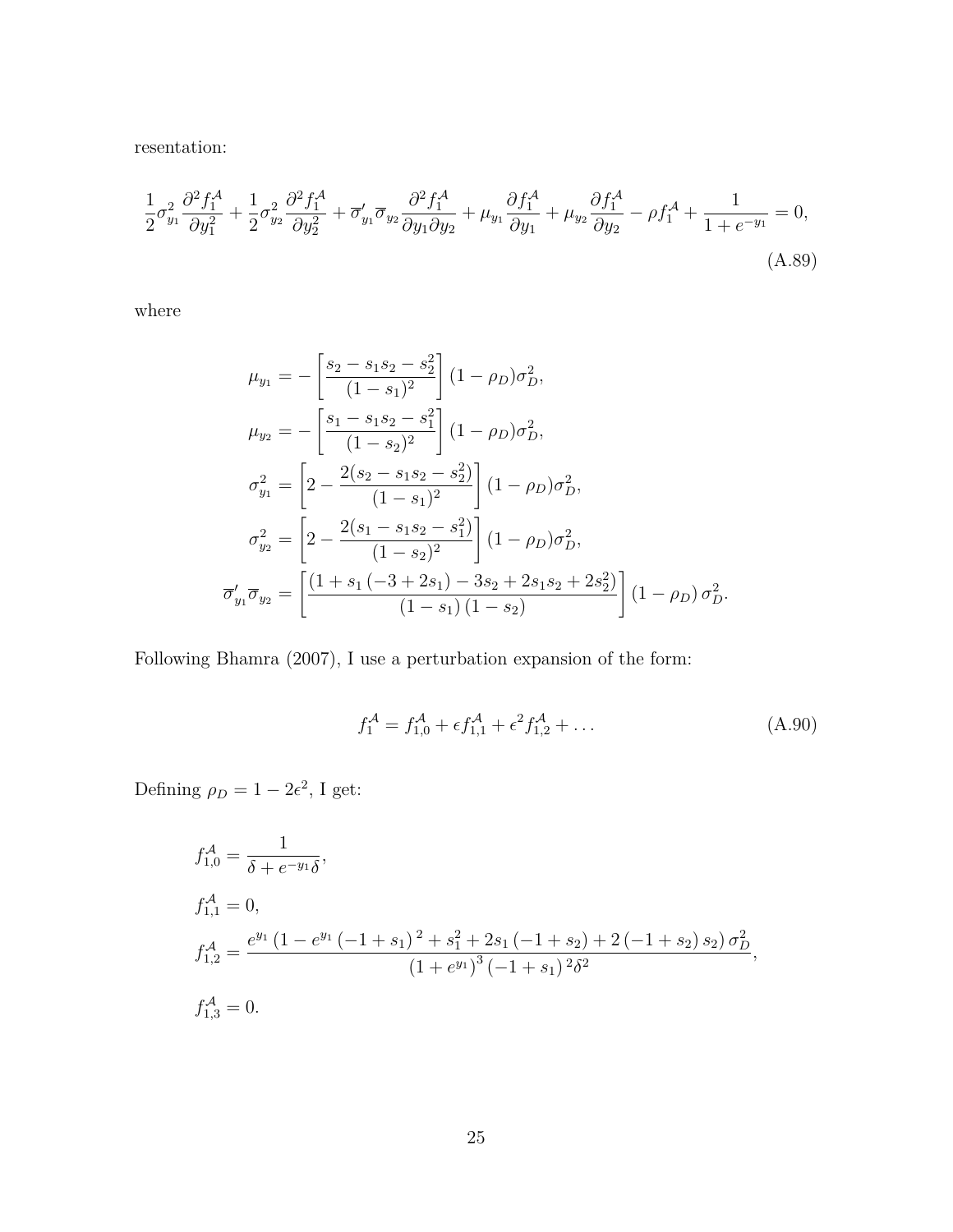After simplification, I obtain:

$$
f_1^{\mathcal{A}} = \frac{s_1}{\delta} - \frac{s_1 \left(1 - 3s_1 + 2s_1^2 - 2s_2 + 2s_1s_2 + 2s_2^2\right)\left(-1 + \rho_D\right)\sigma_D^2}{2\delta^2} + O(\epsilon^4). \tag{A.91}
$$

#### **B.9** Solving for  $f_i^{\mathcal{I}}$ *i,t*

Remember that

$$
f_{i,t}^{\mathcal{I}} = E_t \left[ \int_t^{\infty} e^{-\delta(\tau - t)} \frac{\lambda_{\tau}}{\lambda_t} s_{i,\tau} d\tau \right],
$$
 (A.92)

which depends on  $y_{1,t}$ ,  $y_{2,t}$  and  $\nu_{A,t} = \frac{1}{1+t}$  $\frac{1}{1+\lambda_t}$ . Note that  $\lambda$  is a local martingale and that assuming  $\sigma_{\lambda}$  is bounded, then it is an exponential martingale. I can then define a new measure:<sup>6</sup>

$$
\mathbb{P}'(A_T) = E_t \left[ 1_{A_T} \lambda_T \right], \quad \forall t, \quad T \in [0, \infty) \quad t \le T. \tag{A.93}
$$

With this change of measure,

$$
f_{i,t}^{\mathcal{I}} = E_t^{\mathbb{P}'} \left[ \int_t^{\infty} e^{-\delta(\tau - t)} s_{i,\tau} d\tau \right]. \tag{A.94}
$$

From (A.94), it follows that  $f_{i,t}^{\mathcal{I}}$  satisfies a BSDE. The coefficients of the BSDE will depend on  $\nu_{i,t}^{\mathcal{A}}$ , which satisfies a FSDE. Together they form a FBSDE. The Feynman-Kac theorem still applies thus  $f_{i,t}^{\mathcal{I}}$  satisfies the following inhomogeneous elliptic PDE:

$$
\mu_{y_1}^{\mathbb{P}'} \frac{\partial f_1^{\mathcal{I}}}{\partial y_1} + \mu_{y_2}^{\mathbb{P}'} \frac{\partial f_1^{\mathcal{I}}}{\partial y_2} + \mu_{\nu_{\mathcal{A}}}^{\mathbb{P}'} \frac{\partial f_1^{\mathcal{I}}}{\partial \nu_{\mathcal{A}}} + \frac{1}{2} \sigma_{y_1}^2 \frac{\partial^2 f_1^{\mathcal{I}}}{\partial y_1^2} + \frac{1}{2} \sigma_{y_2}^2 \frac{\partial^2 f_1^{\mathcal{I}}}{\partial y_2^2} + \frac{1}{2} \sigma_{\nu_{\mathcal{A}}}^2 \frac{\partial^2 f_1^{\mathcal{I}}}{\partial \nu_{\mathcal{A}}} + \overline{\sigma}_{y_1}^{\prime} \overline{\sigma}_{y_2} \frac{\partial^2 f_1^{\mathcal{I}}}{\partial y_1 \partial y_2} + \overline{\sigma}_{y_1}^{\prime} \overline{\sigma}_{\nu_{\mathcal{A}}} \frac{\partial^2 f_1^{\mathcal{I}}}{\partial y_1 \partial \nu_{\mathcal{A}}} + \overline{\sigma}_{y_2}^{\prime} \overline{\sigma}_{\nu_{\mathcal{A}}} \frac{\partial^2 f_1^{\mathcal{I}}}{\partial y_2 \partial \nu_{\mathcal{A}}} - \rho f_1^{\mathcal{I}} + \frac{1}{1 + e^{-y_1}} = 0,
$$
\n(A.95)

 $\frac{6}{6}$ See pages 28-29 of Karatzas and Shreve (1998) for details.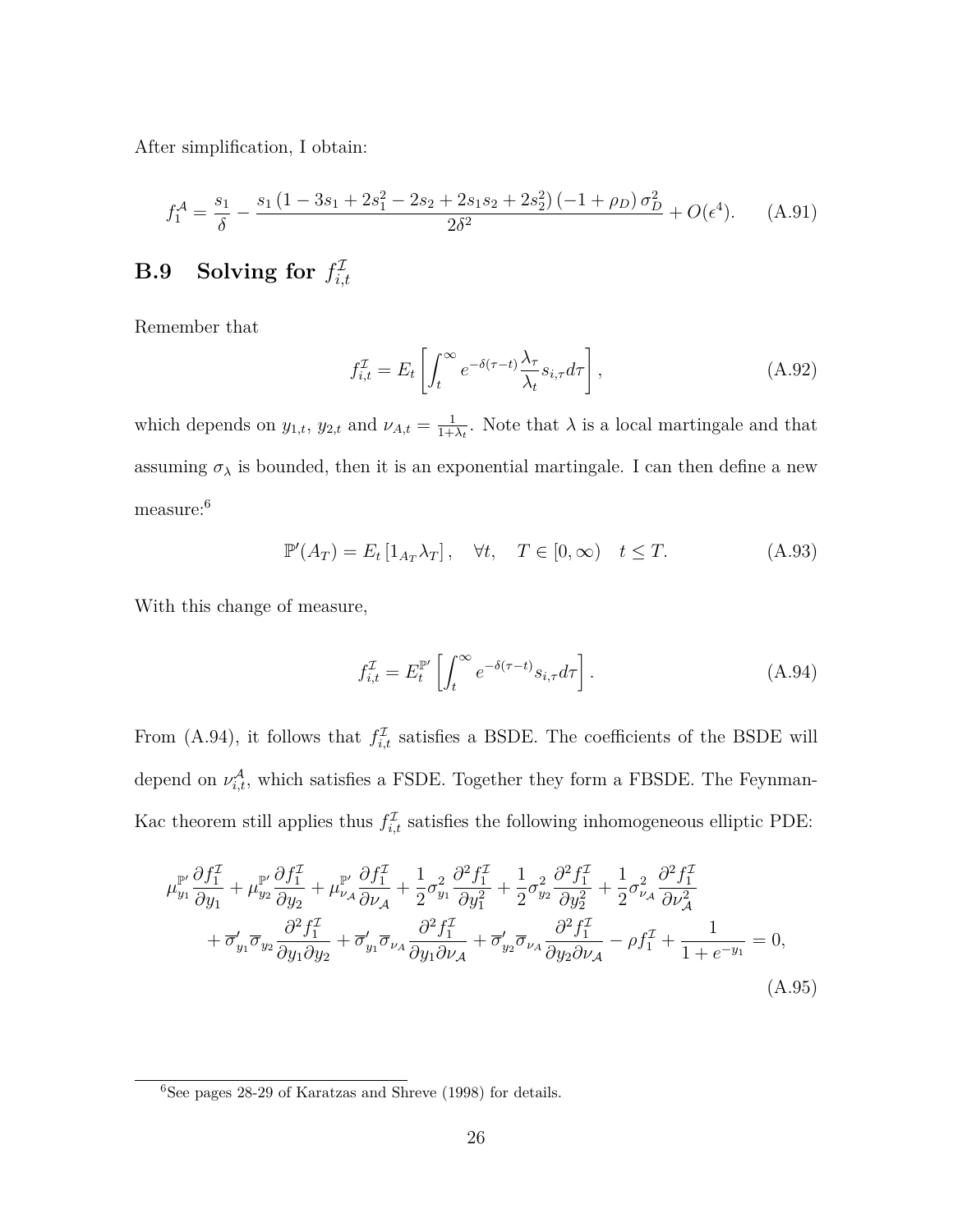where

$$
\mu_{y_1}^{\mathbb{P}'} = \mu_{y_1} + \overline{\sigma}'_{y_1} \overline{\sigma}_{\lambda},
$$
\n
$$
\mu_{y_2}^{\mathbb{P}'} = \mu_{y_2} + \overline{\sigma}'_{y_2} \overline{\sigma}_{\lambda},
$$
\n
$$
\mu_{\nu_A}^{\mathbb{P}'} = \mu_{\nu_A} + \overline{\sigma}'_{\nu_A} \overline{\sigma}_{\lambda}
$$
\n
$$
= -\nu_A^2 (1 - \nu_A) \sigma_{\lambda}^2,
$$
\n
$$
\overline{\sigma}'_{y_1} \overline{\sigma}_{\nu_A} = -\nu_A (1 - \nu_A) \overline{\sigma}'_{y_1} \overline{\sigma}_{\lambda},
$$
\n
$$
\overline{\sigma}'_{y_2} \overline{\sigma}_{\nu_A} = -\nu_A (1 - \nu_A) \overline{\sigma}'_{y_2} \overline{\sigma}_{\lambda},
$$
\n
$$
\overline{\sigma}'_{y_1} \overline{\sigma}_{\lambda} = \overline{\sigma}'_{D_1} \overline{\sigma}_{\lambda} - \left(\frac{s_2}{1 - s_1}\right) \overline{\sigma}'_{D_2} \overline{\sigma}_{\lambda} - \left(1 - \frac{s_2}{1 - s_1}\right) \overline{\sigma}'_{D_3} \overline{\sigma}_{\lambda},
$$
\n
$$
\overline{\sigma}'_{y_2} \overline{\sigma}_{\lambda} = \overline{\sigma}'_{D_2} \overline{\sigma}_{\lambda} - \left(\frac{s_1}{1 - s_2}\right) \overline{\sigma}'_{D_1} \overline{\sigma}_{\lambda} - \left(1 - \frac{s_1}{1 - s_2}\right) \overline{\sigma}'_{D_3} \overline{\sigma}_{\lambda}.
$$

Note that  $\sigma_{\nu_A}^2$  also depends on  $\sigma_{\lambda}^2$  and that  $\overline{\sigma}_{\lambda}$  (and  $\sigma_{\lambda}^2$ ) depends on the endogenously determined  $\overline{\sigma}.$ 

## **B.9.1 Boundary conditions**

The required boundary conditions are the following:

$$
\lim_{y_1 \to -\infty} f_{1,t}^{\mathcal{I}} = 0,\tag{A.96}
$$

$$
\lim_{y_1 \to \infty} f_{1,t}^{\mathcal{I}} = \frac{1}{\delta},\tag{A.97}
$$

$$
\lim_{y_2 \to \infty} f_{1,t}^{\mathcal{I}} = 0,\tag{A.98}
$$

$$
\lim_{\nu_A \to 1} \nu_{\mathcal{I}} f_{1,t}^{\mathcal{I}} = 0,\tag{A.99}
$$

$$
\left. \frac{\partial f_{1,t}^{\mathcal{I}}}{\partial \nu_{\mathcal{A}}} \right|_{\nu_{\mathcal{A}}=0} = 0. \tag{A.100}
$$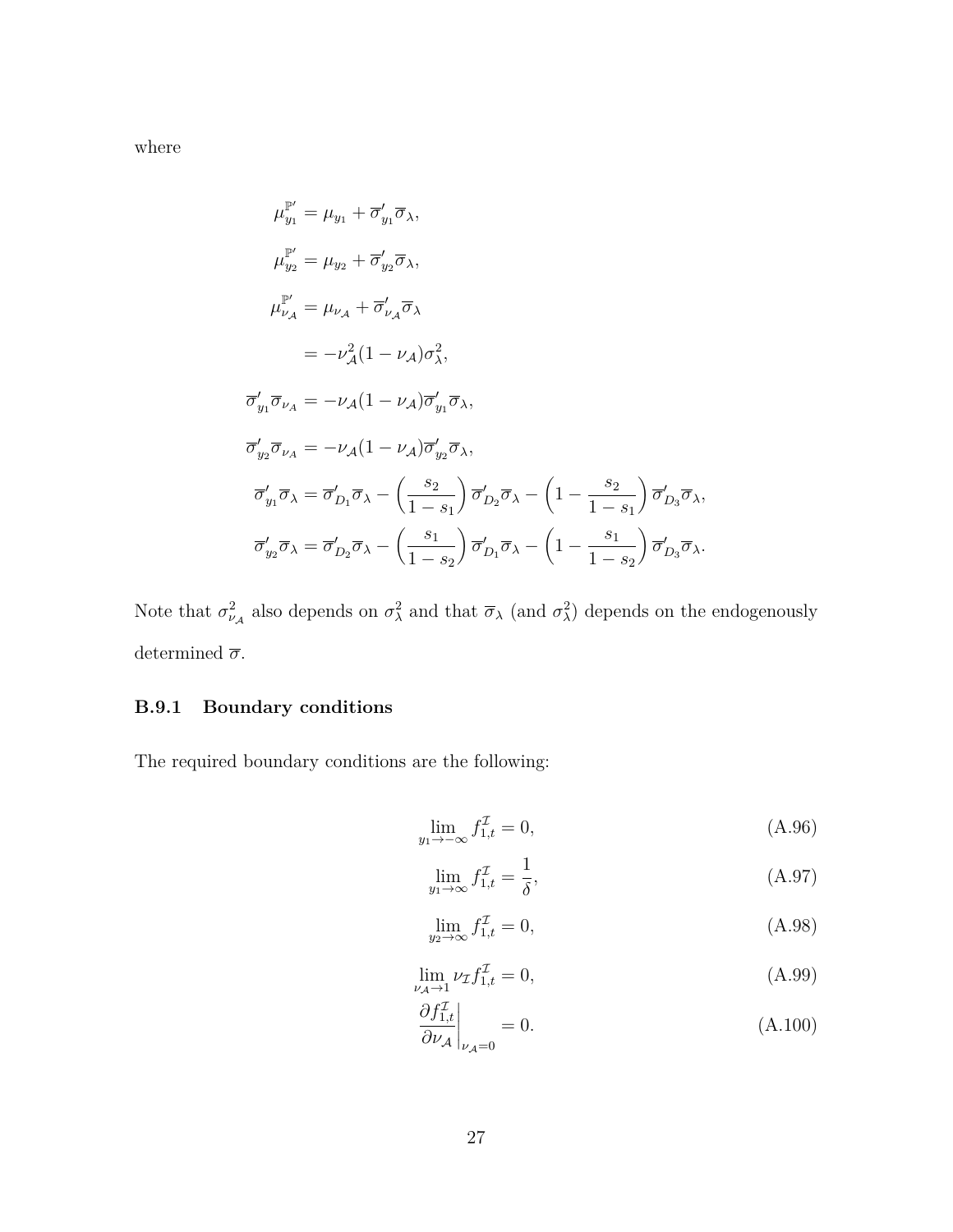Finally, when  $y_2 \to -\infty$ , then the second dividend tree becomes irrelevant and  $f_{1,t}^{\mathcal{I}}$ converges to the case of Bhamra (2007). The other boundary conditions are justified as follows:

- 1.  $\lim_{y_1 \to -\infty} f_{1,t}^{\mathcal{I}} = 0$  and  $\lim_{y_2 \to \infty} f_{1,t}^{\mathcal{I}} = 0$ : When  $y_2 \to \infty$ , I must be that  $y_1 \to -\infty$ . When  $y_1 \to -\infty$ , the first dividend stream becomes irrelevant so investors aren't willing to pay anything to own the stock.
- 2.  $\lim_{y_1 \to \infty} f_{1,t}^{\mathcal{I}} = \frac{1}{\delta}$  $\frac{1}{\delta}$ : In this case there is a single dividend tree and complete markets (the constraint becomes irrelevant), so:

$$
S_1 = \frac{D_1}{\delta} = D_M(\nu_{\mathcal{A},t} f_{1,t}^{\mathcal{A}} + \nu_{\mathcal{I},t} f_{1,t}^{\mathcal{I}}),
$$
  

$$
\Rightarrow \frac{1}{\delta} = \nu_{\mathcal{A},t} \left(\frac{1}{\delta}\right) + (1 - \nu_{\mathcal{A},t}) f_{1,t}^{\mathcal{I}} = f_{1,t}^{\mathcal{I}}.
$$

- 3.  $\lim_{\nu_A \to 1} \nu_{\mathcal{I}} f_{1,t}^{\mathcal{I}} = 0$ : When  $\nu_A = 1$ , agent A, which faces no constraint, consumes all dividends so markets are complete. Therefore  $f_{1,t}\Big|_{\nu A=1} = f_{1,t}^{\mathcal{A}}$  so this boundary condition must hold.
- 4.  $\frac{\partial f_{1,t}^{\mathcal{I}}}{\partial \nu_{\mathcal{A}}}$  $\Bigg|_{\nu_{\mathcal{A}}=0}$  $= 0$ : As  $\nu_A \rightarrow 0$ , indexers consume all dividends. However, they have a worst investment opportunity set than active investors, so this can't hold for more than an instant.  $f_{1,t}^{\mathcal{I}}$  is also bounded by  $1/\delta$ , which occurs when indexers consume all dividends. Because  $f_{1,t}^{\mathcal{I}}$  cannot grow outside the domain of  $\nu_{\mathcal{A}} = 0$ , the Neumann condition must be a reflecting boundary condition where the derivate is equal to 0. Therefore this boundary condition must be a reflecting boundary condition.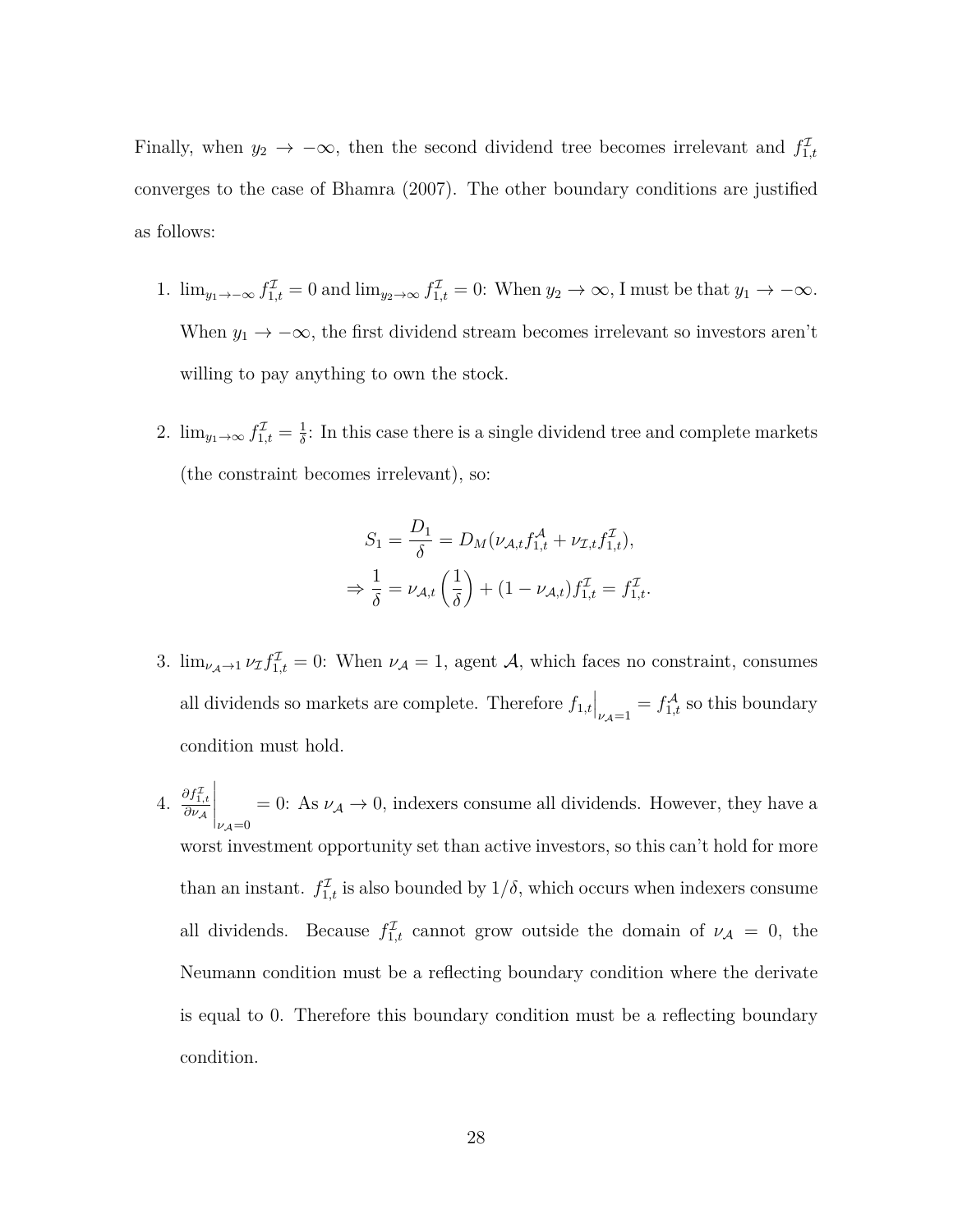### **B.10 Matching moments**

I now have expressions for both  $f_{i,t}^{\mathcal{A}}$  and  $f_{i,t}^{\mathcal{I}}$ . I have a closed form expression for  $f_{i,t}^{\mathcal{A}}$  that depends on exogenous parameters and state variables, which is easy to evaluate numerically. For  $f_{i,t}^{\mathcal{I}}$ , I have a PDE that can be approximated. However, the current form of that solution depends on the endogenously determined  $\bar{\sigma}$  because of the dependence on  $\overline{\sigma}_{\lambda}$ . I have that  $S_{i,t} = D_{M,t} f_{i,t}$ , so:

$$
dS_i = D_M df_i + f_i dD_M + df_i dD_M,
$$
  
\n
$$
\frac{dS_i}{S_i} = \frac{df_i}{f_i} + \frac{dD_M}{D_M} + \frac{df_i}{f_i} \frac{dD_M}{D_M},
$$
\n(A.101)

where

$$
\frac{dD_M}{D_M} = \mu_D dt + \overline{\sigma}'_D d\overline{Z},
$$

and  $\overline{\sigma}_D = s_1 \overline{\sigma}_{D_1} + s_2 \overline{\sigma}_{D_2} + (1 - s_1 - s_2) \overline{\sigma}_{D_3}$ . I know that  $f_{i,t}$  is a function of exogenous parameters and state processes  $s_1$ ,  $s_2$  and  $\nu_{\mathcal{A}}$ , therefore from Itô's Lemma I get:

$$
df_{i} = \left[\mu_{\nu_{\mathcal{A}}}\frac{\partial f_{i}}{\partial \nu_{\mathcal{A}}} + \mu_{s_{1}}\frac{\partial f_{i}}{\partial s_{1}} + \mu_{s_{2}}\frac{\partial f_{i}}{\partial s_{2}} + \frac{1}{2}\left(\sigma_{\nu_{\mathcal{A}}}^{2}\frac{\partial^{2} f_{i}}{\partial \nu_{\mathcal{A}}^{2}} + \sigma_{s_{1}}^{2}\frac{\partial^{2} f_{i}}{\partial s_{1}^{2}} + \sigma_{s_{2}}^{2}\frac{\partial^{2} f_{i}}{\partial s_{2}^{2}}\right] + 2\overline{\sigma}_{\nu_{\mathcal{A}}}^{\prime}\overline{\sigma}_{s_{1}}\frac{\partial^{2} f_{i}}{\partial \nu_{\mathcal{A}}\partial s_{1}} + 2\overline{\sigma}_{\nu_{\mathcal{A}}}^{\prime}\overline{\sigma}_{s_{2}}\frac{\partial^{2} f_{i}}{\partial \nu_{\mathcal{A}}\partial s_{2}} + 2\overline{\sigma}_{s_{1}}^{\prime}\overline{\sigma}_{s_{2}}\frac{\partial^{2} f_{i}}{\partial s_{1}\partial s_{2}}\right] dt + \left[\overline{\sigma}_{\nu_{\mathcal{A}}}\frac{\partial f_{i}}{\partial \nu_{\mathcal{A}}} + \overline{\sigma}_{s_{1}}\frac{\partial f_{i}}{\partial s_{1}} + \overline{\sigma}_{s_{2}}\frac{\partial f_{i}}{\partial s_{2}}\right]^{\prime} d\overline{Z}.
$$
\n(A.102)

From the definition of stock return process, I also have that:

$$
\frac{dS_i}{S_i} = \left[\mu_i - \frac{D_i}{S_i}\right]dt + \overline{\sigma}_i'd\overline{Z},\tag{A.103}
$$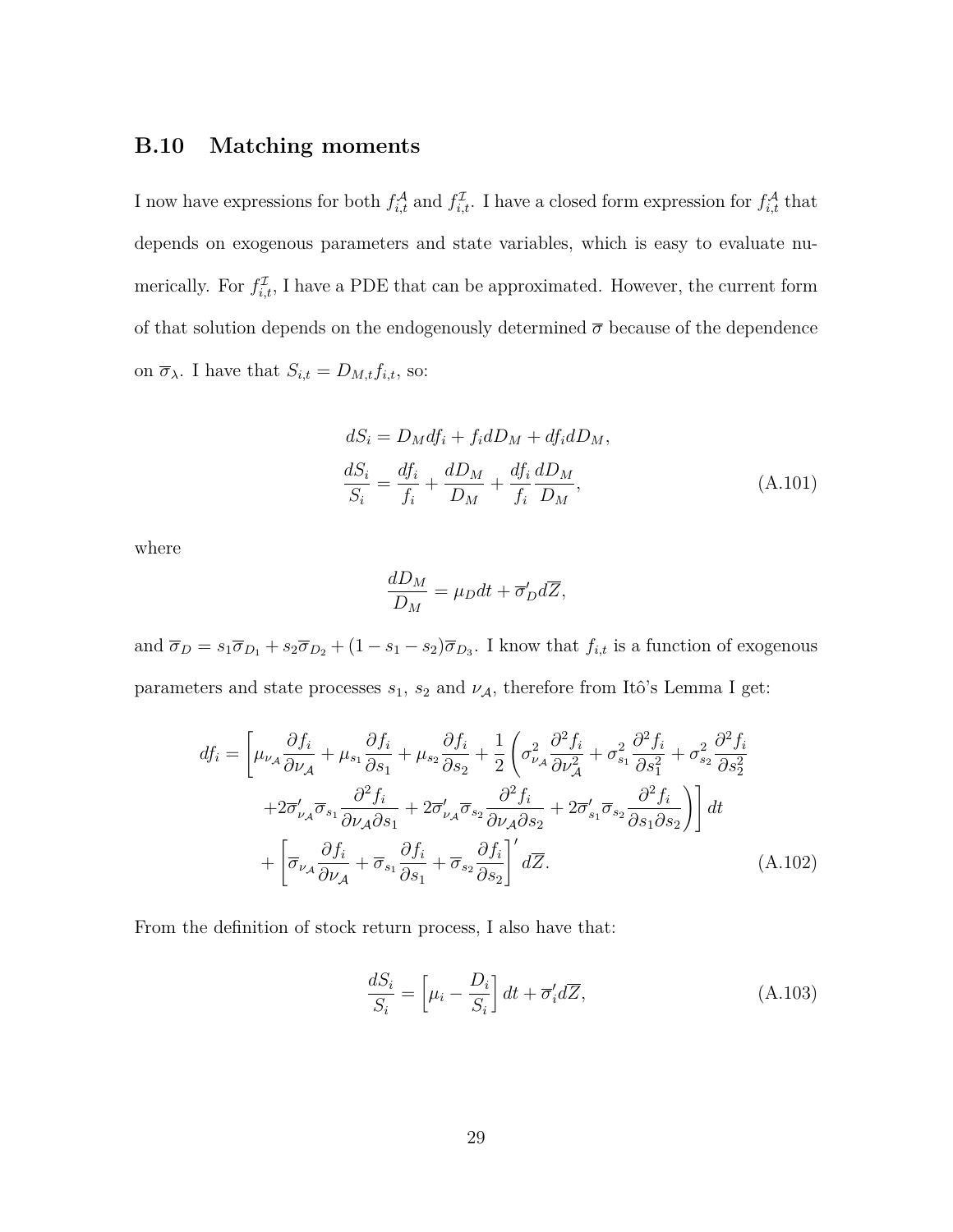where

$$
\mu_{i} = \frac{1}{f_{i}} \left[ \mu_{\nu_{A}} \frac{\partial f_{i}}{\partial \nu_{A}} + \mu_{s_{1}} \frac{\partial f_{i}}{\partial s_{1}} + \mu_{s_{2}} \frac{\partial f_{i}}{\partial s_{2}} + \frac{1}{2} \left( \sigma_{\nu_{A}}^{2} \frac{\partial^{2} f_{i}}{\partial \nu_{A}^{2}} + \sigma_{s_{1}}^{2} \frac{\partial^{2} f_{i}}{\partial s_{1}^{2}} + \sigma_{s_{2}}^{2} \frac{\partial^{2} f_{i}}{\partial s_{2}^{2}} + 2 \sigma_{\nu_{A}}' \overline{\sigma}_{s_{1}} \frac{\partial^{2} f_{i}}{\partial \nu_{A} \partial s_{1}} + 2 \sigma_{\nu_{A}}' \overline{\sigma}_{s_{2}} \frac{\partial^{2} f_{i}}{\partial \nu_{A} \partial s_{2}} + 2 \sigma_{s_{1}}' \overline{\sigma}_{s_{2}} \frac{\partial^{2} f_{i}}{\partial s_{1} \partial s_{2}} \right) \n+ \left( \overline{\sigma}_{\nu_{A}} \frac{\partial f_{i}}{\partial \nu_{A}} + \overline{\sigma}_{s_{1}} \frac{\partial f_{i}}{\partial s_{1}} + \overline{\sigma}_{s_{2}} \frac{\partial f_{i}}{\partial s_{2}} \right)' \overline{\sigma}_{D} \right] + \mu_{D},
$$
\n(A.104)

$$
\overline{\sigma}_{i} = \frac{1}{f_{i}} \left[ \overline{\sigma}_{\nu_{\mathcal{A}}} \frac{\partial f_{i}}{\partial \nu_{\mathcal{A}}} + \overline{\sigma}_{s_{1}} \frac{\partial f_{i}}{\partial s_{1}} + \overline{\sigma}_{s_{2}} \frac{\partial f_{i}}{\partial s_{2}} \right] + \overline{\sigma}_{D}.
$$
\n(A.105)

Note that the expression I have for  $\overline{\sigma}_{\lambda}$  from (A.44) is a function of both  $\overline{\sigma}$  and the equilibrium price ratio  $f_1/f_2$ , since  $\omega_1^I = 1 + f_1/f_2$  and  $\omega_2^I = 1 + f_2/f_1$ . I first use the definitions of  $\overline{\sigma}$  and  $\overline{\sigma}_{\lambda}$  to create perturbation expansions of these moments as a function of  $f_1$ ,  $f_2$ ,  $f_3$  and their own expansions. Substituting these expansions in the PDE (A.95), I create a perturbation expansion of the PDE, and then solve by equating terms in the different powers of  $\epsilon$ . The result is the closed-form approximation

$$
f_1^{\mathcal{I}} = f_1^{\mathcal{A}} + \frac{1}{2(s_1 + s_2) \nu_{\mathcal{A}} \delta^2} s_1 \left( 2 \left( -1 + s_1 + s_2 \right) \left( -s_2 + 2 \left( s_1^2 + s_1 \left( -1 + s_2 \right) + s_2^2 \right) \right) + (s_1 + s_2) \left( 1 + 2s_1^2 + 2 \left( -1 + s_2 \right) s_2 + s_1 \left( -3 + 2s_2 \right) \right) \nu_{\mathcal{A}} \right) (1 - \rho_D) \sigma_D^2 + O(\epsilon^4). \tag{A.106}
$$

As in the unconstrained economy, I find  $f_2^{\mathcal{I}}$  by symmetry and  $f_3^{\mathcal{A}}$  by  $f_3^{\mathcal{I}} = \frac{1}{\delta} - f_1^{\mathcal{I}} - f_2^{\mathcal{I}}$ . A drawback of the use of a perturbation expansion is that it is impossible to guarantee that the boundary conditions will be satisfied. It is easy to see that in this case (A.100) is not satisfied, which means that the approximation will not be valid in the neighborhood of  $\nu_{\mathcal{A}} = 0$ . Since this region is not economically important for the current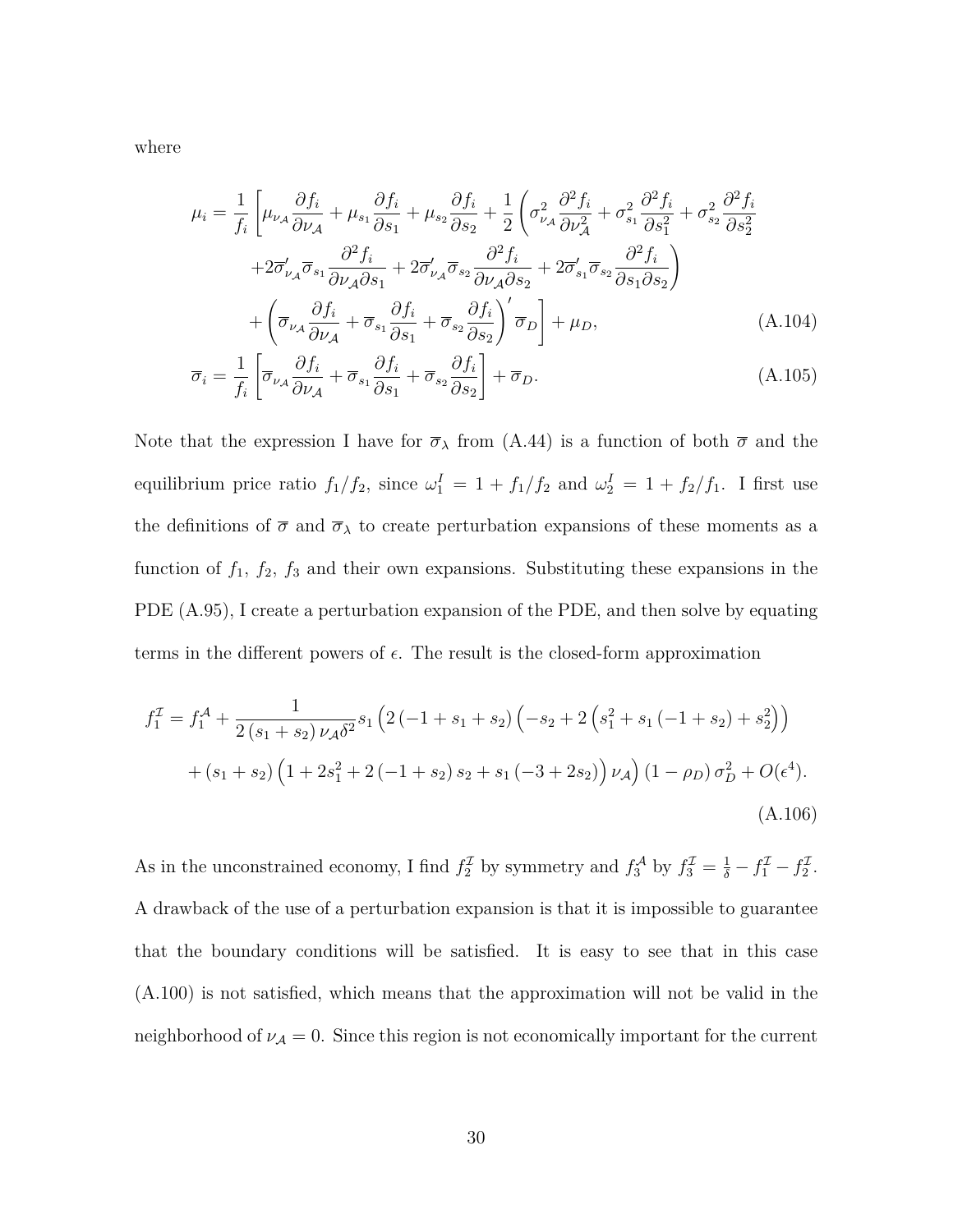analysis,<sup>7</sup> this does not pose a problem as long as the analysis focuses on values of  $\nu_A$ that are away from that boundary.

## **C Vector notation**

This section introduces the two different vector bases I use in the proofs. While not a necessary read, this section is a useful appendix for understanding the proofs. The reason for using different bases is to simplify certain steps of the proof. Steps involving stock returns are easier to solve under the market basis. However, when solving for equilibrium stock return dynamics, the dividend basis is more appropriate. The dividend processes in (A.1) can be represented as a vector:

$$
\frac{dD_t}{D_t} = \mu_D \mathbf{1} dt + \sigma_D \mathbf{1}' dZ_{D_t},\tag{A.1}
$$

where  $\frac{dD_t}{D_t}$  is a vector with  $\frac{dD_{i,t}}{D_{i,t}}$  as the *i*-th element and  $dZ_{D_t}$  is a vector with  $dZ_{D_{i,t}}$  as the *i*-th element. Since the  $dZ_{D_{i,t}}$  can be correlated, we can represent the correlation matrix of  $dZ_{D_t}$  as

$$
C_{D_t} = \begin{bmatrix} 1 & \rho_D & \rho_D \\ \rho_D & 1 & \rho_D \\ \rho_D & \rho_D & 1 \end{bmatrix}.
$$

Stock returns in (A.4) can also be represented in vector notation:

$$
dR_t = \mu_t dt + \sigma_t dZ_t,
$$

 ${}^{7}\nu_{\mathcal{A}}=0$  corresponds to the case where the aggregate wealth is fully owned by the indexer, and the remaining active investor still has to hold the share of the non-index stock. The realization of such a scenario seems highly unlikely.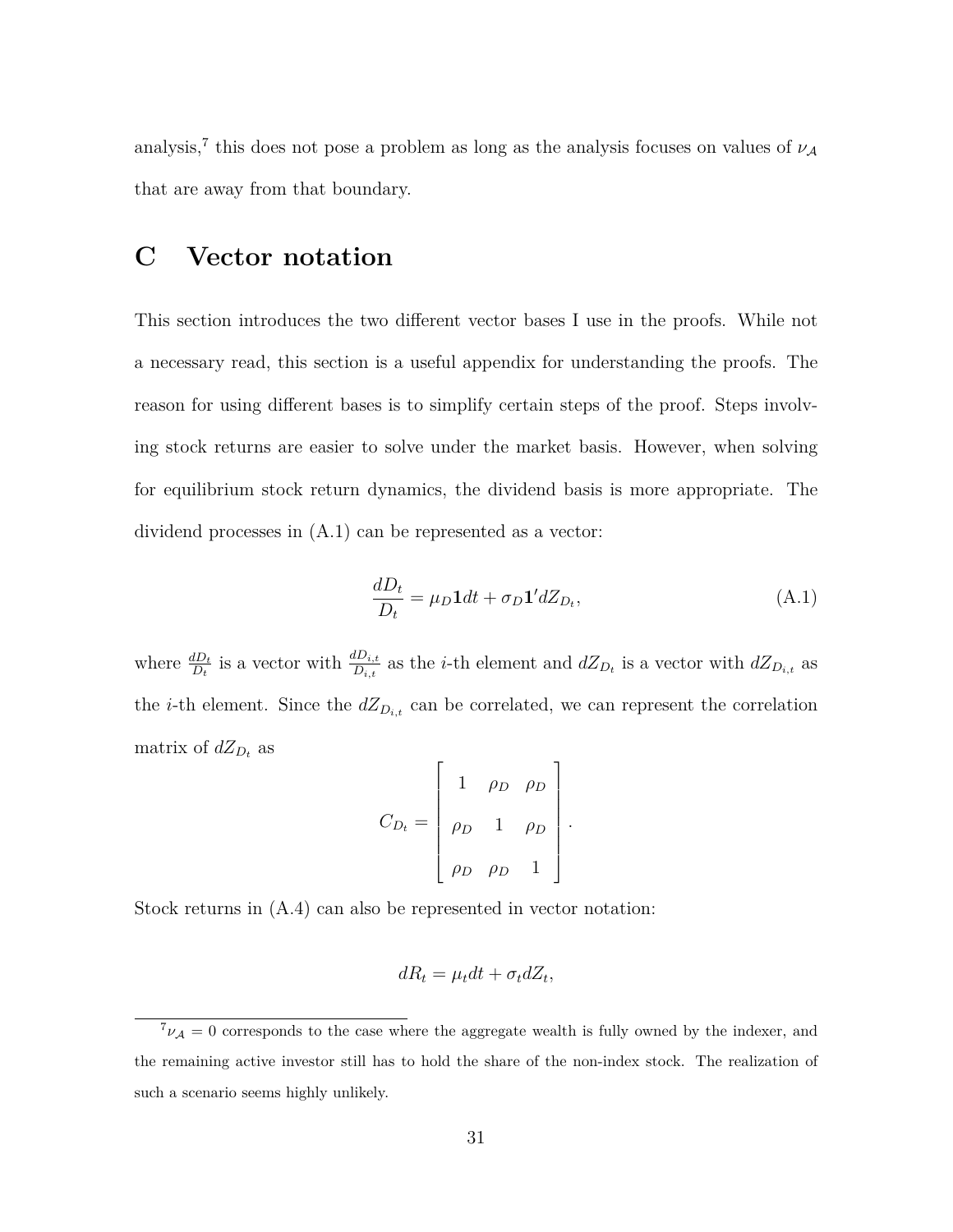where  $dR_t$ ,  $\mu_t$  and  $dZ_t$  are vectors with  $dR_{i,t}$ ,  $\mu_{i,t}$  and  $dZ_{i,t}$  as the *i*-th element and  $\sigma_t$ is a diagonal matrix with  $\sigma_{i,t}$  as the *i*-th diagonal element. The  $dZ_t$  BM are correlated with correlation matrix:  $\overline{\phantom{a}}$ 

$$
C_t = \begin{bmatrix} 1 & \rho_{t,12} & \rho_{t,13} \\ \rho_{t,12} & 1 & \rho_{t,23} \\ \rho_{t,13} & \rho_{t,23} & 1 \end{bmatrix}.
$$

### **C.1 Rotation matrix**

It is often easier to deal with independent Brownian motions (BM) than correlated ones. It is possible to transform a multivariate BM to a vector of independent BM using a rotation matrix. Under that transformation, drifts, variances and covariances of Itô processes are invariant. Consider the three-dimensional multivariate BM  $Z =$  $[Z_1 \ Z_2 \ Z_3]'$  with correlation matrix:

$$
C = \begin{bmatrix} 1 & \rho_{12} & \rho_{13} \\ \rho_{12} & 1 & \rho_{23} \\ \rho_{13} & \rho_{23} & 1 \end{bmatrix}.
$$

Using the Cholesky decomposition, we can construct a rotation matrix *K* to transform *Z* into a three-dimensional vector of independent BM. From the Cholesky decomposition, we get the lower triangular matrix *L* such that  $LL' = C$ . The matrix *L* is often used to generate correlated BM from independent ones such that  $Z = LX$ . In this case, I am interested in the inverse process:  $X = KZ$  where  $K = L^{-1}$ .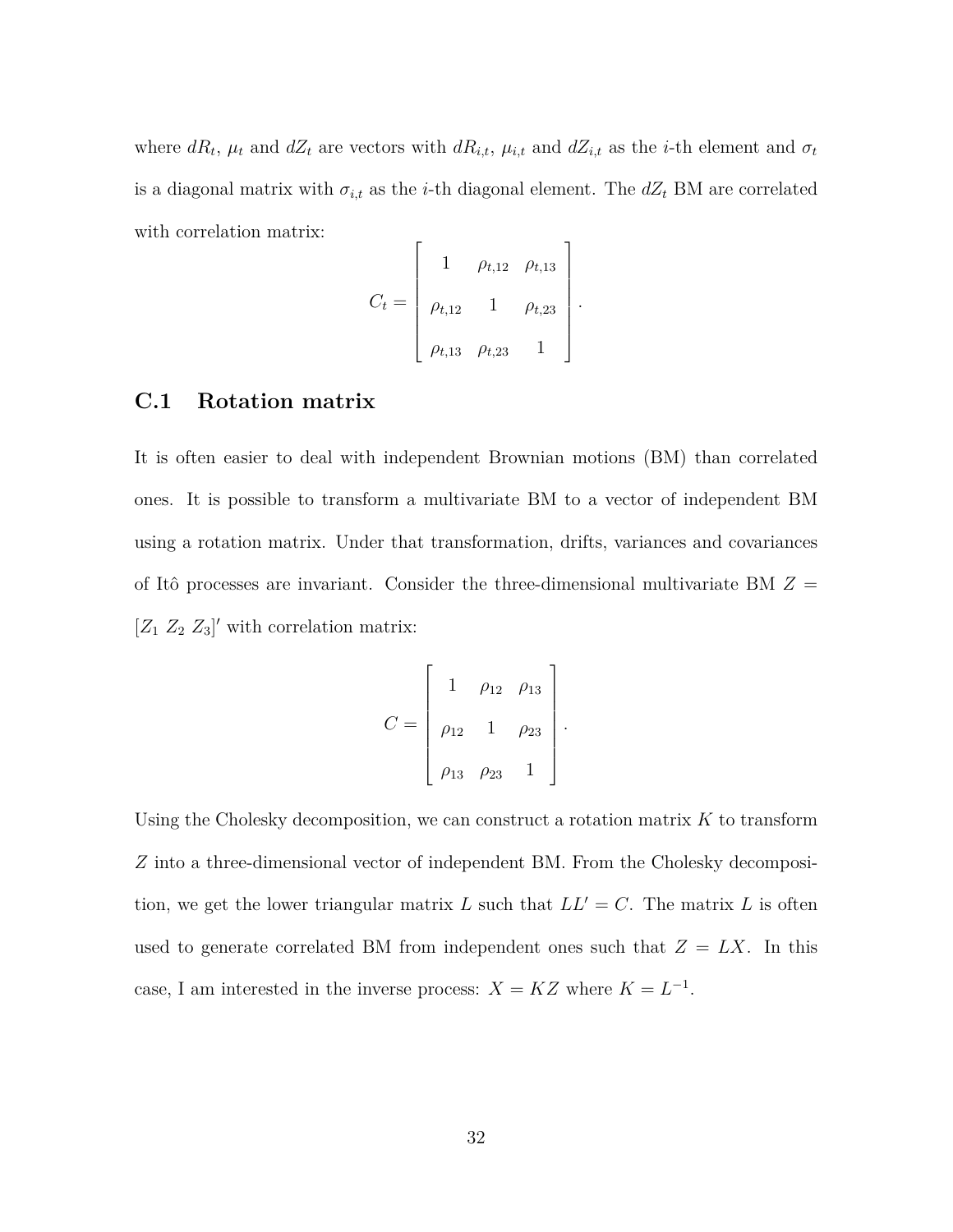Applying the Cholesky decomposition to the matrix *C*,

$$
K = \begin{bmatrix} 1 & 0 & 0 \ -\frac{\rho_{12}}{\sqrt{1-\rho_{12}^2}} & \frac{1}{\sqrt{1-\rho_{12}^2}} & 0 \\ \frac{\rho_{13}-\rho_{12}\rho_{23}}{\sqrt{(1-\rho_{12}^2)(1-\rho_{12}^2-\rho_{13}^2+2\rho_{12}\rho_{13}\rho_{23}-\rho_{23}^2)}} & \frac{-\rho_{12}\rho_{13}+\rho_{23}}{\sqrt{(1-\rho_{12}^2)(1-\rho_{12}^2-\rho_{13}^2+2\rho_{12}\rho_{13}\rho_{23}-\rho_{23}^2)}} & \frac{1}{\sqrt{1+\frac{\rho_{13}^2-2\rho_{12}\rho_{13}\rho_{23}+\rho_{23}^2}{-1+\rho_{12}^2}} \end{bmatrix}
$$
(A.2)

*.*

Changing the set of BMs using a rotation matrix is called a change of basis. Drift terms, total variances and covariances between processes are invariant under a change of basis. Note that if the initial BM are uncorrelated (correlation terms in *C* all equal to 0), then the rotation matrices *L* and *K* collapse to the identity matrix.

### **C.2 Dividend basis**

The BM driving the dividend processes described in (A.1) are correlated. Consider  $L_{D_t}$ , the lower triangular matrix from the Cholesky decomposition of  $C_{D_t}$ , and it's inverse  $K_{D_t}$ . Then I can rewrite  $(A.1)$  as:

$$
\frac{dD_t}{D_t} = \mu_D dt + \sigma_D dZ_{D_t}
$$

$$
= \mu_D dt + \sigma_D L_D \overline{Z}_{D_t}
$$

$$
= \mu_D dt + \overline{\sigma}_D \overline{Z}_{D_t},
$$

where  $\overline{\sigma}_D = \sigma_D L_D$  and  $\overline{Z}_{D_t} = K_D Z_{D_t}$ . This transformation yields a new basis that I call the dividend basis. The variance matrix under the dividend basis can be written as:

$$
\overline{\sigma}_D = \begin{pmatrix} 1 & 0 & 0 \\ \rho_D & \sqrt{1 - \rho_D^2} & 0 \\ \rho_D & \frac{\sqrt{1 - \rho_D \rho_D}}{\sqrt{1 + \rho_D}} & \sqrt{3 - 2\rho_D - \frac{2}{1 + \rho_D}} \end{pmatrix} .
$$
 (A.3)

### **C.3 Market basis**

Similarly, the BM driving the market return processes in (A.4) might be correlated as they are determined endogenously. Consider  $L_t$ , the lower triangular matrix from the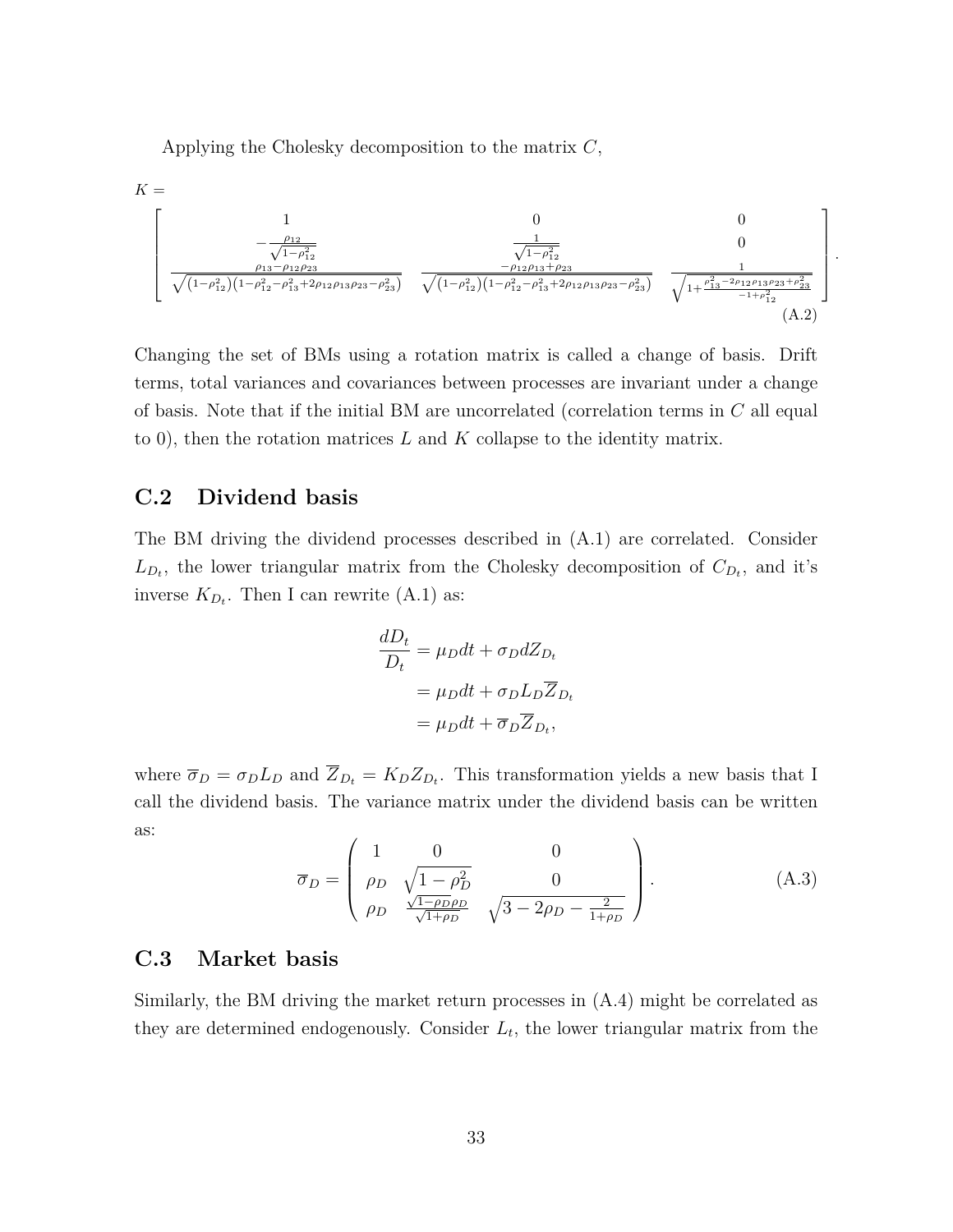Cholesky decomposition of  $C_t$ , and it's inverse  $K_t$ . Then I can write:

$$
dR_t = \mu_t dt + \sigma_t dZ_t
$$
  
=  $\mu_t dt + \sigma_t L_t dZ_t$   
=  $\mu_t dt + \underline{\sigma}_t dZ_t$ ,

where  $\underline{\sigma}_t = \sigma_t L_t$  and  $\underline{Z}_t = K_t Z_t$ . This transformation yields a new basis that I call the market basis. Under this basis,

$$
\underline{\sigma} = \begin{bmatrix} \sigma_1 & 0 & 0 \\ \rho_{12}\sigma_2 & \sqrt{1 - \rho_{12}^2}\sigma_2 & 0 \\ \rho_{13}\sigma_3 & \frac{-\rho_{12}\rho_{13} + \rho_{23}}{\sqrt{1 - \rho_{12}^2}}\sigma_3 & \sqrt{1 + \frac{\rho_{13}^2 - 2\rho_{12}\rho_{13}\rho_{23} + \rho_{23}^2}{-1 + \rho_{12}^2}}\sigma_3 \end{bmatrix} .
$$
 (A.4)

Note that the return process can also be written under the dividend basis as:

$$
dR_t = \mu_t dt + \overline{\sigma}_t d\overline{Z}_{D_t},
$$

where  $\overline{\sigma}_t d\overline{Z}_{D_t} = \sigma_t dZ_t = \underline{\sigma}_t d\underline{Z}_t$ .  $\overline{\sigma}_t$  has the generic form:

$$
\overline{\sigma}_t = \begin{bmatrix} \overline{\sigma}_{11} & \overline{\sigma}_{12} & \overline{\sigma}_{13} \\ \overline{\sigma}_{21} & \overline{\sigma}_{22} & \overline{\sigma}_{23} \\ \overline{\sigma}_{31} & \overline{\sigma}_{32} & \overline{\sigma}_{33} \end{bmatrix} .
$$
 (A.5)

However, this leaves 9 unknowns to solve for in  $\overline{\sigma}_t$  (it is a 3  $\times$  3 matrix), whereas the known structure of  $\underline{\sigma}_t$  leaves only 6 unknowns to solve for, namely  $\sigma_1$ ,  $\sigma_2$ ,  $\sigma_3$ ,  $\rho_{12}$ ,  $\rho_{13}$ and  $\rho_{23}$ .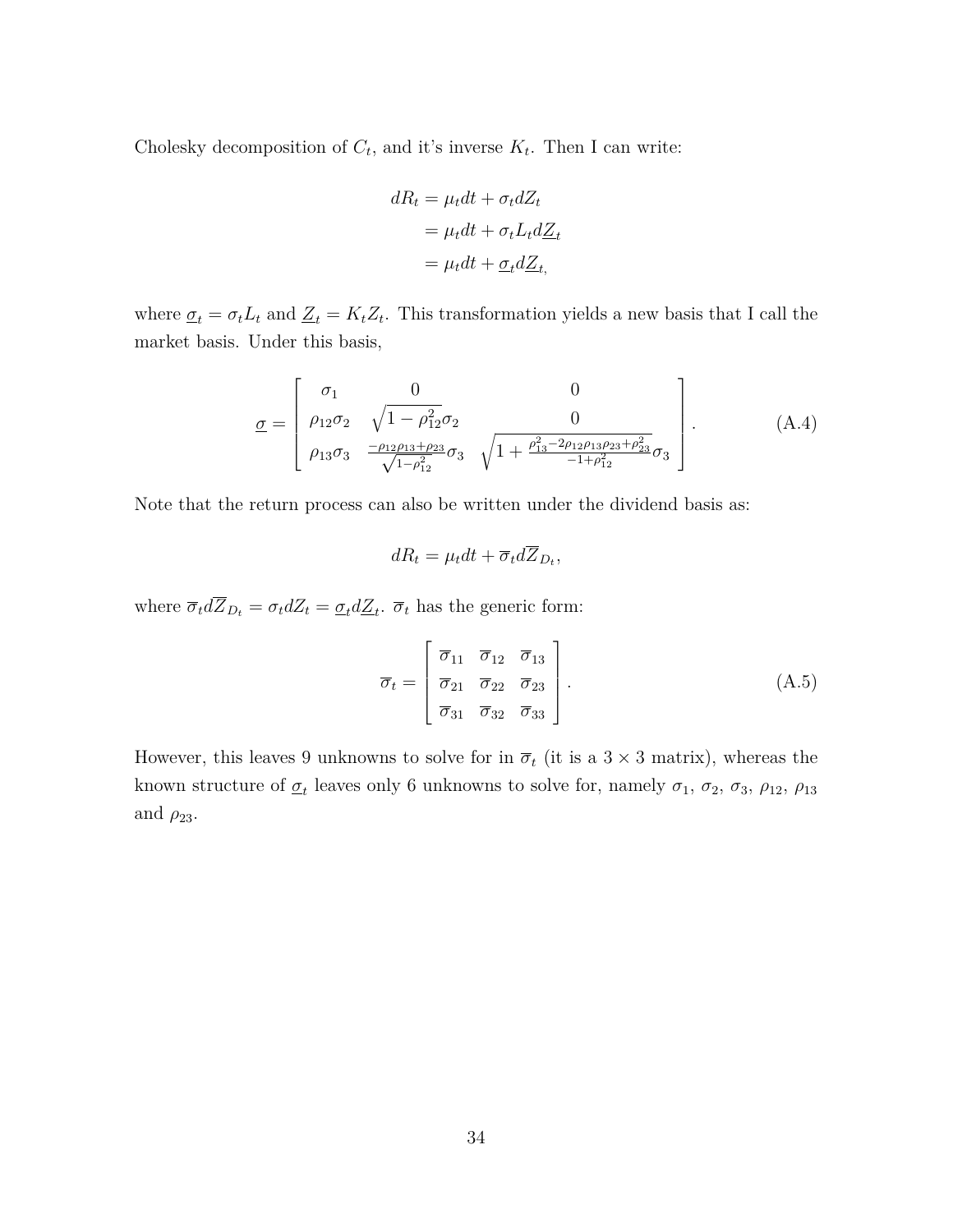## **D Figures and Tables**

Figure A.1. AVERAGE COMOVEMENT OF S&P 500 STOCKS FROM 1957 TO 2017 - Univariate Regressions



This figure presents the average annual comovement *β*s of S&P 500 stocks from 1957 to 2017 estimated from the univariate regressions:

$$
R_{j,t} = \alpha_{SP500,j} + \beta_{j,SP500,t}^{univ} R_{SP500,t} + u_{SP500,j,t}
$$
  

$$
R_{j,t} = \alpha_{nonSP500,j} + \beta_{j,nonSP500,t}^{univ} R_{nonSP500,t} + u_{nonSP500,j,t},
$$

The sample includes stocks in the index on the last trading day of the year, using returns from the following 12 months.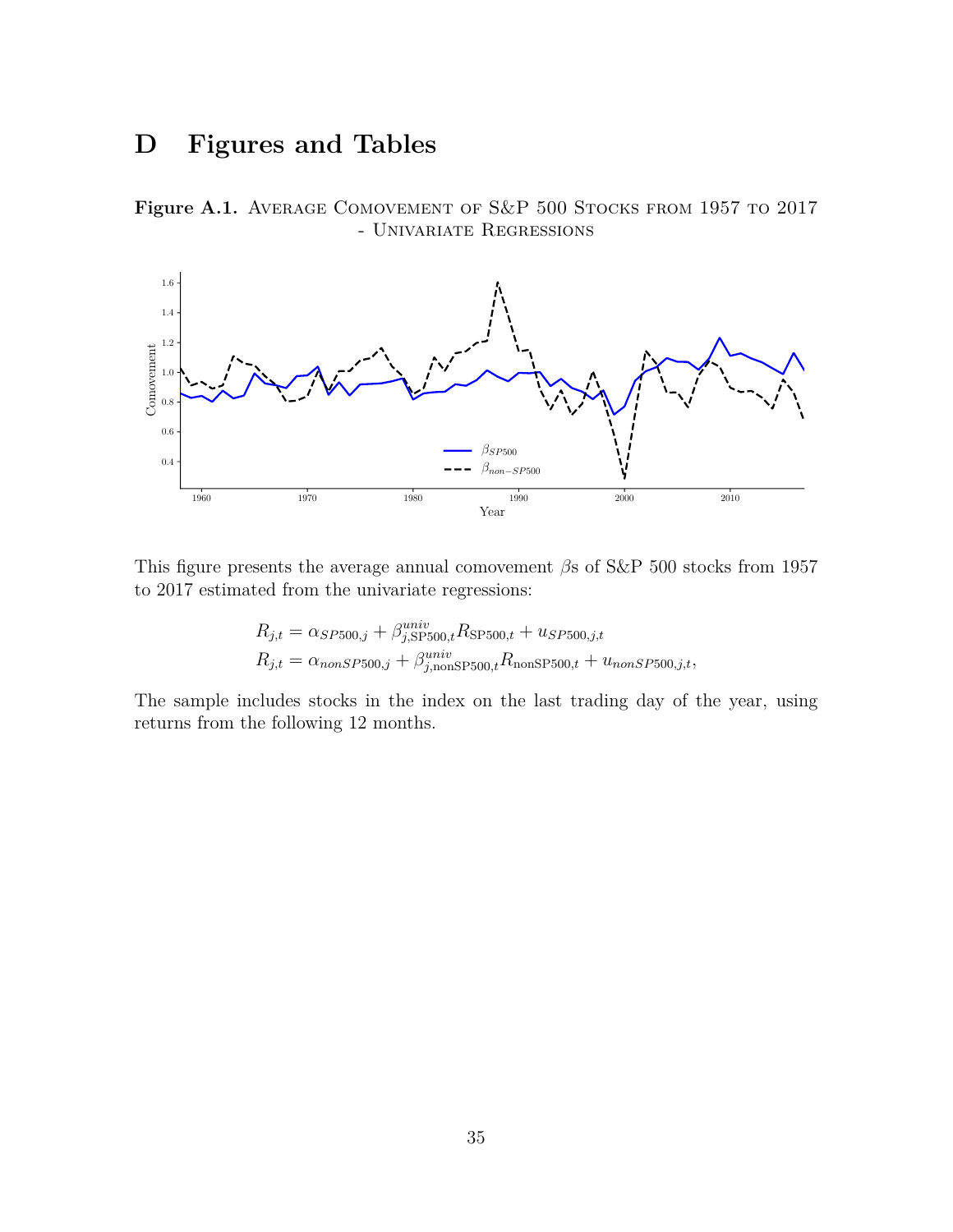### Table A.1. CHANGES IN COMOVEMENT ON LAGGED CHANGES IN PASSIVE Ownership - Univariate Regressions

This table presents regression estimates of changes in average comovement for S&P 500 firms  $(\Delta \beta_{\text{SP500},t}^{univ}$  and  $\Delta \beta_{\text{nonSP500},t}^{univ})$  on lagged changes in passive ownership  $(\Delta PO)$  and on  $\Delta \beta_{t-1}^{univ}$ , the lagged value of the dependent variable. The dependent variables are the changes in average  $\beta^{univ}$ s. Comovement  $\beta^{univ}$ s are estimated from the regressions

$$
R_{j,t} = \alpha_{SP500,j} + \beta_{j, \text{SP500},t}^{univ} R_{\text{SP500},t} + u_{SP500,j,t} \ R_{j,t} = \alpha_{nonSP500,j} + \beta_{j, \text{nonSP500},t}^{univ} R_{\text{nonSP500},t} + u_{nonSP500,j,t},
$$

where  $R_{\text{SP500},t}$  is the value-weighted return of the S&P 500 stocks portfolio (excluding stock *j*) and  $R_{\text{non-SP500,t}}$  is the value-weighted return of the rest of the market. Comovement *β*s are estimated based on index membership at the end of December, using daily returns for the following 12 months. *PO* is total passive assets under management divided by the total CRSP market capitalization and acts as a proxy for the relative wealth of indexers. Newey-West standard errors based on three lags and standard errors based on a moving block bootstrap with three lags are presented in parenthesis and square brackets, respectively, and bootstrapped *p*-values in italics. The bootstrapped distribution is based on 100,000 samples. The sample period is 1985 to 2017.

|                      | $\Delta\beta_{SP500,t}$ |          |          | $\Delta\beta_{nonSP500,t}$ |          |          |
|----------------------|-------------------------|----------|----------|----------------------------|----------|----------|
|                      | (1)                     | (2)      | (3)      | (4)                        | (5)      | (6)      |
|                      |                         |          |          |                            |          |          |
| Intercept            | 0.006                   | 0.005    | 0.007    | 0.001                      | $-0.014$ | 0.002    |
|                      | (0.01)                  | (0.01)   | (0.01)   | (0.03)                     | (0.03)   | (0.03)   |
|                      | 0.64                    | 0.68     | 0.62     | 0.96                       | 0.60     | 0.95     |
| $\Delta PO_{t-1}$    | $-1.735$                |          | $-1.671$ | $-9.924$                   |          | $-9.872$ |
|                      | (2.30)                  |          | (2.79)   | (8.86)                     |          | (8.61)   |
|                      | 0.46                    |          | 0.55     | 0.27                       |          | 0.26     |
| $\Delta \beta_{t-1}$ |                         | $-0.227$ | $-0.225$ |                            | 0.053    | 0.047    |
|                      |                         | (0.17)   | (0.16)   |                            | (0.13)   | (0.10)   |
|                      |                         | 0.19     | 0.17     |                            | 0.68     | 0.65     |
| Adj. $R^2$           | $-0.021$                | 0.016    | $-0.007$ | 0.026                      | $-0.030$ | $-0.005$ |
| N                    | 32                      | 32       | 32       | 32                         | 32       | 32       |
|                      |                         |          |          |                            |          |          |